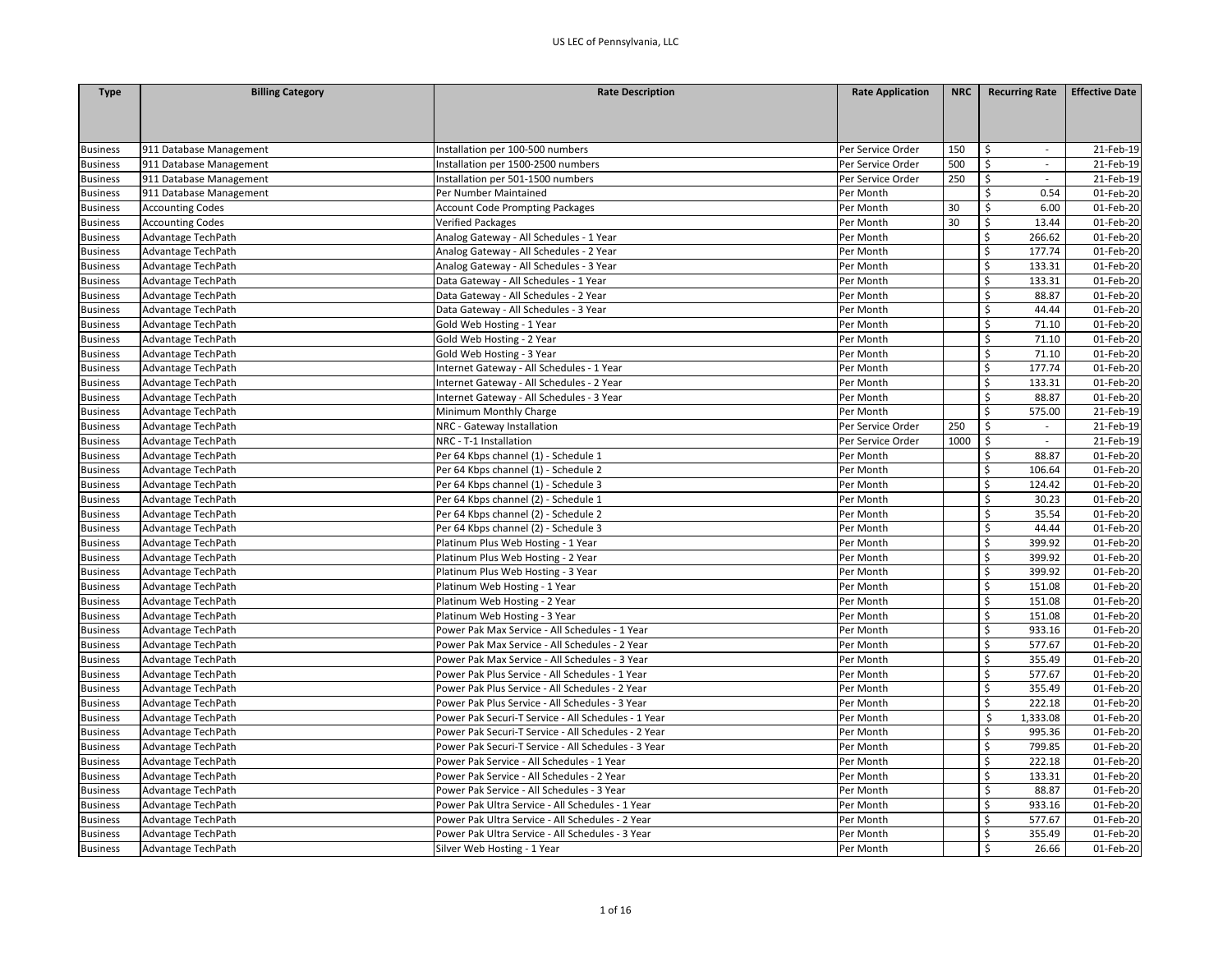| <b>Type</b>     | <b>Billing Category</b>                  | <b>Rate Description</b>                   | <b>Rate Application</b> | <b>NRC</b> | <b>Recurring Rate</b>       | <b>Effective Date</b> |
|-----------------|------------------------------------------|-------------------------------------------|-------------------------|------------|-----------------------------|-----------------------|
|                 |                                          |                                           |                         |            |                             |                       |
|                 |                                          |                                           |                         |            |                             |                       |
|                 |                                          |                                           |                         |            |                             |                       |
| <b>Business</b> | Advantage TechPath                       | Silver Web Hosting - 2 Year               | Per Month               |            | \$<br>26.66                 | 01-Feb-20             |
| <b>Business</b> | Advantage TechPath                       | Silver Web Hosting - 3 Year               | Per Month               |            | \$<br>26.66                 | 01-Feb-20             |
| <b>Business</b> | Asynchronous Transfer Mode (ATM) Service | ATM Port - 1.5 Mb (DS1) - ALL - 1 Year    | Per Month               |            | \$<br>1,377.52              | 01-Feb-20             |
| <b>Business</b> | Asynchronous Transfer Mode (ATM) Service | ATM Port - 1.5 Mb (DS1) - ALL - 2 Year    | Per Month               |            | \$<br>1,333.08              | 01-Feb-20             |
| <b>Business</b> | Asynchronous Transfer Mode (ATM) Service | ATM Port - 1.5 Mb (DS1) - ALL - 3 Year    | Per Month               |            | \$<br>1,244.21              | 01-Feb-20             |
| <b>Business</b> | Asynchronous Transfer Mode (ATM) Service | ATM Port - 45 Mb (DS3) - Off net - 1 Year | Per Month               |            | \$<br>8,887.20              | 01-Feb-20             |
| <b>Business</b> | Asynchronous Transfer Mode (ATM) Service | ATM Port - 45 Mb (DS3) - Off net - 2 Year | Per Month               |            | 8,442.84                    | 01-Feb-20             |
| <b>Business</b> | Asynchronous Transfer Mode (ATM) Service | ATM Port - 45 Mb (DS3) - Off net - 3 Year | Per Month               |            | \$<br>7,998.48              | 01-Feb-20             |
| <b>Business</b> | Asynchronous Transfer Mode (ATM) Service | ATM Port - 45 Mb (DS3) - On net - 1 Year  | Per Month               |            | Ś.<br>7,109.76              | 01-Feb-20             |
| <b>Business</b> | Asynchronous Transfer Mode (ATM) Service | ATM Port - 45 Mb (DS3) - On net - 2 Year  | Per Month               |            | Ś.<br>6,665.40              | 01-Feb-20             |
| <b>Business</b> | Asynchronous Transfer Mode (ATM) Service | ATM Port - 45 Mb (DS3) - On net - 3 Year  | Per Month               |            | \$<br>6,221.04              | 01-Feb-20             |
| <b>Business</b> | Asynchronous Transfer Mode (ATM) Service | Local Loop - DS1 - NNI - 1 Year           | Per Month               | 1250       | \$<br>2,177.37              | 01-Nov-20             |
| <b>Business</b> | Asynchronous Transfer Mode (ATM) Service | Local Loop - DS1 - NNI - 2 Year           | Per Month               | 1250       | \$<br>1,710.78              | 01-Nov-20             |
| <b>Business</b> | Asynchronous Transfer Mode (ATM) Service | Local Loop - DS1 - NNI - 3 Year           | Per Month               | 1250       | \$<br>1,555.26              | 01-Nov-20             |
| <b>Business</b> | Asynchronous Transfer Mode (ATM) Service | Local Loop - DS1 - Off net - 1 Year       | Per Month               | 1250       | 1,866.31<br>\$              | 01-Nov-20             |
| <b>Business</b> | Asynchronous Transfer Mode (ATM) Service | Local Loop - DS1 - Off net - 2 Year       | Per Month               | 1250       | \$<br>1,399.74              | 01-Nov-20             |
| <b>Business</b> | Asynchronous Transfer Mode (ATM) Service | Local Loop - DS1 - Off net - 3 Year       | Per Month               | 1250       | \$<br>1,244.22              | 01-Nov-20             |
| <b>Business</b> | Asynchronous Transfer Mode (ATM) Service | Local Loop - DS1 - On net - 1 Year        | Per Month               | 1250       | \$<br>1,555.26              | 01-Nov-20             |
| <b>Business</b> | Asynchronous Transfer Mode (ATM) Service | Local Loop - DS1 - On net - 2 Year        | Per Month               | 1250       | \$<br>1,088.68              | 01-Nov-20             |
| <b>Business</b> | Asynchronous Transfer Mode (ATM) Service | Local Loop - DS1 - On net - 3 Year        | Per Month               | 1250       | 933.15<br>\$                | 01-Nov-20             |
| <b>Business</b> | Asynchronous Transfer Mode (ATM) Service | Local Loop - DS1 Co-lo - 1 Year           | Per Month               | 1250       | \$<br>230.18                | 01-Nov-20             |
| <b>Business</b> | Asynchronous Transfer Mode (ATM) Service | Local Loop - DS1 Co-lo - 2 Year           | Per Month               | 1250       | \$<br>230.18                | 01-Nov-20             |
| <b>Business</b> | Asynchronous Transfer Mode (ATM) Service | Local Loop - DS1 Co-lo - 3 Year           | Per Month               | 1250       | \$<br>230.18                | 01-Nov-20             |
| <b>Business</b> | Asynchronous Transfer Mode (ATM) Service | Local Loop - DS3 - NNI - 1 Year           | Per Month               | 3500       | \$<br>12,442.08             | 01-Nov-20             |
| <b>Business</b> | Asynchronous Transfer Mode (ATM) Service | Local Loop - DS3 - NNI - 2 Year           | Per Month               | 3500       | \$<br>11,664.45             | 01-Nov-20             |
| <b>Business</b> | Asynchronous Transfer Mode (ATM) Service | Local Loop - DS3 - NNI - 3 Year           | Per Month               | 3500       | \$<br>10,886.82             | 01-Nov-20             |
| <b>Business</b> | Asynchronous Transfer Mode (ATM) Service | Local Loop - DS3 - Off net - 1 Year       | Per Month               | 3500       | \$<br>18,663.12             | 01-Nov-20             |
| <b>Business</b> | Asynchronous Transfer Mode (ATM) Service | Local Loop - DS3 - Off net - 2 Year       | Per Month               | 3500       | \$<br>17,107.86             | 01-Nov-20             |
| <b>Business</b> | Asynchronous Transfer Mode (ATM) Service | Local Loop - DS3 - Off net - 3 Year       | Per Month               | 3500       | \$<br>15,552.60             | 01-Nov-20             |
| <b>Business</b> | Asynchronous Transfer Mode (ATM) Service | Local Loop - DS3 - On net - 1 Year        | Per Month               | 3500       | \$<br>12.442.08             | 01-Nov-20             |
| <b>Business</b> | Asynchronous Transfer Mode (ATM) Service | Local Loop - DS3 - On net - 2 Year        | Per Month               | 3500       | \$<br>11,664.45             | 01-Nov-20             |
| <b>Business</b> | Asynchronous Transfer Mode (ATM) Service | Local Loop - DS3 - On net - 3 Year        | Per Month               | 3500       | 10,886.82<br>S.             | 01-Nov-20             |
| <b>Business</b> | Asynchronous Transfer Mode (ATM) Service | Local Loop - DS3 Co-lo - 1 Year           | Per Month               | 3500       | \$<br>2,986.10              | 01-Nov-20             |
| <b>Business</b> | Asynchronous Transfer Mode (ATM) Service | Local Loop - DS3 Co-lo - 2 Year           | Per Month               | 3500       | \$<br>2,986.10              | 01-Nov-20             |
| <b>Business</b> | Asynchronous Transfer Mode (ATM) Service | Local Loop - DS3 Co-lo - 3 Year           | Per Month               | 3500       | \$<br>2,986.10              | 01-Nov-20             |
| <b>Business</b> | Asynchronous Transfer Mode (ATM) Service | PVCs CBR - Per 1.5 Mb                     | Per Month               | 100        | \$<br>767.86                | 01-Feb-20             |
| <b>Business</b> | Asynchronous Transfer Mode (ATM) Service | PVCs CBR - Per 64 Kb                      | Per Month               | 100        | \$<br>31.99                 | 01-Feb-20             |
| <b>Business</b> | Asynchronous Transfer Mode (ATM) Service | PVCs CBR - Per 8 Kb                       | Per Month               | 100        | $\ddot{\mathsf{S}}$<br>4.44 | 01-Feb-20             |
| <b>Business</b> | Asynchronous Transfer Mode (ATM) Service | PVCs UBR - Per 1.5 Mb                     | Per Month               | 100        | Ŝ.<br>170.64                | 01-Feb-20             |
| <b>Business</b> | Asynchronous Transfer Mode (ATM) Service | PVCs UBR - Per 64 Kb                      | Per Month               | 100        | \$<br>7.10                  | 01-Feb-20             |
| <b>Business</b> | Asynchronous Transfer Mode (ATM) Service | PVCs UBR - Per 8 Kb                       | Per Month               | 100        | $\ddot{\mathsf{S}}$<br>0.89 | 01-Feb-20             |
| <b>Business</b> | Asynchronous Transfer Mode (ATM) Service | PVCs VBR-nrt - Per 1.5 Mb                 | Per Month               | 100        | \$<br>682.54                | 01-Feb-20             |
| <b>Business</b> | Asynchronous Transfer Mode (ATM) Service | PVCs VBR-nrt - Per 64 Kb                  | Per Month               | 100        | \$<br>28.44                 | 01-Feb-20             |
| <b>Business</b> | Asynchronous Transfer Mode (ATM) Service | PVCs VBR-nrt - Per 8 Kb                   | Per Month               | 100        | $\ddot{\mathsf{S}}$<br>3.56 | 01-Feb-20             |
| <b>Business</b> | Asynchronous Transfer Mode (ATM) Service | PVCs VBR-rt - Per 1.5 Mb                  | Per Month               | 100        | \$<br>725.20                | 01-Feb-20             |
| <b>Business</b> | Asynchronous Transfer Mode (ATM) Service | PVCs VBR-rt - Per 64 Kb                   | Per Month               | 100        | \$<br>30.23                 | 01-Feb-20             |
| <b>Business</b> | Asynchronous Transfer Mode (ATM) Service | PVCs VBR-rt - Per 8 Kb                    | Per Month               | 100        | \$<br>3.78                  | 01-Feb-20             |
| <b>Business</b> | B-Channel Transfer on PRI                | B-Channel Transfer                        | Per Month               |            | $\mathsf{\hat{S}}$<br>88.87 | 01-Feb-20             |
| <b>Business</b> | <b>Billing and Collection</b>            | Late Payment Charge                       | Per Service Order       | 12         | Ŝ.<br>$\sim$                | 21-Feb-19             |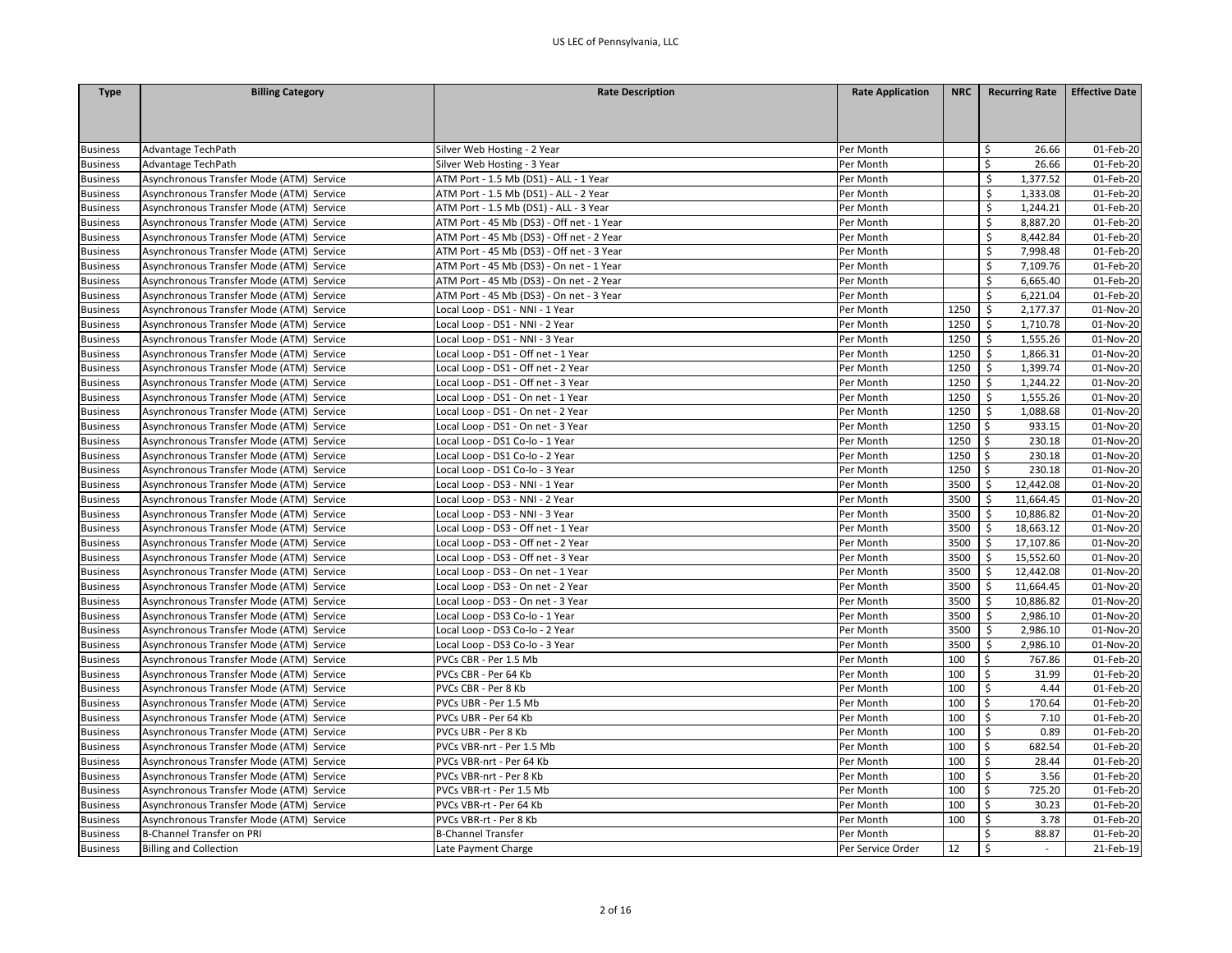| <b>Type</b>     | <b>Billing Category</b>                                  | <b>Rate Description</b>                                  | <b>Rate Application</b> | <b>NRC</b>  | <b>Recurring Rate</b>          | <b>Effective Date</b> |
|-----------------|----------------------------------------------------------|----------------------------------------------------------|-------------------------|-------------|--------------------------------|-----------------------|
|                 |                                                          |                                                          |                         |             |                                |                       |
|                 |                                                          |                                                          |                         |             |                                |                       |
|                 |                                                          |                                                          |                         |             |                                |                       |
| <b>Business</b> | <b>Billing and Collection</b>                            | Restoral of Service Charge                               | Per Service Order       |             | \$<br>100.00                   | 01-Nov-19             |
| <b>Business</b> | <b>Billing and Collection</b>                            | <b>Returned Check</b>                                    | Per Service Order       | 20          | \$                             | 21-Feb-19             |
| <b>Business</b> | <b>Billing and Collection</b>                            | Unpaid Balance \$0 - \$50                                | Per Service Order       |             | \$<br>10.00                    | 01-Nov-19             |
| <b>Business</b> | <b>Billing and Collection</b>                            | Unpaid Balance \$1000.01 - \$3000                        | Per Service Order       |             | \$<br>30.00                    | 01-Nov-19             |
| <b>Business</b> | <b>Billing and Collection</b>                            | Unpaid Balance \$150.01 - \$350                          | Per Service Order       |             | $\zeta$<br>15.00               | 01-Nov-19             |
| <b>Business</b> | <b>Billing and Collection</b>                            | Unpaid Balance \$3000.01 - \$5000                        | Per Service Order       |             | \$<br>40.00                    | 01-Nov-19             |
| <b>Business</b> | <b>Billing and Collection</b>                            | Unpaid Balance \$350.01 - \$500                          | Per Service Order       |             | \$<br>20.00                    | 01-Nov-19             |
| <b>Business</b> | <b>Billing and Collection</b>                            | Unpaid Balance \$50.01 - \$150                           | Per Service Order       |             | $\zeta$<br>12.50               | 01-Nov-19             |
| <b>Business</b> | <b>Billing and Collection</b>                            | Unpaid Balance \$500.01 - \$1000                         | Per Service Order       |             | \$<br>25.00                    | 01-Nov-19             |
| <b>Business</b> | <b>Billing and Collection</b>                            | Unpaid Balance Over \$5000                               | Per Service Order       |             | \$<br>55.00                    | 01-Nov-19             |
| <b>Business</b> | Busy Line Verify and Line Interrupt Service              | Busy Line Verify and Busy Line Interrupt Service         | Per Call                |             | $\zeta$<br>17.48               | 01-Nov-20             |
| <b>Business</b> | Busy Line Verify and Line Interrupt Service              | <b>Busy Line Verify Service</b>                          | Per Call                |             | \$<br>17.48                    | 01-Nov-20             |
| <b>Business</b> | Call Completion Service for Directory Assistance (CCS-DA | Call Completion Service for Directory Assistance         | Per Call                |             | \$<br>1.99                     | 21-Feb-19             |
| <b>Business</b> | <b>Calling Cards</b>                                     | Payphone Compensation Surcharges                         | Per Call                |             | \$<br>3.00                     | 21-Feb-19             |
| <b>Business</b> | <b>Calling Cards</b>                                     | Rate Per Minute                                          | Per Minute              |             | $\zeta$<br>0.89                | 21-Feb-19             |
| <b>Business</b> | Connectivity and Co-location Service                     | 20 DID numbers - 1 year agreement - Zone A               | Per Month               |             | \$<br>35.54                    | 01-Feb-20             |
| <b>Business</b> | Connectivity and Co-location Service                     | 20 DID numbers - 1 year agreement - Zone B               | Per Month               |             | \$<br>35.54                    | 01-Feb-20             |
| <b>Business</b> | Connectivity and Co-location Service                     | 20 DID numbers - 2 year agreement - Zone A               | Per Month               |             | $\zeta$<br>31.99               | 01-Feb-20             |
| <b>Business</b> | Connectivity and Co-location Service                     | 20 DID numbers - 2 year agreement - Zone B               | Per Month               |             | \$<br>31.99                    | 01-Feb-20             |
| <b>Business</b> | Connectivity and Co-location Service                     | 20 DID numbers - 3 year agreement - Zone A               | Per Month               |             | \$<br>30.23                    | 01-Feb-20             |
| <b>Business</b> | Connectivity and Co-location Service                     | 20 DID numbers - 3 year agreement - Zone B               | Per Month               |             | $\mathsf{\mathsf{S}}$<br>30.23 | 01-Feb-20             |
| <b>Business</b> | Connectivity and Co-location Service                     | DS1 Dialtone with DID - Zone A                           | Per Month               |             | \$<br>710.98                   | 01-Feb-20             |
| <b>Business</b> | Connectivity and Co-location Service                     | DS1 Dialtone with DID - Zone B                           | Per Month               | $\mathbf 0$ | \$<br>$\sim$                   | 01-Feb-20             |
| <b>Business</b> | Connectivity and Co-location Service                     | DS1 Entrance Facility - Zone A                           | Per Month               |             | $\zeta$<br>127.98              | 01-Feb-20             |
| <b>Business</b> | Connectivity and Co-location Service                     | DS1 Entrance Facility - Zone B                           | Per Month               |             | $\mathsf{\$}$<br>266.62        | 01-Feb-20             |
| <b>Business</b> | Connectivity and Co-location Service                     | DS3 Entrance Facility - Zone A                           | Per Month               |             | \$<br>1,706.34                 | 01-Feb-20             |
| <b>Business</b> | Connectivity and Co-location Service                     | DS3 Entrance Facility - Zone B                           | Per Month               |             | $\mathsf{\$}$<br>3,554.88      | 01-Feb-20             |
| <b>Business</b> | Connectivity and Co-location Service                     | NRC - DS1 Entrance Facility Installation - Zone A        | Per Service Order       | 100         | \$<br>$\sim$                   | 21-Feb-19             |
| <b>Business</b> | Connectivity and Co-location Service                     | NRC - DS1 Entrance Facility Installation - Zone B        | Per Service Order       | 100         | \$<br>$\sim$                   | 21-Feb-19             |
| <b>Business</b> | Connectivity and Co-location Service                     | NRC - DS1 Installation - Zone A                          | Per Service Order       | 300         | \$<br>$\sim$                   | 21-Feb-19             |
| <b>Business</b> | Connectivity and Co-location Service                     | NRC - DS1 Installation - Zone B                          | Per Service Order       | 300         | \$                             | 21-Feb-19             |
| <b>Business</b> | Connectivity and Co-location Service                     | NRC - PRI Installation - Zone A                          | Per Service Order       | 300         | \$<br>$\sim$                   | 21-Feb-19             |
| <b>Business</b> | Connectivity and Co-location Service                     | NRC - PRI Installation - Zone B                          | Per Service Order       | 300         | \$<br>$\sim$                   | 21-Feb-19             |
| <b>Business</b> | Connectivity and Co-location Service                     | NRC - S3 Entrance Facility Installation - Zone A         | Per Service Order       | 100         | \$<br>$\overline{\phantom{a}}$ | 21-Feb-19             |
| <b>Business</b> | Connectivity and Co-location Service                     | NRC - S3 Entrance Facility Installation - Zone B         | Per Service Order       | 100         | \$<br>$\sim$                   | 21-Feb-19             |
| <b>Business</b> | Connectivity and Co-location Service                     | PRI Dialtone with DID - Zone A                           | Per Month               |             | $\mathsf{\$}$<br>710.98        | 01-Feb-20             |
| <b>Business</b> | Connectivity and Co-location Service                     | PRI Dialtone with DID - Zone B                           | Per Month               | $\mathbf 0$ | $\zeta$                        | 01-Feb-20             |
| <b>Business</b> | Connectivity and Co-location Service                     | Rack Space - 5 Rack units - Zone A                       | Per Month               |             | $\zeta$<br>355.49              | 01-Feb-20             |
| <b>Business</b> | Connectivity and Co-location Service                     | Rack Space - 5 Rack units - Zone B                       | Per Month               | $\mathbf 0$ | \$<br>$\sim$                   | 01-Feb-20             |
| <b>Business</b> | Connectivity and Co-location Service                     | Rack Space - Full Rack - Zone A                          | Per Month               |             | \$<br>888.72                   | 01-Feb-20             |
|                 |                                                          | Rack Space - Full Rack - Zone B                          |                         | 0           |                                | 01-Feb-20             |
| <b>Business</b> | Connectivity and Co-location Service                     |                                                          | Per Month               |             | \$                             | 01-Feb-20             |
| <b>Business</b> | Connectivity and Co-location Service                     | Rack Space - Half Rack - Zone A                          | Per Month               |             | $\zeta$<br>533.23              |                       |
| <b>Business</b> | Connectivity and Co-location Service                     | Rack Space - Half Rack - Zone B                          | Per Month               | $\mathbf 0$ | Ś                              | 01-Feb-20             |
| <b>Business</b> | <b>Custom Calling Features</b>                           | Caller ID                                                | Per Month               | 25          | \$<br>23.33                    | 01-Nov-20             |
| <b>Business</b> | <b>Custom Calling Features</b>                           | Caller ID Blocking                                       | Per Month               | $\mathbf 0$ | \$<br>$\sim$                   | 01-Feb-20             |
| <b>Business</b> | <b>Custom Calling Features</b>                           | Caller ID with Name                                      | Per Month               | 25          | \$<br>24.89                    | 01-Nov-20             |
| <b>Business</b> | <b>Custom Calling Features</b>                           | Caller ID with Name per PRI                              | Per Month               | 25          | $\zeta$<br>311.05              | 01-Nov-20             |
| <b>Business</b> | <b>Custom Calling Features</b>                           | Custom Calling Feature (with the exception of Caller ID) | Per Month               | 25          | $\zeta$<br>7.63                | 01-Nov-20             |
| <b>Business</b> | <b>Digital Data Service</b>                              | Cross Connect - 1 Year                                   | Per Month               |             | $\mathsf{S}$<br>177.74         | 01-Feb-20             |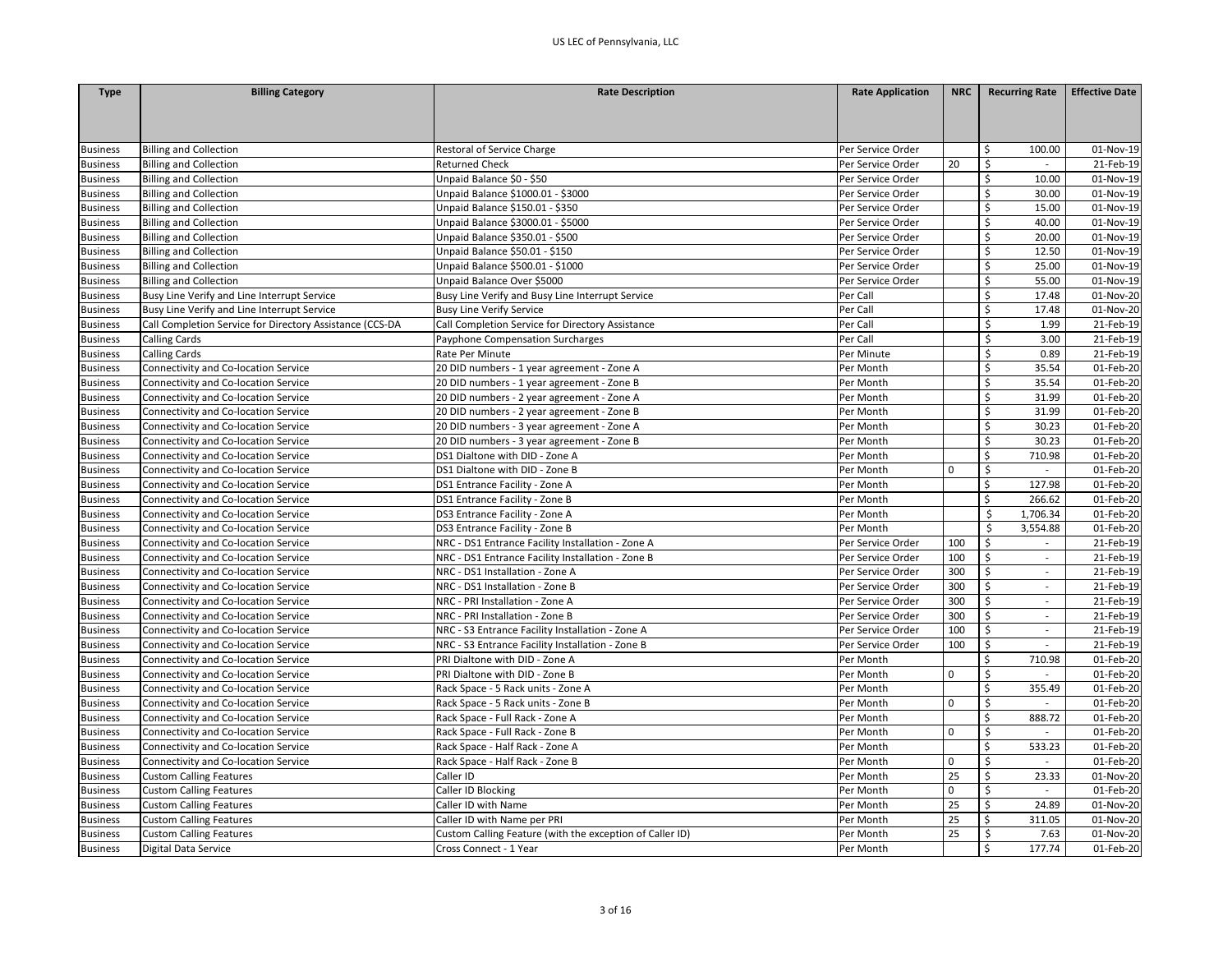| <b>Type</b>     | <b>Billing Category</b>           | <b>Rate Description</b>                           | <b>Rate Application</b> | <b>NRC</b> | <b>Recurring Rate</b> | <b>Effective Date</b> |
|-----------------|-----------------------------------|---------------------------------------------------|-------------------------|------------|-----------------------|-----------------------|
|                 |                                   |                                                   |                         |            |                       |                       |
|                 |                                   |                                                   |                         |            |                       |                       |
|                 |                                   |                                                   |                         |            |                       |                       |
| <b>Business</b> | Digital Data Service              | Cross Connect - 2 Year                            | Per Month               |            | Ŝ<br>133.31           | 01-Feb-20             |
| <b>Business</b> | Digital Data Service              | Cross Connect - 3 Year                            | Per Month               |            | \$<br>88.87           | 01-Feb-20             |
| <b>Business</b> | <b>Digital Data Service</b>       | Data Port - 128K - 1 Year                         | Per Month               |            | \$<br>142.20          | 01-Feb-20             |
| <b>Business</b> | Digital Data Service              | Data Port - 128K - 2 Year                         | Per Month               |            | \$<br>106.64          | 01-Feb-20             |
| <b>Business</b> | Digital Data Service              | Data Port - 128K - 3 Year                         | Per Month               |            | \$<br>88.87           | 01-Feb-20             |
| <b>Business</b> | Digital Data Service              | Data Port - 256K - 1 Year                         | Per Month               |            | \$<br>284.39          | 01-Feb-20             |
| <b>Business</b> | Digital Data Service              | Data Port - 256K - 2 Year                         | Per Month               |            | Ś<br>213.29           | 01-Feb-20             |
| <b>Business</b> | Digital Data Service              | Data Port - 256K - 3 Year                         | Per Month               |            | \$<br>177.74          | 01-Feb-20             |
| <b>Business</b> | <b>Digital Data Service</b>       | Data Port - 384K - 1 Year                         | Per Month               |            | \$<br>426.59          | 01-Feb-20             |
| <b>Business</b> | Digital Data Service              | Data Port - 384K - 2 Year                         | Per Month               |            | Ś<br>319.94           | 01-Feb-20             |
| <b>Business</b> | <b>Digital Data Service</b>       | Data Port - 384K - 3 Year                         | Per Month               |            | \$<br>266.62          | 01-Feb-20             |
| <b>Business</b> | Digital Data Service              | Data Port - 512K - 1 Year                         | Per Month               |            | \$<br>568.78          | 01-Feb-20             |
| <b>Business</b> | Digital Data Service              | Data Port - 512K - 2 Year                         | Per Month               |            | Ś<br>426.59           | 01-Feb-20             |
| <b>Business</b> | <b>Digital Data Service</b>       | Data Port - 512K - 3 Year                         | Per Month               |            | \$<br>355.49          | 01-Feb-20             |
| <b>Business</b> | Digital Data Service              | Data Port - 56K - 1 Year                          | Per Month               |            | \$<br>71.10           | 01-Feb-20             |
| <b>Business</b> | Digital Data Service              | Data Port - 56K - 2 Year                          | Per Month               |            | \$<br>53.33           | 01-Feb-20             |
| <b>Business</b> | Digital Data Service              | Data Port - 56K - 3 Year                          | Per Month               |            | \$<br>44.44           | 01-Feb-20             |
| <b>Business</b> | Digital Data Service              | Interoffice Channel - 1 Year                      | Per Month               |            | \$<br>266.62          | 01-Feb-20             |
| <b>Business</b> | Digital Data Service              | Interoffice Channel - 2 Year                      | Per Month               |            | Ś<br>222.18           | 01-Feb-20             |
| <b>Business</b> | Digital Data Service              | Interoffice Channel - 3 Year                      | Per Month               |            | \$<br>177.74          | 01-Feb-20             |
| <b>Business</b> | Digital Data Service              | Mileage Charges - DS1 Mileage - 1 Year            | Per Mile/Per Month      |            | $\mathsf{\$}$<br>3.56 | 01-Feb-20             |
| <b>Business</b> | Digital Data Service              | Mileage Charges - DS1 Mileage - 2 Year            | Per Mile/Per Month      |            | \$<br>3.56            | 01-Feb-20             |
| <b>Business</b> | Digital Data Service              | Mileage Charges - DS1 Mileage - 3 Year            | Per Mile/Per Month      |            | \$<br>3.56            | 01-Feb-20             |
| <b>Business</b> | Digital Data Service              | Mileage Charges - Fractional DS1 Mileage - 1 Year | Per Mile/Per Month      |            | $\zeta$<br>1.78       | 01-Feb-20             |
| <b>Business</b> | Digital Data Service              | Mileage Charges - Fractional DS1 Mileage - 2 Year | Per Mile/Per Month      |            | $\zeta$<br>1.78       | 01-Feb-20             |
| <b>Business</b> | Digital Data Service              | Mileage Charges - Fractional DS1 Mileage - 3 Year | Per Mile/Per Month      |            | \$<br>1.78            | 01-Feb-20             |
| <b>Business</b> | Digital Data Service              | NRC per T-1 Local Loop Installation               | Per Service Order       | 1000       | $\zeta$<br>$\sim$     | 21-Feb-19             |
| <b>Business</b> | Digital Data Service              | T-1 Local Loop - Schedule 1 - 1 Year              | Per Month               |            | \$<br>1,555.26        | 01-Nov-20             |
| <b>Business</b> | Digital Data Service              | T-1 Local Loop - Schedule 1 - 2 Year              | Per Month               |            | \$<br>1,088.68        | 01-Nov-20             |
| <b>Business</b> | Digital Data Service              | T-1 Local Loop - Schedule 1 - 3 Year              | Per Month               |            | Ś.<br>933.15          | 01-Nov-20             |
| <b>Business</b> | Digital Data Service              | T-1 Local Loop - Schedule 2 - 1 Year              | Per Month               |            | Ś<br>1,866.31         | 01-Nov-20             |
| <b>Business</b> | <b>Digital Data Service</b>       | T-1 Local Loop - Schedule 2 - 2 Year              | Per Month               |            | -\$<br>1,399.74       | 01-Nov-20             |
| <b>Business</b> | Digital Data Service              | T-1 Local Loop - Schedule 2 - 3 Year              | Per Month               |            | Ŝ.<br>1,244.22        | 01-Nov-20             |
| <b>Business</b> | Digital Data Service              | T-1 Local Loop - Schedule 3 - 1 Year              | Per Month               |            | \$<br>2,177.37        | 01-Nov-20             |
| <b>Business</b> | Digital Data Service              | T-1 Local Loop - Schedule 3 - 2 Year              | Per Month               |            | \$<br>1,710.78        | 01-Nov-20             |
| <b>Business</b> | Digital Data Service              | T-1 Local Loop - Schedule 3 - 3 Year              | Per Month               |            | Ś<br>1,555.26         | 01-Nov-20             |
| <b>Business</b> | Digital Subscriber Line (DSL      | 1.1 Mbps DSL                                      | Per Month               |            | Ś<br>531.46           | 01-Feb-20             |
| <b>Business</b> | Digital Subscriber Line (DSL      | 1.5 Mbps DSL                                      | Per Month               |            | \$<br>709.20          | 01-Feb-20             |
| <b>Business</b> | Digital Subscriber Line (DSL      | 144 Kbps DSL                                      | Per Month               |            | \$<br>264.84          | 01-Feb-20             |
| <b>Business</b> | Digital Subscriber Line (DSL      | 192 Kbps DSL                                      | Per Month               |            | \$<br>300.38          | 01-Feb-20             |
| <b>Business</b> | Digital Subscriber Line (DSL      | 384 Kbps DSL                                      | Per Month               |            | \$<br>353.71          | 01-Feb-20             |
| <b>Business</b> | Digital Subscriber Line (DSL      | 768 Kbps DSL                                      | Per Month               |            | \$<br>442.58          | 01-Feb-20             |
| <b>Business</b> | Digital Subscriber Line (DSL      | NRC - DLS Circuit Installation                    | Per Service Order       | 250        | \$                    | 21-Feb-19             |
| <b>Business</b> | Direct Trunk Overflow (DTO        | <b>Direct Trunk Overflow</b>                      | Per Month               | 25         | \$<br>88.78           | 01-Feb-20             |
| <b>Business</b> | Direct Trunk Overflow (DTO        | <b>Remote Access DTO</b>                          | Per Month               |            | \$<br>17.77           | 01-Feb-20             |
| <b>Business</b> | <b>Directory Assistance</b>       | Directory Assistance - Per Number Requested       | Per Call                |            | \$<br>1.99            | 21-Feb-19             |
| <b>Business</b> | <b>Directory Listings</b>         | <b>Each Additional Listing</b>                    | Per Month               | 6          | $\zeta$<br>8.00       | 01-Feb-20             |
| <b>Business</b> | <b>Disaster Recovery Services</b> | Call Forwarding Trunks-to-POTS                    | Per Month               |            | Ś<br>62.20            | 01-Nov-20             |
| <b>Business</b> | <b>Disaster Recovery Services</b> | Call Forwarding Variable                          | Per Month               |            | \$<br>4.88            | 01-Feb-20             |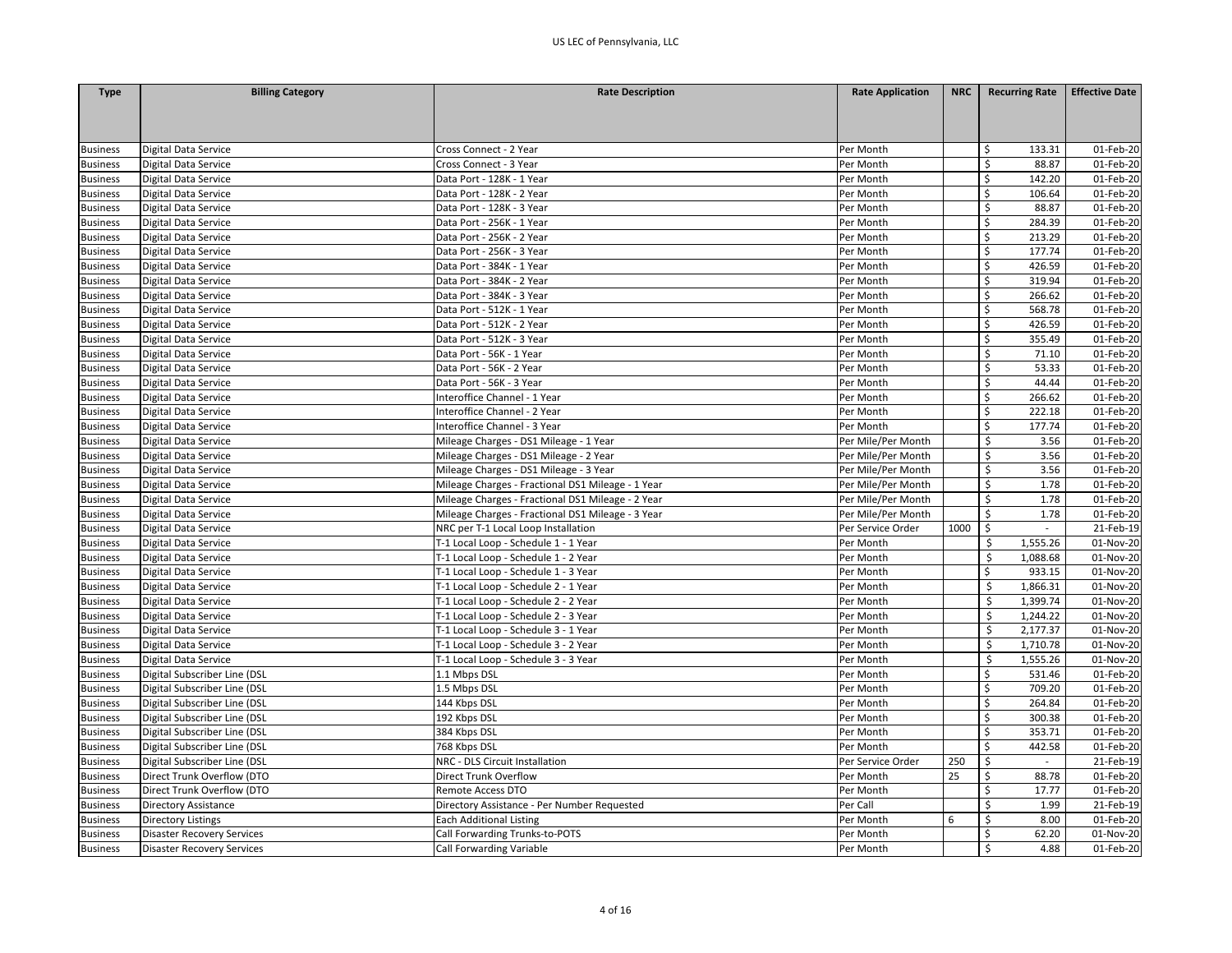| <b>Type</b>     | <b>Billing Category</b>           | <b>Rate Description</b>                                            | <b>Rate Application</b> | <b>NRC</b> | <b>Recurring Rate</b>          | <b>Effective Date</b> |
|-----------------|-----------------------------------|--------------------------------------------------------------------|-------------------------|------------|--------------------------------|-----------------------|
|                 |                                   |                                                                    |                         |            |                                |                       |
|                 |                                   |                                                                    |                         |            |                                |                       |
|                 |                                   |                                                                    |                         |            |                                |                       |
| <b>Business</b> | <b>Disaster Recovery Services</b> | <b>Email Spooling</b>                                              | Per Month               |            | \$<br>35.54                    | 01-Feb-20             |
| <b>Business</b> | Disaster Recovery Services        | <b>Emergency Re-Route</b>                                          | Per Month               | 10         | \$<br>17.77                    | 01-Feb-20             |
| <b>Business</b> | Disaster Recovery Services        | Remote Access to Call Forwarding                                   | Per Month               |            | $\zeta$<br>4.88                | 01-Feb-20             |
| <b>Business</b> | Disaster Recovery Services        | Trunk Group Overflow                                               | Per Month               | 10         | $\mathsf{\mathsf{S}}$<br>17.77 | 01-Feb-20             |
| <b>Business</b> | Disaster Recovery Services        | Voice and Data Bundle                                              | Per Month               |            | \$<br>79.98                    | 01-Feb-20             |
| <b>Business</b> | Disaster Recovery Services        | Voice only Bundle                                                  | Per Month               |            | $\zeta$<br>62.21               | 01-Feb-20             |
| <b>Business</b> | Dynamic T                         | 1.0 Mbps with 1.0 Mbps Internet and 8 Voice Channels - Schedule 1  | Per Month               |            | $\mathsf{\$}$<br>977.59        | 01-Feb-20             |
| <b>Business</b> | Dynamic T                         | 1.0 Mbps with 1.0 Mbps Internet and 8 Voice Channels - Schedule 2  | Per Month               |            | Ś<br>1,066.46                  | 01-Feb-20             |
| <b>Business</b> | Dynamic T                         | 1.0 Mbps with 1.0 Mbps Internet and 8 Voice Channels - Schedule 3  | Per Month               |            | 1,155.34<br>Ŝ.                 | 01-Feb-20             |
| <b>Business</b> | Dynamic T                         | 1.5 Mbps with 1.0 Mbps Internet and 16 Voice Channels - Schedule 1 | Per Month               |            | \$<br>1,244.21                 | 01-Feb-20             |
| <b>Business</b> | Dynamic T                         | 1.5 Mbps with 1.0 Mbps Internet and 16 Voice Channels - Schedule 2 | Per Month               |            | Ś<br>1,333.08                  | 01-Feb-20             |
| <b>Business</b> | Dynamic T                         | 1.5 Mbps with 1.0 Mbps Internet and 16 Voice Channels - Schedule 3 | Per Month               |            | 1,421.95<br>\$                 | 01-Feb-20             |
| <b>Business</b> | Dynamic T                         | 3.0 Mbps with 3.0 Mbps Internet and 8 Voice Channels - Schedule 1  | Per Month               |            | \$<br>1,599.70                 | 01-Feb-20             |
| <b>Business</b> | Dynamic T                         | 3.0 Mbps with 3.0 Mbps Internet and 8 Voice Channels - Schedule 2  | Per Month               |            | Ś<br>1,777.44                  | 01-Feb-20             |
| <b>Business</b> | Dynamic T                         | 3.0 Mbps with 3.0 Mbps Internet and 8 Voice Channels - Schedule 3  | Per Month               |            | \$<br>1,955.18                 | 01-Feb-20             |
| <b>Business</b> | Dynamic T                         | Optional 0.5 Mbps Additional Dynamic T Data Access                 | Per Month               |            | \$<br>88.87                    | 01-Feb-20             |
| <b>Business</b> | Dynamic T                         | Optional Domestic LD Bundle - 2,000 mins per month                 | Per Month               |            | \$<br>88.87                    | 01-Feb-20             |
| <b>Business</b> | Dynamic T                         | Optional Domestic LD Bundle - 3,000 mins per month                 | Per Month               |            | \$<br>133.31                   | 01-Feb-20             |
| <b>Business</b> | Dynamic T                         | Optional Domestic LD Bundle - 4,000 mins per month                 | Per Month               |            | \$<br>177.74                   | 01-Feb-20             |
| <b>Business</b> | Dynamic T                         | Optional Domestic LD Bundle - Excess Interstate LD                 | Per Minute              |            | \$<br>0.06                     | 21-Feb-19             |
| <b>Business</b> | Dynamic T                         | Optional Domestic LD Bundle - Excess Intrastate LD                 | Per Minute              |            | Ŝ.<br>0.08                     | 21-Feb-19             |
| <b>Business</b> | Dynamic T                         | Optional Enterprise IP Calling - 12 Channels                       | Per Month               |            | \$<br>133.31                   | 01-Feb-20             |
| <b>Business</b> | Dynamic T                         | Optional Enterprise IP Calling - 16 Channels                       | Per Month               |            | $\zeta$<br>177.74              | 01-Feb-20             |
| <b>Business</b> | Dynamic T                         | Optional Enterprise IP Calling - 20 Channels                       | Per Month               |            | \$<br>222.18                   | 01-Feb-20             |
| <b>Business</b> | Dynamic T                         | Optional Enterprise IP Calling - 24 Channels                       | Per Month               |            | Ś<br>266.62                    | 01-Feb-20             |
| <b>Business</b> | Dynamic T                         | Optional Enterprise IP Calling - 8 Channels                        | Per Month               |            | \$<br>88.87                    | 01-Feb-20             |
| <b>Business</b> | Dynamic T                         | Optional Four (4) Additional Voice Channels - Schedule 1           | Per Month               |            | \$<br>177.74                   | 01-Feb-20             |
| <b>Business</b> | Dynamic T                         | Optional Four (4) Additional Voice Channels - Schedule 2           | Per Month               |            | \$<br>355.49                   | 01-Feb-20             |
| <b>Business</b> | Dynamic T                         | Optional Four (4) Additional Voice Channels - Schedule 3           | Per Month               |            | \$<br>533.23                   | 01-Feb-20             |
| <b>Business</b> | Dynamic T                         | SIP Option - One BTN Directory Listing                             | Per Month               |            | $\zeta$<br>88.87               | 01-Feb-20             |
| <b>Business</b> | Dynamic T                         | US LEC Managed IAD Basic - Schedule 1                              | Per Month               |            | Ś<br>266.62                    | 01-Feb-20             |
| <b>Business</b> | Dynamic T                         | US LEC Managed IAD Basic - Schedule 2                              | Per Month               |            | $\zeta$<br>266.62              | 01-Feb-20             |
| <b>Business</b> | Dynamic T                         | US LEC Managed IAD Basic - Schedule 3                              | Per Month               |            | $\mathsf{\$}$<br>266.62        | 01-Feb-20             |
| <b>Business</b> | Dynamic T                         | US LEC Managed IAD Upgrade - Schedule 1                            | Per Month               |            | Ŝ.<br>88.87                    | 01-Feb-20             |
| <b>Business</b> | Dynamic T                         | US LEC Managed IAD Upgrade - Schedule 2                            | Per Month               |            | $\zeta$<br>88.87               | 01-Feb-20             |
| <b>Business</b> | Dynamic T                         | US LEC Managed IAD Upgrade - Schedule 3                            | Per Month               |            | \$<br>88.87                    | 01-Feb-20             |
| <b>Business</b> | Dynamic T II                      | 1.0 Mbs Internet or MPLS VPN IAD Pak - Schedule 1 - 1 Year         | Per Month               |            | Ś<br>1,199.77                  | 01-Feb-20             |
| <b>Business</b> | Dynamic T II                      | 1.0 Mbs Internet or MPLS VPN IAD Pak - Schedule 1 - 2 Year         | Per Month               |            | \$<br>1,110.90                 | 01-Feb-20             |
| <b>Business</b> | Dynamic T II                      | 1.0 Mbs Internet or MPLS VPN IAD Pak - Schedule 1 - 3 Year         | Per Month               |            | \$<br>977.59                   | 01-Feb-20             |
| <b>Business</b> | Dynamic T II                      | 1.0 Mbs Internet or MPLS VPN IAD Pak - Schedule 2 - 1 Year         | Per Month               |            | Ś<br>1,377.52                  | 01-Feb-20             |
| <b>Business</b> | Dynamic T II                      | 1.0 Mbs Internet or MPLS VPN IAD Pak - Schedule 2 - 2 Year         | Per Month               |            | 1,199.77<br>\$                 | 01-Feb-20             |
| <b>Business</b> | Dynamic T II                      | 1.0 Mbs Internet or MPLS VPN IAD Pak - Schedule 2 - 3 Year         | Per Month               |            | Ś<br>1,066.46                  | 01-Feb-20             |
| <b>Business</b> | Dynamic T II                      | 1.0 Mbs Internet or MPLS VPN IAD Pak - Schedule 3 - 1 Year         | Per Month               |            | 1,466.39                       | 01-Feb-20             |
| <b>Business</b> | Dynamic T II                      | 1.0 Mbs Internet or MPLS VPN IAD Pak - Schedule 3 - 2 Year         | Per Month               |            | 1,288.64<br>\$                 | 01-Feb-20             |
| <b>Business</b> | Dynamic T II                      | 1.0 Mbs Internet or MPLS VPN IAD Pak - Schedule 3 - 3 Year         | Per Month               |            | \$<br>1,155.34                 | 01-Feb-20             |
| <b>Business</b> | Dynamic T II                      | 1.0 Mbs Internet pr MPLS VPN SIP Pak - Schedule 1 - 1 Year         | Per Month               |            | \$<br>933.16                   | 01-Feb-20             |
| <b>Business</b> | Dynamic T II                      | 1.0 Mbs Internet pr MPLS VPN SIP Pak - Schedule 1 - 2 Year         | Per Month               |            | \$<br>844.28                   | 01-Feb-20             |
| <b>Business</b> | Dynamic T II                      | 1.0 Mbs Internet pr MPLS VPN SIP Pak - Schedule 1 - 3 Year         | Per Month               |            | Ś<br>799.85                    | 01-Feb-20             |
| <b>Business</b> | Dynamic T II                      | 1.0 Mbs Internet pr MPLS VPN SIP Pak - Schedule 2 - 1 Year         | Per Month               |            | 977.59<br>Ŝ.                   | 01-Feb-20             |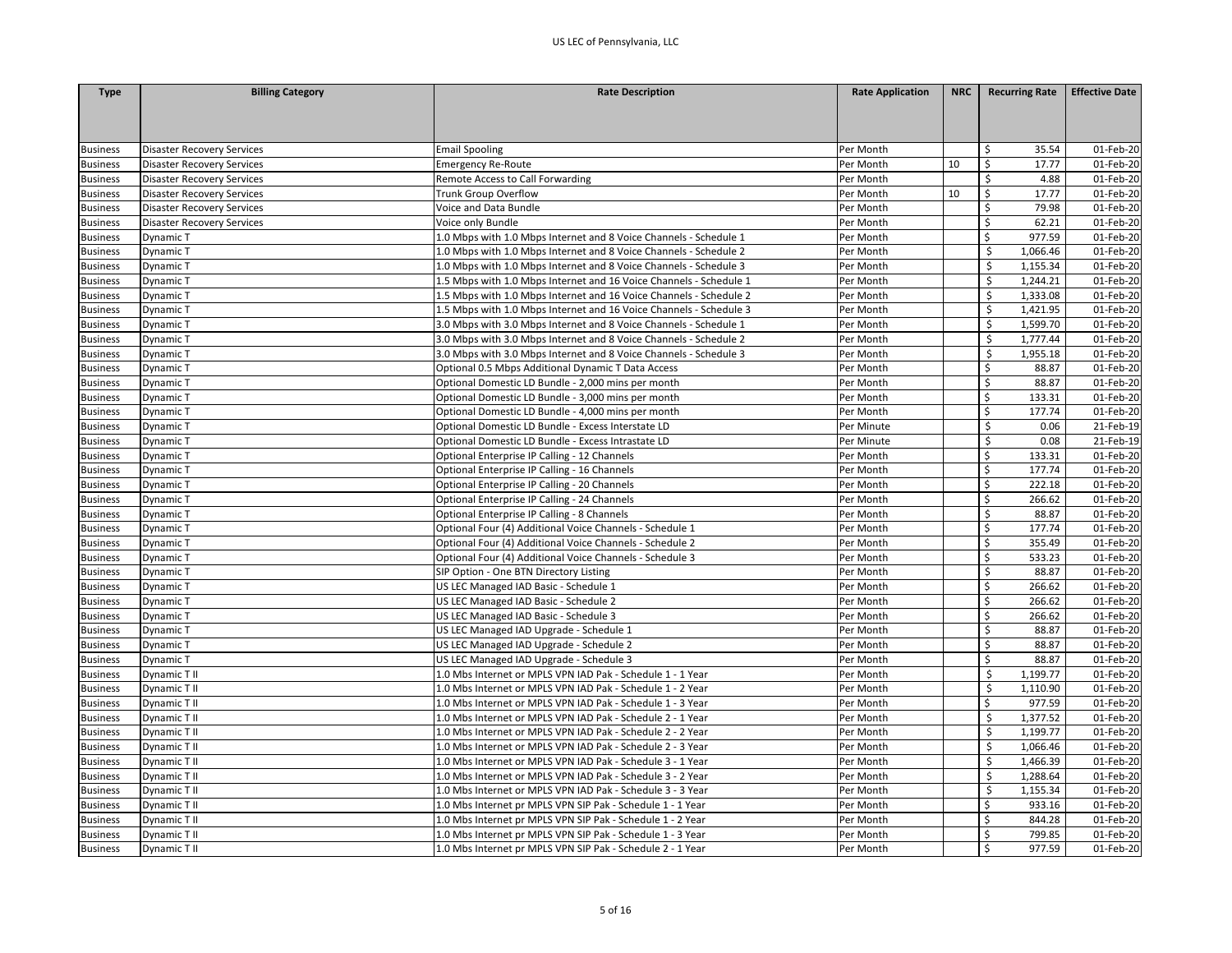| <b>Type</b>                        | <b>Billing Category</b> | <b>Rate Description</b>                                                   | <b>Rate Application</b> | <b>NRC</b>  | <b>Recurring Rate</b>  | <b>Effective Date</b> |
|------------------------------------|-------------------------|---------------------------------------------------------------------------|-------------------------|-------------|------------------------|-----------------------|
|                                    |                         |                                                                           |                         |             |                        |                       |
|                                    |                         |                                                                           |                         |             |                        |                       |
|                                    |                         |                                                                           |                         |             |                        |                       |
| <b>Business</b>                    | Dynamic T II            | 1.0 Mbs Internet pr MPLS VPN SIP Pak - Schedule 2 - 2 Year                | Per Month               |             | 933.16<br>Ŝ.           | 01-Feb-20             |
| <b>Business</b>                    | Dynamic T II            | 1.0 Mbs Internet pr MPLS VPN SIP Pak - Schedule 2 - 3 Year                | Per Month               |             | Ŝ.<br>888.72           | 01-Feb-20             |
| <b>Business</b>                    | Dynamic T II            | 1.0 Mbs Internet pr MPLS VPN SIP Pak - Schedule 3 - 1 Year                | Per Month               |             | 1,066.46<br>Ŝ.         | 01-Feb-20             |
| <b>Business</b>                    | Dynamic T II            | 1.0 Mbs Internet pr MPLS VPN SIP Pak - Schedule 3 - 2 Year                | Per Month               |             | Ŝ.<br>1,022.03         | 01-Feb-20             |
| <b>Business</b>                    | Dynamic T II            | 1.0 Mbs Internet pr MPLS VPN SIP Pak - Schedule 3 - 3 Year                | Per Month               |             | \$<br>977.59           | 01-Feb-20             |
| <b>Business</b>                    | Dynamic T II            | 10 Mb Ethernet Internet or MPLS VPN SIP Pak - Schedule 1 - 1 Year         | Per Month               |             | Ś.<br>9,687.05         | 01-Feb-20             |
| <b>Business</b>                    | Dynamic T II            | 10 Mb Ethernet Internet or MPLS VPN SIP Pak - Schedule 1 - 2 Year         | Per Month               |             | Ś<br>9,473.76          | 01-Feb-20             |
| <b>Business</b>                    | Dynamic T II            | 10 Mb Ethernet Internet or MPLS VPN SIP Pak - Schedule 1 - 3 Year         | Per Month               |             | Ś<br>9,296.02          | 01-Feb-20             |
| <b>Business</b>                    | Dynamic T II            | 10 Mb Ethernet Internet or MPLS VPN SIP Pak - Schedule 2 - 1 Year         | Per Month               |             | 11,464.49<br>Ŝ.        | 01-Feb-20             |
| <b>Business</b>                    | Dynamic T II            | 10 Mb Ethernet Internet or MPLS VPN SIP Pak - Schedule 2 - 2 Year         | Per Month               |             | 11,251.20<br>Ŝ.        | 01-Feb-20             |
| <b>Business</b>                    | Dynamic T II            | 10 Mb Ethernet Internet or MPLS VPN SIP Pak - Schedule 2 - 3 Year         | Per Month               |             | Ś<br>11,073.46         | 01-Feb-20             |
| <b>Business</b>                    | Dynamic T II            | 10 Mb Ethernet Internet or MPLS VPN SIP Pak - Schedule 3 - 1 Year         | Per Month               |             | 12,530.95<br>Ŝ.        | 01-Feb-20             |
| <b>Business</b>                    | Dynamic T II            | 10 Mb Ethernet Internet or MPLS VPN SIP Pak - Schedule 3 - 2 Year         | Per Month               |             | Ś<br>12,317.66         | 01-Feb-20             |
| <b>Business</b>                    | Dynamic T II            | 10 Mb Ethernet Internet or MPLS VPN SIP Pak - Schedule 3 - 3 Year         | Per Month               |             | 12,139.92<br>Ś         | 01-Feb-20             |
| <b>Business</b>                    | Dynamic T II            | 10 Mb Ethernet Managed Internet or MPLS VPN IAD Pak - Schedule 1 - 1 Year | Per Month               |             | 10,575.77<br>Ŝ.        | 01-Feb-20             |
| <b>Business</b>                    | Dynamic T II            | 10 Mb Ethernet Managed Internet or MPLS VPN IAD Pak - Schedule 1 - 2 Year | Per Month               |             | S.<br>10,184.74        | 01-Feb-20             |
| <b>Business</b>                    | Dynamic T II            | 10 Mb Ethernet Managed Internet or MPLS VPN IAD Pak - Schedule 1 - 3 Year | Per Month               |             | 10,006.99<br>Ŝ         | 01-Feb-20             |
| <b>Business</b>                    | Dynamic T II            | 10 Mb Ethernet Managed Internet or MPLS VPN IAD Pak - Schedule 2 - 1 Year | Per Month               |             | Ŝ.<br>12,353.21        | 01-Feb-20             |
| <b>Business</b>                    | Dynamic T II            | 10 Mb Ethernet Managed Internet or MPLS VPN IAD Pak - Schedule 2 - 2 Year | Per Month               |             | 11,962.18              | 01-Feb-20             |
| <b>Business</b>                    | Dynamic T II            | 10 Mb Ethernet Managed Internet or MPLS VPN IAD Pak - Schedule 2 - 3 Year | Per Month               |             | 11,784.43<br>Ś         | 01-Feb-20             |
| <b>Business</b>                    | Dynamic T II            | 10 Mb Ethernet Managed Internet or MPLS VPN IAD Pak - Schedule 3 - 1 Year | Per Month               |             | Ŝ.<br>14,308.39        | 01-Feb-20             |
| <b>Business</b>                    | Dynamic T II            | 10 Mb Ethernet Managed Internet or MPLS VPN IAD Pak - Schedule 3 - 2 Year | Per Month               |             | 13,917.36              | 01-Feb-20             |
| <b>Business</b>                    | Dynamic T II            | 10 Mb Ethernet Managed Internet or MPLS VPN IAD Pak - Schedule 3 - 3 Year | Per Month               |             | Ŝ.<br>13,739.62        | 01-Feb-20             |
| <b>Business</b>                    | Dynamic T II            | 20 Mb Ethernet Internet or MPLS IAD Pak - 1 Year                          | Per Month               | $\Omega$    | Ŝ.                     | 01-Feb-20             |
| <b>Business</b>                    | Dynamic T II            | 20 Mb Ethernet Internet or MPLS IAD Pak - 2 Year                          | Per Month               | $\Omega$    | \$<br>$\mathbf{r}$     | 01-Feb-20             |
| <b>Business</b>                    | Dynamic T II            | 20 Mb Ethernet Internet or MPLS IAD Pak - 3 Year                          | Per Month               | $\mathbf 0$ | $\mathsf{S}$<br>$\sim$ | 01-Feb-20             |
| <b>Business</b>                    | Dynamic T II            | 20 Mb Ethernet Internet or MPLS SIP Pak - 1 Year                          | Per Month               | $\mathbf 0$ | \$<br>$\sim$           | 01-Feb-20             |
| <b>Business</b>                    | Dynamic T II            | 20 Mb Ethernet Internet or MPLS SIP Pak - 2 Year                          | Per Month               | $\Omega$    | \$<br>$\blacksquare$   | 01-Feb-20             |
|                                    | Dynamic T II            | 20 Mb Ethernet Internet or MPLS SIP Pak - 3 Year                          | Per Month               | $\mathbf 0$ | $\zeta$                | 01-Feb-20             |
| <b>Business</b><br><b>Business</b> | Dynamic T II            | 3.0 Mbs Internet or MPLS VPN SIP Pak - Schedule 1 - 1 Year                | Per Month               |             | Ś.<br>1,688.57         | 01-Feb-20             |
|                                    |                         |                                                                           |                         |             | 1.644.13               |                       |
| <b>Business</b>                    | Dynamic T II            | 3.0 Mbs Internet or MPLS VPN SIP Pak - Schedule 1 - 2 Year                | Per Month               |             | \$<br>1,599.70         | 01-Feb-20             |
| <b>Business</b>                    | Dynamic T II            | 3.0 Mbs Internet or MPLS VPN SIP Pak - Schedule 1 - 3 Year                | Per Month               |             |                        | 01-Feb-20             |
| <b>Business</b>                    | Dynamic T II            | 3.0 Mbs Internet or MPLS VPN SIP Pak - Schedule 2 - 1 Year                | Per Month               |             | Ŝ.<br>1,733.00<br>Ś    | 01-Feb-20             |
| <b>Business</b>                    | Dynamic T II            | 3.0 Mbs Internet or MPLS VPN SIP Pak - Schedule 2 - 2 Year                | Per Month               |             | 1,688.57               | 01-Feb-20             |
| <b>Business</b>                    | Dynamic T II            | 3.0 Mbs Internet or MPLS VPN SIP Pak - Schedule 2 - 3 Year                | Per Month               |             | \$<br>1,644.13         | 01-Feb-20             |
| <b>Business</b>                    | Dynamic T II            | 3.0 Mbs Internet or MPLS VPN SIP Pak - Schedule 3 - 1 Year                | Per Month               |             | Ś<br>2,266.24          | 01-Feb-20             |
| <b>Business</b>                    | Dynamic T II            | 3.0 Mbs Internet or MPLS VPN SIP Pak - Schedule 3 - 2 Year                | Per Month               |             | Ś<br>2,088.49          | 01-Feb-20             |
| <b>Business</b>                    | Dynamic T II            | 3.0 Mbs Internet or MPLS VPN SIP Pak - Schedule 3 - 3 Year                | Per Month               |             | \$<br>1,999.62         | 01-Feb-20             |
| <b>Business</b>                    | Dynamic T II            | 3.0 Mbs Managed Internet or MPLS VPN IAD Pak - Schedule 1 - 1 Year        | Per Month               |             | \$<br>1,901.86         | 01-Feb-20             |
| <b>Business</b>                    | Dynamic T II            | 3.0 Mbs Managed Internet or MPLS VPN IAD Pak - Schedule 1 - 2 Year        | Per Month               |             | Ś<br>1,777.44          | 01-Feb-20             |
| <b>Business</b>                    | Dynamic T II            | 3.0 Mbs Managed Internet or MPLS VPN IAD Pak - Schedule 1 - 3 Year        | Per Month               |             | 1,679.68<br>\$         | 01-Feb-20             |
| <b>Business</b>                    | Dynamic T II            | 3.0 Mbs Managed Internet or MPLS VPN IAD Pak - Schedule 2 - 1 Year        | Per Month               |             | Ś<br>2,044.06          | 01-Feb-20             |
| <b>Business</b>                    | Dynamic T II            | 3.0 Mbs Managed Internet or MPLS VPN IAD Pak - Schedule 2 - 2 Year        | Per Month               |             | 1,910.75               | 01-Feb-20             |
| <b>Business</b>                    | Dynamic T II            | 3.0 Mbs Managed Internet or MPLS VPN IAD Pak - Schedule 2 - 3 Year        | Per Month               |             | 1,821.88<br>\$         | 01-Feb-20             |
| <b>Business</b>                    | Dynamic T II            | 3.0 Mbs Managed Internet or MPLS VPN IAD Pak - Schedule 3 - 1 Year        | Per Month               |             | \$<br>2,266.24         | 01-Feb-20             |
| <b>Business</b>                    | Dynamic T II            | 3.0 Mbs Managed Internet or MPLS VPN IAD Pak - Schedule 3 - 2 Year        | Per Month               |             | Ś<br>2,088.49          | 01-Feb-20             |
| <b>Business</b>                    | Dynamic T II            | 3.0 Mbs Managed Internet or MPLS VPN IAD Pak - Schedule 3 - 3 Year        | Per Month               |             | Ś<br>1,999.62          | 01-Feb-20             |
| <b>Business</b>                    | Dynamic T II            | DS3 Internet or MPLS VPN SIP Pak - Schedule 1 - 1 Year                    | Per Month               |             | Ś<br>8,931.64          | 01-Feb-20             |
| <b>Business</b>                    | Dynamic T II            | DS3 Internet or MPLS VPN SIP Pak - Schedule 1 - 2 Year                    | Per Month               |             | Ś.<br>8,398.40         | 01-Feb-20             |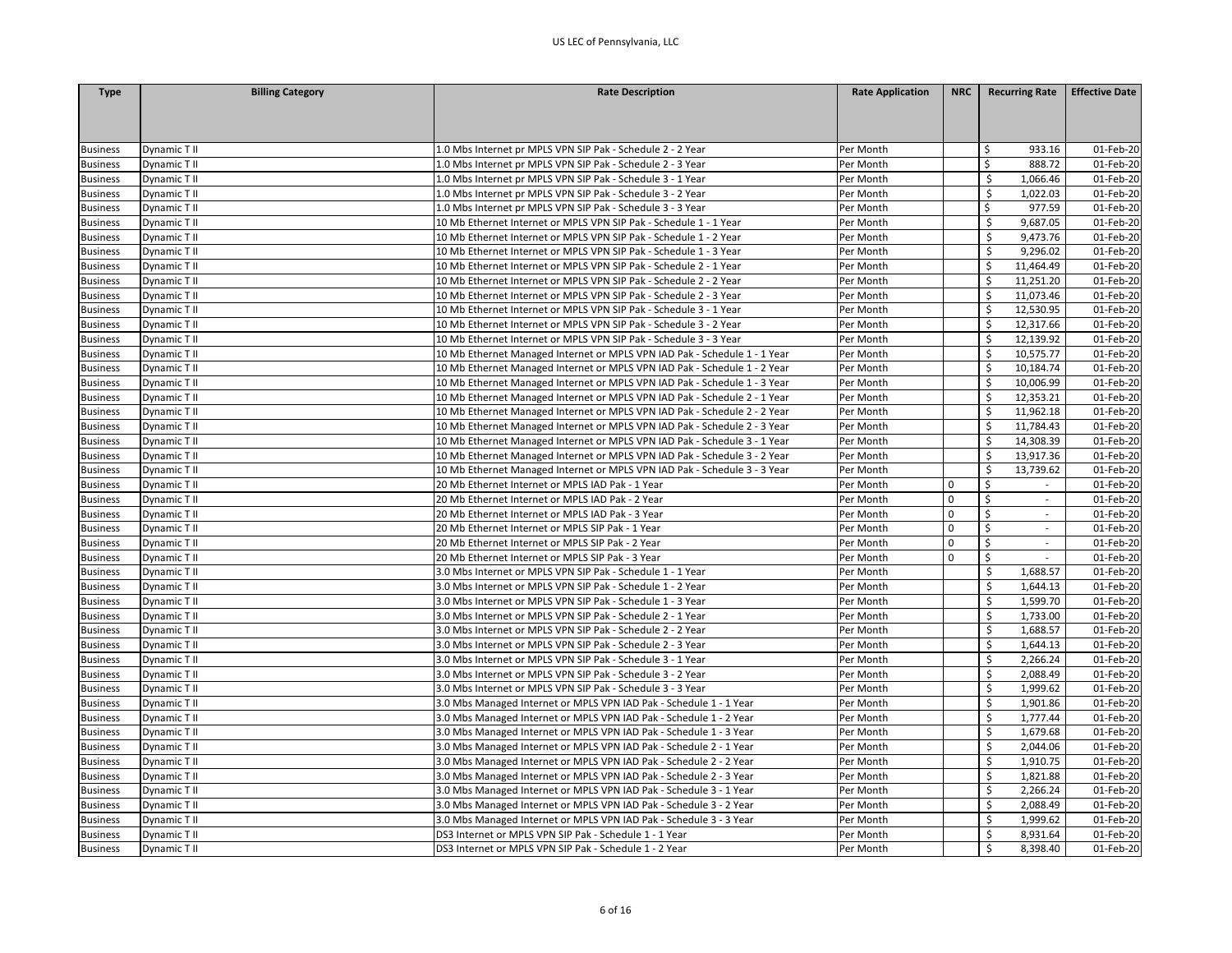| <b>Type</b>     | <b>Billing Category</b>          | <b>Rate Description</b>                                                        | <b>Rate Application</b> | <b>NRC</b> | <b>Recurring Rate</b>          | <b>Effective Date</b> |
|-----------------|----------------------------------|--------------------------------------------------------------------------------|-------------------------|------------|--------------------------------|-----------------------|
|                 |                                  |                                                                                |                         |            |                                |                       |
|                 |                                  |                                                                                |                         |            |                                |                       |
|                 |                                  |                                                                                |                         |            |                                |                       |
| <b>Business</b> | Dynamic T II                     | DS3 Internet or MPLS VPN SIP Pak - Schedule 1 - 3 Year                         | Per Month               |            | 7,954.04<br>Ś                  | 01-Feb-20             |
| <b>Business</b> | Dynamic T II                     | DS3 Internet or MPLS VPN SIP Pak - Schedule 2 - 1 Year                         | Per Month               |            | Ś.<br>10,264.72                | 01-Feb-20             |
| <b>Business</b> | Dynamic T II                     | DS3 Internet or MPLS VPN SIP Pak - Schedule 2 - 2 Year                         | Per Month               |            | 9,553.74<br>Ŝ.                 | 01-Feb-20             |
| <b>Business</b> | Dynamic T II                     | DS3 Internet or MPLS VPN SIP Pak - Schedule 2 - 3 Year                         | Per Month               |            | Ś.<br>8,753.89                 | 01-Feb-20             |
| <b>Business</b> | Dynamic T II                     | DS3 Internet or MPLS VPN SIP Pak - Schedule 3 - 1 Year                         | Per Month               |            | 11,597.80<br>\$                | 01-Feb-20             |
| <b>Business</b> | Dynamic T II                     | DS3 Internet or MPLS VPN SIP Pak - Schedule 3 - 2 Year                         | Per Month               |            | Ś.<br>11,064.56                | 01-Feb-20             |
| <b>Business</b> | Dynamic T II                     | DS3 Internet or MPLS VPN SIP Pak - Schedule 3 - 3 Year                         | Per Month               |            | \$<br>10,531.33                | 01-Feb-20             |
| <b>Business</b> | Dynamic T II                     | DS3 Managed Internet or MPLS VPN IAD Pak - Schedule 1 - 1 Year                 | Per Month               |            | Ś<br>9,687.05                  | 01-Feb-20             |
| <b>Business</b> | Dynamic T II                     | DS3 Managed Internet or MPLS VPN IAD Pak - Schedule 1 - 2 Year                 | Per Month               |            | 9,064.94<br>Ŝ.                 | 01-Feb-20             |
| <b>Business</b> | Dynamic T II                     | DS3 Managed Internet or MPLS VPN IAD Pak - Schedule 1 - 3 Year                 | Per Month               |            | \$<br>8,531.71                 | 01-Feb-20             |
| <b>Business</b> | Dynamic T II                     | DS3 Managed Internet or MPLS VPN IAD Pak - Schedule 2 - 1 Year                 | Per Month               |            | Ś<br>11,020.13                 | 01-Feb-20             |
| <b>Business</b> | Dynamic T II                     | DS3 Managed Internet or MPLS VPN IAD Pak - Schedule 2 - 2 Year                 | Per Month               |            | 10,220.28<br>\$                | 01-Feb-20             |
| <b>Business</b> | Dynamic T II                     | DS3 Managed Internet or MPLS VPN IAD Pak - Schedule 2 - 3 Year                 | Per Month               |            | Ś.<br>9,331.56                 | 01-Feb-20             |
| <b>Business</b> | Dynamic T II                     | DS3 Managed Internet or MPLS VPN IAD Pak - Schedule 3 - 1 Year                 | Per Month               |            | Ś<br>12,353.21                 | 01-Feb-20             |
| <b>Business</b> | Dynamic T II                     | DS3 Managed Internet or MPLS VPN IAD Pak - Schedule 3 - 2 Year                 | Per Month               |            | Ŝ.<br>11,731.10                | 01-Feb-20             |
| <b>Business</b> | Dynamic T II                     | DS3 Managed Internet or MPLS VPN IAD Pak - Schedule 3 - 3 Year                 | Per Month               |            | \$<br>11,109.00                | 01-Feb-20             |
| <b>Business</b> | Dynamic T II                     | <b>MPLS VPN</b>                                                                | Per Month               |            | -\$<br>79.36                   | 01-Feb-20             |
| <b>Business</b> | Dynamic T II                     | Upgrades - 24 Additional Lines for DS3 or Ethernet IAD or SIP Pak - Schedule 1 | Per Month               |            | 1,555.26<br>Ś                  | 01-Nov-20             |
| <b>Business</b> | Dynamic T II                     | Upgrades - 24 Additional Lines for DS3 or Ethernet IAD or SIP Pak - Schedule 2 | Per Month               |            | Ś<br>1,866.31                  | 01-Nov-20             |
| <b>Business</b> | Dynamic T II                     | Upgrades - 24 Additional Lines for DS3 or Ethernet IAD or SIP Pak - Schedule 3 | Per Month               |            | \$<br>1,866.31                 | 01-Nov-20             |
| <b>Business</b> | Dynamic T II                     | Upgrades - 4 Additional Lines plus 1,000 MOU Domestic LD - Schedule 1 - 1 Year | Per Month               |            | \$<br>489.91                   | 01-Nov-20             |
| <b>Business</b> | Dynamic T II                     | Upgrades - 4 Additional Lines plus 1,000 MOU Domestic LD - Schedule 1 - 2 Year | Per Month               |            | \$<br>396.59                   | 01-Nov-20             |
| <b>Business</b> | Dynamic T II                     | Upgrades - 4 Additional Lines plus 1,000 MOU Domestic LD - Schedule 1 - 3 Year | Per Month               |            | \$<br>309.51                   | 01-Nov-20             |
| <b>Business</b> | Dynamic T II                     | Upgrades - 4 Additional Lines plus 1,000 MOU Domestic LD - Schedule 2 - 1 Year | Per Month               |            | \$<br>614.34                   | 01-Nov-20             |
| <b>Business</b> | Dynamic T II                     | Upgrades - 4 Additional Lines plus 1,000 MOU Domestic LD - Schedule 2 - 2 Year | Per Month               |            | Ś<br>521.01                    | 01-Nov-20             |
| <b>Business</b> | Dynamic T II                     | Upgrades - 4 Additional Lines plus 1,000 MOU Domestic LD - Schedule 2 - 3 Year | Per Month               |            | \$<br>433.93                   | 01-Nov-20             |
| <b>Business</b> | Dynamic T II                     | Upgrades - 4 Additional Lines plus 1,000 MOU Domestic LD - Schedule 3 - 1 Year | Per Month               |            | \$<br>738.76                   | 01-Nov-20             |
| <b>Business</b> | Dynamic T II                     | Upgrades - 4 Additional Lines plus 1,000 MOU Domestic LD - Schedule 3 - 2 Year | Per Month               |            | \$<br>645.44                   | 01-Nov-20             |
| <b>Business</b> | Dynamic T II                     | Upgrades - 4 Additional Lines plus 1,000 MOU Domestic LD - Schedule 3 - 3 Year | Per Month               |            | \$<br>558.36                   | 01-Nov-20             |
| <b>Business</b> | Dynamic T II                     | Upgrades - Each additional 0.5 Mb Internet or MPLS VPN                         | Per Month               |            | $\mathsf{\mathsf{S}}$<br>88.87 | 01-Feb-20             |
| <b>Business</b> | Dynamic T II                     | Upgrades - Each additional 1.0 Mb Internet or MPLS VPN on DS3 or Ethernet      | Per Month               |            | Ś<br>266.62                    | 01-Feb-20             |
| <b>Business</b> | Dynamic T II                     | Upgrades - Each additional 1.5 Mb Internet or MPLS VPN on 3.0 Mbs              | Per Month               |            | $\zeta$<br>888.72              | 01-Feb-20             |
|                 |                                  |                                                                                |                         |            | \$<br>155.52                   | 01-Nov-20             |
| <b>Business</b> | Dynamic T II                     | Upgrades - Each additional line - Schedule 1                                   | Per Month               |            |                                |                       |
| <b>Business</b> | Dynamic T II                     | Upgrades - Each additional line - Schedule 2                                   | Per Month               |            | \$<br>186.62<br>\$<br>217.74   | 01-Nov-20             |
| <b>Business</b> | Dynamic T II                     | Upgrades - Each additional line - Schedule 3                                   | Per Month               |            |                                | 01-Nov-20             |
| <b>Business</b> | Emergency Call Forwarding Charge | <b>Emergency Call Forwarding</b>                                               | Per Line/Trunk          | 99         | \$                             | 21-Feb-19             |
| <b>Business</b> | Flat Rate Exchange               | Analog Termination - Analog Gateway - 1 Year                                   | Per Month               |            | $\zeta$<br>266.62              | 01-Feb-20             |
| <b>Business</b> | Flat Rate Exchange               | Analog Termination - Analog Gateway - 2 Year                                   | Per Month               |            | \$<br>222.18                   | 01-Feb-20             |
| <b>Business</b> | Flat Rate Exchange               | Analog Termination - Analog Gateway - 3 Year                                   | Per Month               |            | \$<br>133.31                   | 01-Feb-20             |
| <b>Business</b> | Flat Rate Exchange               | Analog Termination - Basic Trunk (GroundStart) - 1 Year                        | Per Month               |            | \$<br>88.87                    | 01-Feb-20             |
| <b>Business</b> | Flat Rate Exchange               | Analog Termination - Basic Trunk (GroundStart) - 2 Year                        | Per Month               |            | \$<br>84.43                    | 01-Feb-20             |
| <b>Business</b> | Flat Rate Exchange               | Analog Termination - Basic Trunk (GroundStart) - 3 Year                        | Per Month               |            | $\zeta$<br>79.98               | $01$ -Feb-20          |
| <b>Business</b> | Flat Rate Exchange               | Analog Termination - Business Line (w/Hunting) - 1 Year                        | Per Month               |            | Ś<br>155.52                    | 01-Nov-20             |
| <b>Business</b> | Flat Rate Exchange               | Analog Termination - Business Line (w/Hunting) - 2 Year                        | Per Month               |            | \$<br>147.75                   | 01-Nov-20             |
| <b>Business</b> | Flat Rate Exchange               | Analog Termination - Business Line (w/Hunting) - 3 Year                        | Per Month               |            | \$<br>139.97                   | 01-Nov-20             |
| <b>Business</b> | Flat Rate Exchange               | Analog Termination - Group of 20 DID Numbers - 1 Year                          | Per Month               |            | \$<br>10.67                    | 01-Feb-20             |
| <b>Business</b> | Flat Rate Exchange               | Analog Termination - Group of 20 DID Numbers - 2 Year                          | Per Month               |            | $\zeta$<br>10.67               | 01-Feb-20             |
| <b>Business</b> | Flat Rate Exchange               | Analog Termination - Group of 20 DID Numbers - 3 Year                          | Per Month               |            | $\mathsf{\mathsf{S}}$<br>10.67 | 01-Feb-20             |
| <b>Business</b> | Flat Rate Exchange               | DID Group of 20 Numbers - 1 Year                                               | Per Month               |            | Ŝ.<br>10.67                    | 01-Feb-20             |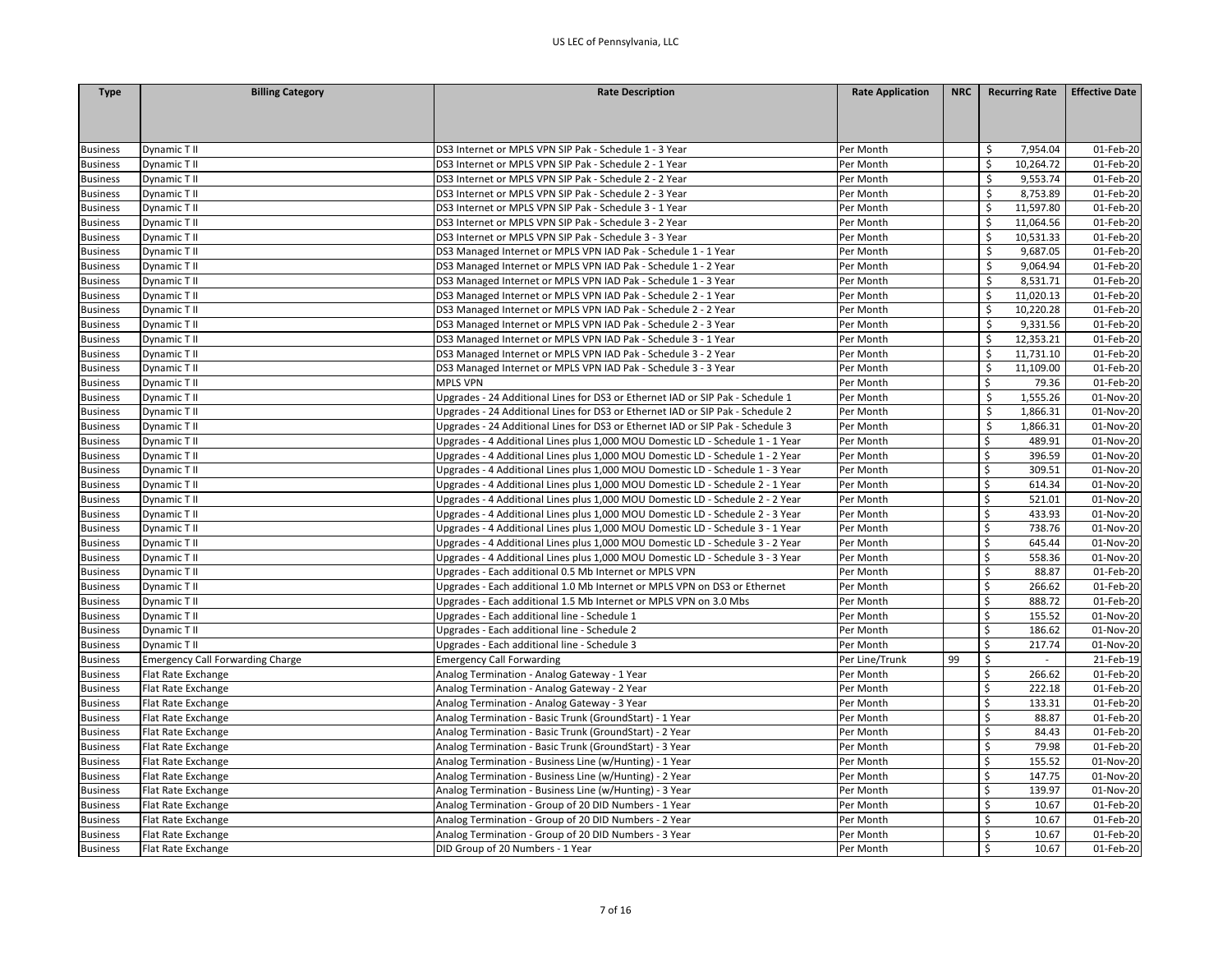| <b>Type</b>     | <b>Billing Category</b>       | <b>Rate Description</b>                                  | <b>Rate Application</b> | <b>NRC</b> | <b>Recurring Rate</b>          | <b>Effective Date</b> |
|-----------------|-------------------------------|----------------------------------------------------------|-------------------------|------------|--------------------------------|-----------------------|
|                 |                               |                                                          |                         |            |                                |                       |
|                 |                               |                                                          |                         |            |                                |                       |
|                 |                               |                                                          |                         |            |                                |                       |
| <b>Business</b> | Flat Rate Exchange            | DID Group of 20 Numbers - 2 Year                         | Per Month               |            | Ś<br>10.67                     | 01-Feb-20             |
| <b>Business</b> | Flat Rate Exchange            | DID Group of 20 Numbers - 3 Year                         | Per Month               |            | \$<br>10.67                    | 01-Feb-20             |
| <b>Business</b> | Flat Rate Exchange            | Digital Termination - Basic Trunk (each, 2 way) - 1 Year | Per Month               |            | \$<br>88.87                    | 01-Feb-20             |
| <b>Business</b> | Flat Rate Exchange            | Digital Termination - Basic Trunk (each, 2 way) - 2 Year | Per Month               |            | \$<br>84.43                    | 01-Feb-20             |
| <b>Business</b> | Flat Rate Exchange            | Digital Termination - Basic Trunk (each, 2 way) - 3 Year | Per Month               |            | \$<br>79.98                    | 01-Feb-20             |
| <b>Business</b> | Flat Rate Exchange            | Digital Termination - DID Trunk - 1 Year                 | Per Month               |            | \$<br>88.87                    | 01-Feb-20             |
| <b>Business</b> | Flat Rate Exchange            | Digital Termination - DID Trunk - 2 Year                 | Per Month               |            | Ś<br>84.43                     | 01-Feb-20             |
| <b>Business</b> | Flat Rate Exchange            | Digital Termination - DID Trunk - 3 Year                 | Per Month               |            | \$<br>79.98                    | 01-Feb-20             |
| <b>Business</b> | Flat Rate Exchange            | Digital Termination - DOD Trunks - 1 Year                | Per Month               |            | \$<br>88.87                    | 01-Feb-20             |
| <b>Business</b> | Flat Rate Exchange            | Digital Termination - DOD Trunks - 2 Year                | Per Month               |            | \$<br>84.43                    | 01-Feb-20             |
| <b>Business</b> | Flat Rate Exchange            | Digital Termination - DOD Trunks - 3 Year                | Per Month               |            | \$<br>79.98                    | 01-Feb-20             |
| <b>Business</b> | Flat Rate Exchange            | Facility Termination per T-1 - 1 Year                    | Per Month               |            | \$<br>13.33                    | 01-Feb-20             |
| <b>Business</b> | Flat Rate Exchange            | Facility Termination per T-1 - 2 Year                    | Per Month               |            | Ś<br>13.33                     | 01-Feb-20             |
| <b>Business</b> | Flat Rate Exchange            | Facility Termination per T-1 - 3 Year                    | Per Month               |            | \$<br>13.33                    | 01-Feb-20             |
| <b>Business</b> | Flat Rate Exchange            | NRC - Per 20 Number DID Block Initialization             | Per Number Group        | 20         | \$<br>$\sim$                   | 21-Feb-19             |
| <b>Business</b> | Flat Rate Exchange            | NRC - Per Analog Gateway Facility Installation           | Per Service Order       | 250        | \$<br>$\overline{\phantom{a}}$ | 21-Feb-19             |
| <b>Business</b> | Flat Rate Exchange            | NRC - Per Later Access Line Connection                   | Per Service Order       | 40         | \$<br>$\sim$                   | 21-Feb-19             |
| <b>Business</b> | Flat Rate Exchange            | NRC - Per Premise Visit                                  | Per Visit               | 13         | \$<br>$\sim$                   | 21-Feb-19             |
| <b>Business</b> | Flat Rate Exchange            | NRC - Per T1 Local Loop Installation                     | Per Service Order       | 1000       | \$                             | 21-Feb-19             |
| <b>Business</b> | Flat Rate Exchange            | T-1 Local Loop Schedule 1 - 1 Year                       | Per Month               |            | \$<br>2,566.18                 | 01-Nov-20             |
| <b>Business</b> | Flat Rate Exchange            | T-1 Local Loop Schedule 1 - 2 Year                       | Per Month               |            | 2,488.41<br>Ŝ.                 | 01-Nov-20             |
| <b>Business</b> | Flat Rate Exchange            | T-1 Local Loop Schedule 1 - 3 Year                       | Per Month               |            | Ś<br>2,410.66                  | 01-Nov-20             |
| <b>Business</b> | Flat Rate Exchange            | T-1 Local Loop Schedule 2 - 1 Year                       | Per Month               |            | Ś<br>2,721.71                  | 01-Nov-20             |
| <b>Business</b> | Flat Rate Exchange            | T-1 Local Loop Schedule 2 - 2 Year                       | Per Month               |            | Ś<br>2,643.94                  | 01-Nov-20             |
| <b>Business</b> | Flat Rate Exchange            | T-1 Local Loop Schedule 2 - 3 Year                       | Per Month               |            | Ś<br>2,566.18                  | 01-Nov-20             |
| <b>Business</b> | Flat Rate Exchange            | T-1 Local Loop Schedule 3 - 1 Year                       | Per Month               |            | 3,110.52<br>\$                 | 01-Nov-20             |
| <b>Business</b> | Flat Rate Exchange            | T-1 Local Loop Schedule 3 - 2 Year                       | Per Month               |            | \$<br>2,955.00                 | 01-Nov-20             |
| <b>Business</b> | Flat Rate Exchange            | T-1 Local Loop Schedule 3 - 3 Year                       | Per Month               |            | 2,877.23<br>Ś                  | 01-Nov-20             |
| <b>Business</b> | Flat Rate Exchange            | Usage Sensitivity - Band 6 per minute - 1 Year           | Per Minute              |            | \$<br>0.03                     | 21-Feb-19             |
| <b>Business</b> | Flat Rate Exchange            | Usage Sensitivity - Band 6 per minute - 2 Year           | Per Minute              |            | $\zeta$<br>0.02                | 21-Feb-19             |
| <b>Business</b> | Flat Rate Exchange            | Usage Sensitivity - Band 6 per minute - 3 Year           | Per Minute              |            | \$<br>0.02                     | 21-Feb-19             |
| <b>Business</b> | Flat Rate Exchange            | Usage Sensitivity - Bands 1-5 per minute - 1 Year        | Per Minute              |            | \$<br>$\sim$                   | 21-Feb-19             |
| <b>Business</b> | Flat Rate Exchange            | Usage Sensitivity - Bands 1-5 per minute - 2 Year        | Per Minute              |            | \$<br>$\sim$                   | 21-Feb-19             |
| <b>Business</b> | Flat Rate Exchange            | Usage Sensitivity - Bands 1-5 per minute - 3 Year        | Per Minute              |            | \$<br>$\sim$                   | 21-Feb-19             |
| <b>Business</b> | Foreign Exchange (FX) Service | Foreign Exchange Service                                 | Per Month               | 500        | \$<br>1,777.44                 | 01-Feb-20             |
| <b>Business</b> | Foreign Exchange (FX) Service | Multi-Channel Foreign Exchange (FX) Service              | Per Month               | 50         | 177.74<br>\$                   | 01-Feb-20             |
| <b>Business</b> | Foreign Exchange (FX) Service | Single Line FX Service                                   | Per Month               | 50         | \$<br>37.35                    | 01-Nov-20             |
| <b>Business</b> | Frame Relay Service           | 25% CIR Data Ports - 1.008/1.024Mb FRS - 1 Year          | Per Month               |            | 2,177.36<br>S.                 | 01-Feb-20             |
| <b>Business</b> | <b>Frame Relay Service</b>    | 25% CIR Data Ports - 1.008/1.024Mb FRS - 2 Year          | Per Month               |            | \$<br>2,150.70                 | 01-Feb-20             |
| <b>Business</b> | Frame Relay Service           | 25% CIR Data Ports - 1.008/1.024Mb FRS - 3 Year          | Per Month               |            | Ś<br>2,132.93                  | 01-Feb-20             |
| <b>Business</b> | Frame Relay Service           | 25% CIR Data Ports - 1.344/1.536Mb FRS - 1 Year          | Per Month               |            | 3,243.83<br>\$                 | 01-Feb-20             |
| <b>Business</b> | Frame Relay Service           | 25% CIR Data Ports - 1.344/1.536Mb FRS - 2 Year          | Per Month               |            | Ś<br>3,217.16                  | 01-Feb-20             |
| <b>Business</b> | Frame Relay Service           | 25% CIR Data Ports - 1.344/1.536Mb FRS - 3 Year          | Per Month               |            | Ś<br>3,199.39                  | 01-Feb-20             |
| <b>Business</b> | Frame Relay Service           | 25% CIR Data Ports - 112/128K FRS - 1 Year               | Per Month               |            | \$<br>622.10                   | 01-Feb-20             |
| <b>Business</b> | Frame Relay Service           | 25% CIR Data Ports - 112/128K FRS - 2 Year               | Per Month               |            | \$<br>604.33                   | 01-Feb-20             |
| <b>Business</b> | Frame Relay Service           | 25% CIR Data Ports - 112/128K FRS - 3 Year               | Per Month               |            | \$<br>577.67                   | 01-Feb-20             |
| <b>Business</b> | Frame Relay Service           | 25% CIR Data Ports - 224/256K FRS - 1 Year               | Per Month               |            | \$<br>844.28                   | 01-Feb-20             |
| <b>Business</b> | Frame Relay Service           | 25% CIR Data Ports - 224/256K FRS - 2 Year               | Per Month               |            | Ś<br>826.51                    | 01-Feb-20             |
| <b>Business</b> | <b>Frame Relay Service</b>    | 25% CIR Data Ports - 224/256K FRS - 3 Year               | Per Month               |            | Ŝ.<br>799.85                   | 01-Feb-20             |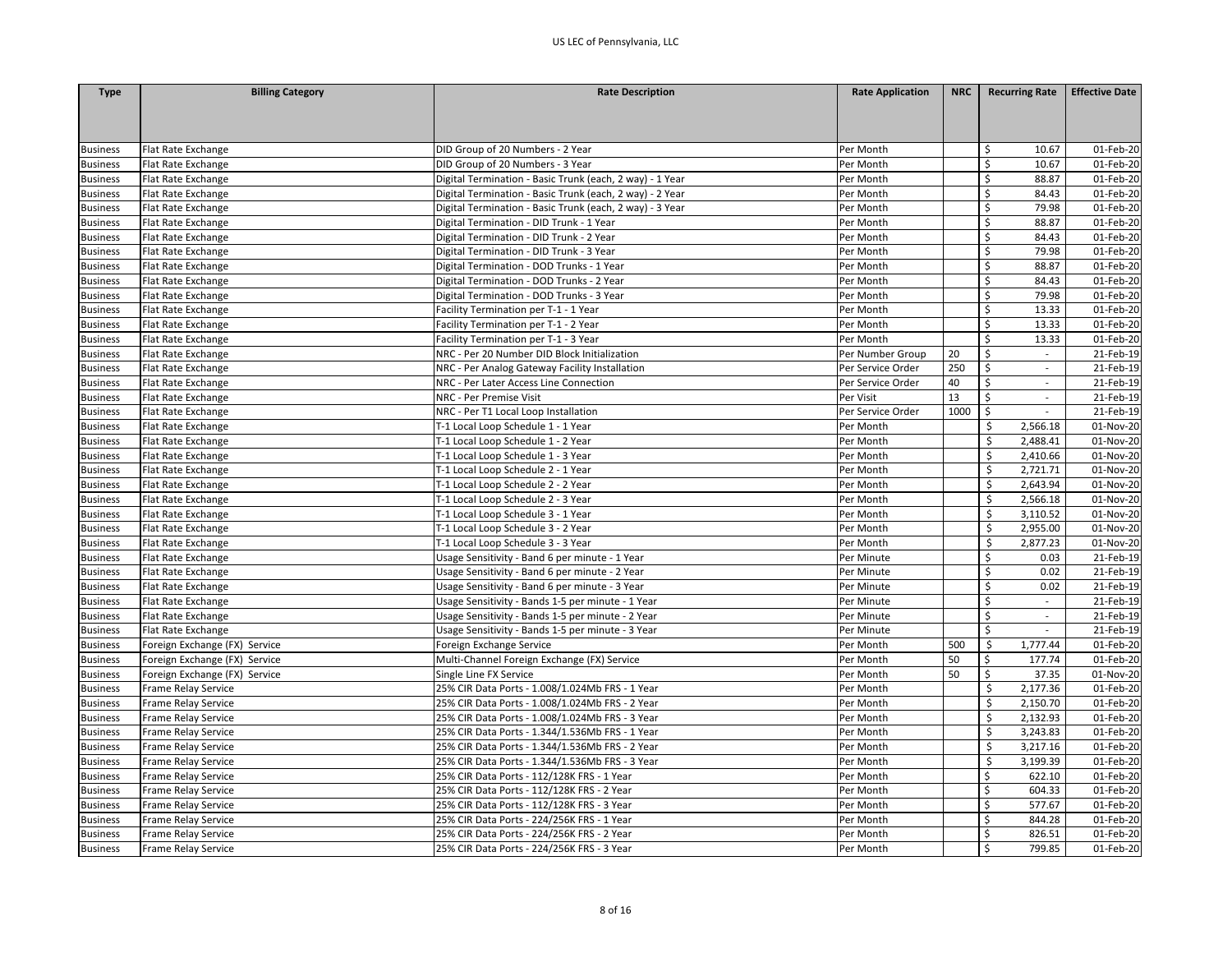| <b>Type</b>     | <b>Billing Category</b> | <b>Rate Description</b>                            | <b>Rate Application</b> | <b>NRC</b> | <b>Recurring Rate</b> | <b>Effective Date</b> |
|-----------------|-------------------------|----------------------------------------------------|-------------------------|------------|-----------------------|-----------------------|
|                 |                         |                                                    |                         |            |                       |                       |
|                 |                         |                                                    |                         |            |                       |                       |
|                 |                         |                                                    |                         |            |                       |                       |
| <b>Business</b> | Frame Relay Service     | 25% CIR Data Ports - 336/384K FRS - 1 Year         | Per Month               |            | Ś<br>1,066.46         | 01-Feb-20             |
| <b>Business</b> | Frame Relay Service     | 25% CIR Data Ports - 336/384K FRS - 2 Year         | Per Month               |            | -\$<br>1,048.69       | 01-Feb-20             |
| <b>Business</b> | Frame Relay Service     | 25% CIR Data Ports - 336/384K FRS - 3 Year         | Per Month               |            | \$<br>1,022.03        | 01-Feb-20             |
| <b>Business</b> | Frame Relay Service     | 25% CIR Data Ports - 448/512K FRS - 1 Year         | Per Month               |            | \$<br>1,288.64        | 01-Feb-20             |
| <b>Business</b> | Frame Relay Service     | 25% CIR Data Ports - 448/512K FRS - 2 Year         | Per Month               |            | \$<br>1,270.87        | 01-Feb-20             |
| <b>Business</b> | Frame Relay Service     | 25% CIR Data Ports - 448/512K FRS - 3 Year         | Per Month               |            | \$<br>1,244.21        | 01-Feb-20             |
| <b>Business</b> | Frame Relay Service     | 25% CIR Data Ports - 56/64K FRS - 1 Year           | Per Month               |            | 399.92                | 01-Feb-20             |
| <b>Business</b> | Frame Relay Service     | 25% CIR Data Ports - 56/64K FRS - 2 Year           | Per Month               |            | \$<br>382.15          | 01-Feb-20             |
| <b>Business</b> | Frame Relay Service     | 25% CIR Data Ports - 56/64K FRS - 3 Year           | Per Month               |            | \$<br>355.49          | 01-Feb-20             |
| <b>Business</b> | Frame Relay Service     | 25% CIR Data Ports - 560/640K FRS - 1 Year         | Per Month               |            | \$<br>1,510.82        | 01-Feb-20             |
| <b>Business</b> | Frame Relay Service     | 25% CIR Data Ports - 560/640K FRS - 2 Year         | Per Month               |            | \$<br>1,493.05        | 01-Feb-20             |
| <b>Business</b> | Frame Relay Service     | 25% CIR Data Ports - 560/640K FRS - 3 Year         | Per Month               |            | Ś<br>1,466.39         | 01-Feb-20             |
| <b>Business</b> | Frame Relay Service     | 25% CIR Data Ports - 672/768K FRS - 1 Year         | Per Month               |            | Ś<br>1,644.13         | 01-Feb-20             |
| <b>Business</b> | Frame Relay Service     | 25% CIR Data Ports - 672/768K FRS - 2 Year         | Per Month               |            | \$<br>1,617.47        | 01-Feb-20             |
| <b>Business</b> | Frame Relay Service     | 25% CIR Data Ports - 672/768K FRS - 3 Year         | Per Month               |            | \$<br>1,599.70        | 01-Feb-20             |
| <b>Business</b> | Frame Relay Service     | 25% CIR Data Ports - 784/896K FRS - 1 Year         | Per Month               |            | Ś<br>1,910.75         | 01-Feb-20             |
| <b>Business</b> | Frame Relay Service     | 25% CIR Data Ports - 784/896K FRS - 2 Year         | Per Month               |            | 1,884.08<br>\$        | 01-Feb-20             |
| <b>Business</b> | Frame Relay Service     | 25% CIR Data Ports - 784/896K FRS - 3 Year         | Per Month               |            | \$<br>1,866.31        | 01-Feb-20             |
| <b>Business</b> | Frame Relay Service     | 26-50% CIR Data Ports - 1.008/1.024Mb FRS - 1 Year | Per Month               |            | Ś<br>2,310.67         | 01-Feb-20             |
| <b>Business</b> | Frame Relay Service     | 26-50% CIR Data Ports - 1.008/1.024Mb FRS - 2 Year | Per Month               |            | 2,284.01<br>\$        | 01-Feb-20             |
| <b>Business</b> | Frame Relay Service     | 26-50% CIR Data Ports - 1.008/1.024Mb FRS - 3 Year | Per Month               |            | Ŝ.<br>2,266.24        | 01-Feb-20             |
| <b>Business</b> | Frame Relay Service     | 26-50% CIR Data Ports - 1.344/1.536Mb FRS - 1 Year | Per Month               |            | \$<br>3,466.01        | 01-Feb-20             |
| <b>Business</b> | Frame Relay Service     | 26-50% CIR Data Ports - 1.344/1.536Mb FRS - 2 Year | Per Month               |            | \$<br>3,439.34        | 01-Feb-20             |
| <b>Business</b> | Frame Relay Service     | 26-50% CIR Data Ports - 1.344/1.536Mb FRS - 3 Year | Per Month               |            | Ś<br>3,421.57         | 01-Feb-20             |
| <b>Business</b> | Frame Relay Service     | 26-50% CIR Data Ports - 112/128K FRS - 1 Year      | Per Month               |            | Ś<br>666.54           | 01-Feb-20             |
| <b>Business</b> | Frame Relay Service     | 26-50% CIR Data Ports - 112/128K FRS - 2 Year      | Per Month               |            | \$<br>639.88          | 01-Feb-20             |
| <b>Business</b> | Frame Relay Service     | 26-50% CIR Data Ports - 112/128K FRS - 3 Year      | Per Month               |            | \$<br>622.10          | 01-Feb-20             |
| <b>Business</b> | Frame Relay Service     | 26-50% CIR Data Ports - 224/256K FRS - 1 Year      | Per Month               |            | \$<br>888.72          | 01-Feb-20             |
| <b>Business</b> | Frame Relay Service     | 26-50% CIR Data Ports - 224/256K FRS - 2 Year      | Per Month               |            | \$<br>862.06          | 01-Feb-20             |
| <b>Business</b> | Frame Relay Service     | 26-50% CIR Data Ports - 224/256K FRS - 3 Year      | Per Month               |            | Ś<br>844.28           | 01-Feb-20             |
| <b>Business</b> | Frame Relay Service     | 26-50% CIR Data Ports - 336/384K FRS - 1 Year      | Per Month               |            | Ś<br>1,110.90         | 01-Feb-20             |
| <b>Business</b> | Frame Relay Service     | 26-50% CIR Data Ports - 336/384K FRS - 2 Year      | Per Month               |            | -\$<br>1,084.24       | 01-Feb-20             |
| <b>Business</b> | Frame Relay Service     | 26-50% CIR Data Ports - 336/384K FRS - 3 Year      | Per Month               |            | Ŝ.<br>1,066.46        | 01-Feb-20             |
| <b>Business</b> | Frame Relay Service     | 26-50% CIR Data Ports - 448/512K FRS - 1 Year      | Per Month               |            | \$<br>1,333.08        | 01-Feb-20             |
| <b>Business</b> | Frame Relay Service     | 26-50% CIR Data Ports - 448/512K FRS - 2 Year      | Per Month               |            | \$<br>1,306.42        | 01-Feb-20             |
| <b>Business</b> | Frame Relay Service     | 26-50% CIR Data Ports - 448/512K FRS - 3 Year      | Per Month               |            | \$<br>1,288.64        | 01-Feb-20             |
| <b>Business</b> | Frame Relay Service     | 26-50% CIR Data Ports - 56/64K FRS - 1 Year        | Per Month               |            | Ś<br>444.36           | 01-Feb-20             |
| <b>Business</b> | Frame Relay Service     | 26-50% CIR Data Ports - 56/64K FRS - 2 Year        | Per Month               |            | \$<br>417.70          | 01-Feb-20             |
| <b>Business</b> | Frame Relay Service     | 26-50% CIR Data Ports - 56/64K FRS - 3 Year        | Per Month               |            | \$<br>399.92          | 01-Feb-20             |
| <b>Business</b> | Frame Relay Service     | 26-50% CIR Data Ports - 560/640K FRS - 1 Year      | Per Month               |            | \$<br>1,555.26        | 01-Feb-20             |
| <b>Business</b> | Frame Relay Service     | 26-50% CIR Data Ports - 560/640K FRS - 2 Year      | Per Month               |            | \$<br>1,528.60        | 01-Feb-20             |
| <b>Business</b> | Frame Relay Service     | 26-50% CIR Data Ports - 560/640K FRS - 3 Year      | Per Month               |            | \$<br>1,510.82        | 01-Feb-20             |
| <b>Business</b> | Frame Relay Service     | 26-50% CIR Data Ports - 672/768K FRS - 1 Year      | Per Month               |            | 1,777.44              | 01-Feb-20             |
| <b>Business</b> | Frame Relay Service     | 26-50% CIR Data Ports - 672/768K FRS - 2 Year      | Per Month               |            | 1,750.78<br>\$        | 01-Feb-20             |
| <b>Business</b> | Frame Relay Service     | 26-50% CIR Data Ports - 672/768K FRS - 3 Year      | Per Month               |            | -\$<br>1,733.00       | 01-Feb-20             |
| <b>Business</b> | Frame Relay Service     | 26-50% CIR Data Ports - 784/896K FRS - 1 Year      | Per Month               |            | \$<br>2,044.06        | 01-Feb-20             |
| <b>Business</b> | Frame Relay Service     | 26-50% CIR Data Ports - 784/896K FRS - 2 Year      | Per Month               |            | Ś<br>2,017.39         | 01-Feb-20             |
| <b>Business</b> | Frame Relay Service     | 26-50% CIR Data Ports - 784/896K FRS - 3 Year      | Per Month               |            | Ś<br>1,999.62         | 01-Feb-20             |
| <b>Business</b> | Frame Relay Service     | 51-75% CIR Data Ports - 1.008/1.024Mb FRS - 1 Year | Per Month               |            | \$<br>2,443.98        | 01-Feb-20             |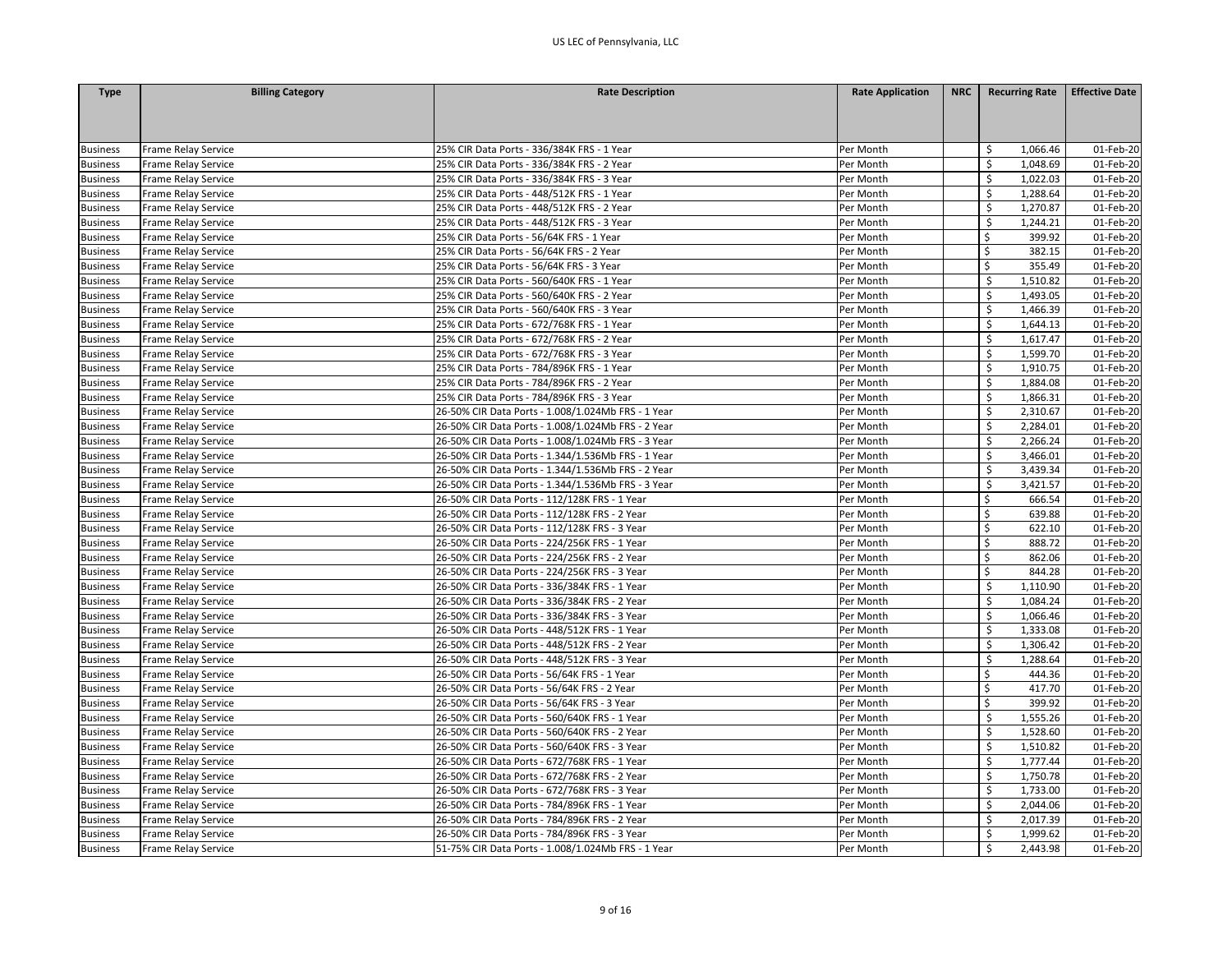| <b>Type</b>     | <b>Billing Category</b> | <b>Rate Description</b>                             | <b>Rate Application</b> | <b>NRC</b> | <b>Recurring Rate</b> | <b>Effective Date</b> |
|-----------------|-------------------------|-----------------------------------------------------|-------------------------|------------|-----------------------|-----------------------|
|                 |                         |                                                     |                         |            |                       |                       |
|                 |                         |                                                     |                         |            |                       |                       |
|                 |                         |                                                     |                         |            |                       |                       |
| <b>Business</b> | Frame Relay Service     | 51-75% CIR Data Ports - 1.008/1.024Mb FRS - 2 Year  | Per Month               |            | 2,417.32<br>\$.       | 01-Feb-20             |
| <b>Business</b> | Frame Relay Service     | 51-75% CIR Data Ports - 1.008/1.024Mb FRS - 3 Year  | Per Month               |            | Ś<br>2,399.54         | 01-Feb-20             |
| <b>Business</b> | Frame Relay Service     | 51-75% CIR Data Ports - 1.344/1.536Mb FRS - 1 Year  | Per Month               |            | 3,688.19<br>\$        | 01-Feb-20             |
| <b>Business</b> | Frame Relay Service     | 51-75% CIR Data Ports - 1.344/1.536Mb FRS - 2 Year  | Per Month               |            | \$<br>3,661.52        | 01-Feb-20             |
| <b>Business</b> | Frame Relay Service     | 51-75% CIR Data Ports - 1.344/1.536Mb FRS - 3 Year  | Per Month               |            | \$<br>3,643.75        | 01-Feb-20             |
| <b>Business</b> | Frame Relay Service     | 51-75% CIR Data Ports - 112/128K FRS - 1 Year       | Per Month               |            | \$<br>755.41          | 01-Feb-20             |
| <b>Business</b> | Frame Relay Service     | 51-75% CIR Data Ports - 112/128K FRS - 2 Year       | Per Month               |            | Ś<br>728.75           | 01-Feb-20             |
| <b>Business</b> | Frame Relay Service     | 51-75% CIR Data Ports - 112/128K FRS - 3 Year       | Per Month               |            | Ś<br>710.98           | 01-Feb-20             |
| <b>Business</b> | Frame Relay Service     | 51-75% CIR Data Ports - 224/256K FRS - 1 Year       | Per Month               |            | \$<br>977.59          | 01-Feb-20             |
| <b>Business</b> | Frame Relay Service     | 51-75% CIR Data Ports - 224/256K FRS - 2 Year       | Per Month               |            | \$<br>950.93          | 01-Feb-20             |
| <b>Business</b> | Frame Relay Service     | 51-75% CIR Data Ports - 224/256K FRS - 3 Year       | Per Month               |            | \$<br>933.16          | 01-Feb-20             |
| <b>Business</b> | Frame Relay Service     | 51-75% CIR Data Ports - 336/384K FRS - 1 Year       | Per Month               |            | \$<br>1,199.77        | 01-Feb-20             |
| <b>Business</b> | Frame Relay Service     | 51-75% CIR Data Ports - 336/384K FRS - 2 Year       | Per Month               |            | \$<br>1,173.11        | 01-Feb-20             |
| <b>Business</b> | Frame Relay Service     | 51-75% CIR Data Ports - 336/384K FRS - 3 Year       | Per Month               |            | \$<br>1,155.34        | 01-Feb-20             |
| <b>Business</b> | Frame Relay Service     | 51-75% CIR Data Ports - 448/512K FRS - 1 Year       | Per Month               |            | \$<br>1,421.95        | 01-Feb-20             |
| <b>Business</b> | Frame Relay Service     | 51-75% CIR Data Ports - 448/512K FRS - 2 Year       | Per Month               |            | \$<br>1,395.29        | 01-Feb-20             |
| <b>Business</b> | Frame Relay Service     | 51-75% CIR Data Ports - 448/512K FRS - 3 Year       | Per Month               |            | \$<br>1,377.52        | 01-Feb-20             |
| <b>Business</b> | Frame Relay Service     | 51-75% CIR Data Ports - 56/64K FRS - 1 Year         | Per Month               |            | Ś<br>533.23           | 01-Feb-20             |
| <b>Business</b> | Frame Relay Service     | 51-75% CIR Data Ports - 56/64K FRS - 2 Year         | Per Month               |            | \$<br>506.57          | 01-Feb-20             |
| <b>Business</b> | Frame Relay Service     | 51-75% CIR Data Ports - 56/64K FRS - 3 Year         | Per Month               |            | 488.80<br>Ŝ           | 01-Feb-20             |
| <b>Business</b> | Frame Relay Service     | 51-75% CIR Data Ports - 560/640K FRS - 1 Year       | Per Month               |            | -\$<br>1,644.13       | 01-Feb-20             |
| <b>Business</b> | Frame Relay Service     | 51-75% CIR Data Ports - 560/640K FRS - 2 Year       | Per Month               |            | \$<br>1,617.47        | 01-Feb-20             |
| <b>Business</b> | Frame Relay Service     | 51-75% CIR Data Ports - 560/640K FRS - 3 Year       | Per Month               |            | \$<br>1,599.70        | 01-Feb-20             |
| <b>Business</b> | Frame Relay Service     | 51-75% CIR Data Ports - 672/768K FRS - 1 Year       | Per Month               |            | \$<br>1,866.31        | 01-Feb-20             |
| <b>Business</b> | Frame Relay Service     | 51-75% CIR Data Ports - 672/768K FRS - 2 Year       | Per Month               |            | \$<br>1,839.65        | 01-Feb-20             |
| <b>Business</b> | Frame Relay Service     | 51-75% CIR Data Ports - 672/768K FRS - 3 Year       | Per Month               |            | \$<br>1,821.88        | 01-Feb-20             |
| <b>Business</b> | Frame Relay Service     | 51-75% CIR Data Ports - 784/896K FRS - 1 Year       | Per Month               |            | \$<br>2,177.36        | 01-Feb-20             |
| <b>Business</b> | Frame Relay Service     | 51-75% CIR Data Ports - 784/896K FRS - 2 Year       | Per Month               |            | \$<br>2,150.70        | 01-Feb-20             |
| <b>Business</b> | Frame Relay Service     | 51-75% CIR Data Ports - 784/896K FRS - 3 Year       | Per Month               |            | \$<br>2,132.93        | 01-Feb-20             |
| <b>Business</b> | Frame Relay Service     | 76-100% CIR Data Ports - 1.008/1.024Mb FRS - 1 Year | Per Month               |            | Ś<br>2,621.72         | 01-Feb-20             |
| <b>Business</b> | Frame Relay Service     | 76-100% CIR Data Ports - 1.008/1.024Mb FRS - 2 Year | Per Month               |            | Ś<br>2,603.95         | 01-Feb-20             |
| <b>Business</b> | Frame Relay Service     | 76-100% CIR Data Ports - 1.008/1.024Mb FRS - 3 Year | Per Month               |            | -\$<br>2,577.29       | 01-Feb-20             |
| <b>Business</b> | Frame Relay Service     | 76-100% CIR Data Ports - 1.344/1.536Mb FRS - 1 Year | Per Month               |            | \$<br>3,865.93        | 01-Feb-20             |
| <b>Business</b> | Frame Relay Service     | 76-100% CIR Data Ports - 1.344/1.536Mb FRS - 2 Year | Per Month               |            | \$<br>3,848.16        | 01-Feb-20             |
| <b>Business</b> | Frame Relay Service     | 76-100% CIR Data Ports - 1.344/1.536Mb FRS - 3 Year | Per Month               |            | -\$<br>3,821.50       | 01-Feb-20             |
| <b>Business</b> | Frame Relay Service     | 76-100% CIR Data Ports - 112/128K FRS - 1 Year      | Per Month               |            | 977.59<br>Ŝ           | 01-Feb-20             |
| <b>Business</b> | Frame Relay Service     | 76-100% CIR Data Ports - 112/128K FRS - 2 Year      | Per Month               |            | Ś<br>782.08           | 01-Feb-20             |
| <b>Business</b> | Frame Relay Service     | 76-100% CIR Data Ports - 112/128K FRS - 3 Year      | Per Month               |            | \$<br>755.41          | 01-Feb-20             |
| <b>Business</b> | Frame Relay Service     | 76-100% CIR Data Ports - 224/256K FRS - 1 Year      | Per Month               |            | \$<br>1,199.77        | 01-Feb-20             |
| <b>Business</b> | Frame Relay Service     | 76-100% CIR Data Ports - 224/256K FRS - 2 Year      | Per Month               |            | Ŝ.<br>1,004.26        | 01-Feb-20             |
| <b>Business</b> | Frame Relay Service     | 76-100% CIR Data Ports - 224/256K FRS - 3 Year      | Per Month               |            | 977.59<br>\$          | 01-Feb-20             |
| <b>Business</b> | Frame Relay Service     | 76-100% CIR Data Ports - 336/384K FRS - 1 Year      | Per Month               |            | \$<br>1,421.95        | 01-Feb-20             |
| <b>Business</b> | Frame Relay Service     | 76-100% CIR Data Ports - 336/384K FRS - 2 Year      | Per Month               |            | 1,226.44              | 01-Feb-20             |
| <b>Business</b> | Frame Relay Service     | 76-100% CIR Data Ports - 336/384K FRS - 3 Year      | Per Month               |            | \$<br>1,199.77        | 01-Feb-20             |
| <b>Business</b> | Frame Relay Service     | 76-100% CIR Data Ports - 448/512K FRS - 1 Year      | Per Month               |            | -\$<br>1,644.13       | 01-Feb-20             |
| <b>Business</b> | Frame Relay Service     | 76-100% CIR Data Ports - 448/512K FRS - 2 Year      | Per Month               |            | \$<br>1,448.62        | 01-Feb-20             |
| <b>Business</b> | Frame Relay Service     | 76-100% CIR Data Ports - 448/512K FRS - 3 Year      | Per Month               |            | \$<br>1,421.95        | 01-Feb-20             |
| <b>Business</b> | Frame Relay Service     | 76-100% CIR Data Ports - 56/64K FRS - 1 Year        | Per Month               |            | Ś<br>577.67           | 01-Feb-20             |
| <b>Business</b> | Frame Relay Service     | 76-100% CIR Data Ports - 56/64K FRS - 2 Year        | Per Month               |            | Ś<br>559.90           | 01-Feb-20             |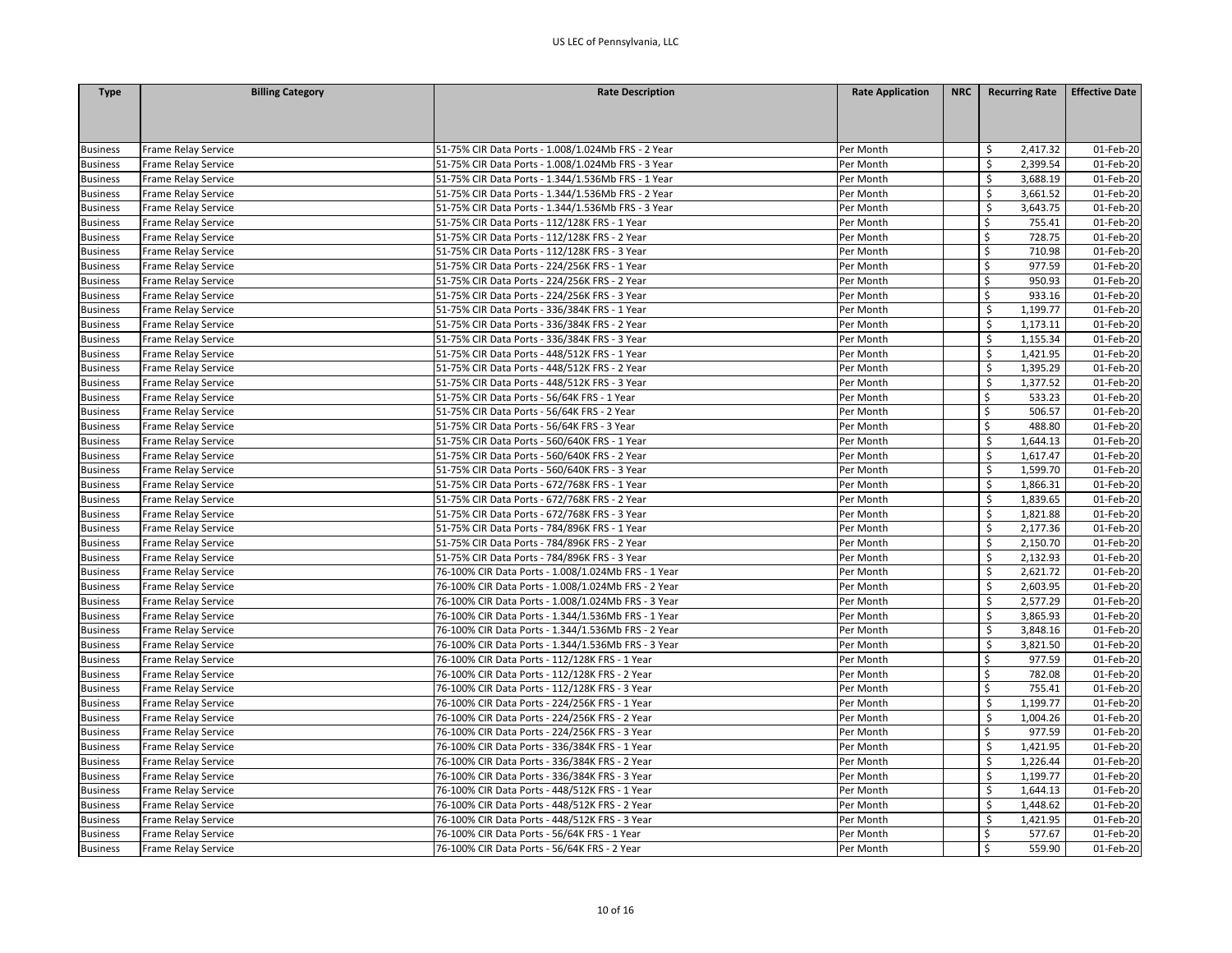| Frame Relay Service<br>76-100% CIR Data Ports - 56/64K FRS - 3 Year<br>Per Month<br>\$<br>533.23<br>01-Feb-20<br>$\zeta$<br>76-100% CIR Data Ports - 560/640K FRS - 1 Year<br>Per Month<br>1,733.00<br>01-Feb-20<br>Frame Relay Service<br>\$<br>Frame Relay Service<br>76-100% CIR Data Ports - 560/640K FRS - 2 Year<br>Per Month<br>1,715.23<br>01-Feb-20<br>\$<br>1,688.57<br>Frame Relay Service<br>76-100% CIR Data Ports - 560/640K FRS - 3 Year<br>Per Month<br>01-Feb-20<br>76-100% CIR Data Ports - 672/768K FRS - 1 Year<br>\$<br>1,955.18<br>01-Feb-20<br>Frame Relay Service<br>Per Month<br>$\zeta$<br>Frame Relay Service<br>76-100% CIR Data Ports - 672/768K FRS - 2 Year<br>Per Month<br>1,937.41<br>01-Feb-20<br>\$<br>1,910.75<br>76-100% CIR Data Ports - 672/768K FRS - 3 Year<br>Per Month<br>01-Feb-20<br>Frame Relay Service<br>$\zeta$<br>76-100% CIR Data Ports - 784/896K FRS - 1 Year<br>Per Month<br>2,266.24<br>01-Feb-20<br>Frame Relay Service<br>\$<br>Frame Relay Service<br>76-100% CIR Data Ports - 784/896K FRS - 2 Year<br>Per Month<br>2,248.46<br>01-Feb-20<br>\$<br>2,221.80<br>76-100% CIR Data Ports - 784/896K FRS - 3 Year<br>01-Feb-20<br>Frame Relay Service<br>Per Month<br>\$<br>DS-0 Local Loop - Remote - 1 Year<br>544.34<br>01-Nov-20<br>Frame Relay Service<br>Per Month<br>DS-0 Local Loop - Remote - 2 Year<br>497.68<br>01-Nov-20<br>Frame Relay Service<br>Per Month<br>\$<br>\$<br>Frame Relay Service<br>DS-0 Local Loop - Remote - 3 Year<br>Per Month<br>466.59<br>01-Nov-20<br>$\zeta$<br>373.26<br>01-Nov-20<br>Frame Relay Service<br>DS-0 Local Loop - Schedule 1 - 1 Year<br>Per Month<br>\$<br>DS-0 Local Loop - Schedule 1 - 2 Year<br>342.16<br>Frame Relay Service<br>Per Month<br>01-Nov-20<br>Ś<br>311.05<br>01-Nov-20<br>Frame Relay Service<br>DS-0 Local Loop - Schedule 1 - 3 Year<br>Per Month<br>\$<br>DS-0 Local Loop - Schedule 2 - 1 Year<br>Per Month<br>404.37<br>01-Nov-20<br>Frame Relay Service<br>DS-0 Local Loop - Schedule 2 - 2 Year<br>\$<br>373.26<br>01-Nov-20<br>Frame Relay Service<br>Per Month<br>\$<br>342.16<br>DS-0 Local Loop - Schedule 2 - 3 Year<br>01-Nov-20<br>Frame Relay Service<br>Per Month<br>\$<br>466.59<br><b>Business</b><br>Frame Relay Service<br>DS-0 Local Loop - Schedule 3 - 1 Year<br>Per Month<br>01-Nov-20<br>\$<br>404.37<br>01-Nov-20<br><b>Business</b><br>Frame Relay Service<br>DS-0 Local Loop - Schedule 3 - 2 Year<br>Per Month<br>\$<br>373.26<br><b>Business</b><br>Frame Relay Service<br>DS-0 Local Loop - Schedule 3 - 3 Year<br>Per Month<br>01-Nov-20<br>\$<br><b>Business</b><br>Frame Relay Service<br>NRC per DS0 Local Loop Installation<br>Per Service Order<br>40<br>21-Feb-19<br>$\sim$<br>500<br>\$<br><b>Business</b><br>Frame Relay Service<br>NRC per Port Installation<br>Per Service Order<br>21-Feb-19<br>$\mathsf{S}$<br>1000<br>21-Feb-19<br><b>Business</b><br>Frame Relay Service<br>NRC per T-1 Local Loop Installation<br>Per Service Order<br>S.<br>01-Nov-20<br><b>Business</b><br>Frame Relay Service<br>T-1 Local Loop - Remote - 1 Year<br>Per Month<br>2,177.37<br>\$<br><b>Business</b><br>Frame Relay Service<br>T-1 Local Loop - Remote - 2 Year<br>Per Month<br>1,555.26<br>01-Nov-20<br>\$<br>1,555.26<br>01-Nov-20<br><b>Business</b><br>Frame Relay Service<br>T-1 Local Loop - Remote - 3 Year<br>Per Month<br>T-1 Local Loop - Schedule 1 - 1 Year<br>\$<br>1,555.26<br>01-Nov-20<br><b>Business</b><br>Frame Relay Service<br>Per Month<br>$\zeta$<br><b>Business</b><br>Frame Relay Service<br>T-1 Local Loop - Schedule 1 - 2 Year<br>Per Month<br>1,088.68<br>01-Nov-20<br>Ś<br>933.15<br>01-Nov-20<br>Frame Relay Service<br>T-1 Local Loop - Schedule 1 - 3 Year<br>Per Month<br><b>Business</b><br>\$<br><b>Business</b><br>Frame Relay Service<br>T-1 Local Loop - Schedule 2 - 1 Year<br>Per Month<br>1,866.31<br>01-Nov-20<br>\$<br><b>Business</b><br>Frame Relay Service<br>T-1 Local Loop - Schedule 2 - 2 Year<br>Per Month<br>1,399.74<br>01-Nov-20<br>\$<br>1,244.22<br>T-1 Local Loop - Schedule 2 - 3 Year<br>01-Nov-20<br><b>Business</b><br>Frame Relay Service<br>Per Month<br>\$<br>T-1 Local Loop - Schedule 3 - 1 Year<br>2,177.37<br>01-Nov-20<br><b>Business</b><br>Frame Relay Service<br>Per Month<br>\$<br>Frame Relay Service<br>T-1 Local Loop - Schedule 3 - 2 Year<br>Per Month<br>1,710.78<br>01-Nov-20<br><b>Business</b><br>$\zeta$<br>T-1 Local Loop - Schedule 3 - 3 Year<br>1,555.26<br><b>Business</b><br>Frame Relay Service<br>Per Month<br>01-Nov-20<br>\$<br>Per Month<br>266.62<br>01-Feb-20<br><b>Business</b><br>Measured Rate Exchange<br>Analog Termination - Analog Gateway - 1 Year | <b>Type</b>     | <b>Billing Category</b> | <b>Rate Description</b> | <b>Rate Application</b> | <b>NRC</b> | <b>Recurring Rate</b> | <b>Effective Date</b> |
|------------------------------------------------------------------------------------------------------------------------------------------------------------------------------------------------------------------------------------------------------------------------------------------------------------------------------------------------------------------------------------------------------------------------------------------------------------------------------------------------------------------------------------------------------------------------------------------------------------------------------------------------------------------------------------------------------------------------------------------------------------------------------------------------------------------------------------------------------------------------------------------------------------------------------------------------------------------------------------------------------------------------------------------------------------------------------------------------------------------------------------------------------------------------------------------------------------------------------------------------------------------------------------------------------------------------------------------------------------------------------------------------------------------------------------------------------------------------------------------------------------------------------------------------------------------------------------------------------------------------------------------------------------------------------------------------------------------------------------------------------------------------------------------------------------------------------------------------------------------------------------------------------------------------------------------------------------------------------------------------------------------------------------------------------------------------------------------------------------------------------------------------------------------------------------------------------------------------------------------------------------------------------------------------------------------------------------------------------------------------------------------------------------------------------------------------------------------------------------------------------------------------------------------------------------------------------------------------------------------------------------------------------------------------------------------------------------------------------------------------------------------------------------------------------------------------------------------------------------------------------------------------------------------------------------------------------------------------------------------------------------------------------------------------------------------------------------------------------------------------------------------------------------------------------------------------------------------------------------------------------------------------------------------------------------------------------------------------------------------------------------------------------------------------------------------------------------------------------------------------------------------------------------------------------------------------------------------------------------------------------------------------------------------------------------------------------------------------------------------------------------------------------------------------------------------------------------------------------------------------------------------------------------------------------------------------------------------------------------------------------------------------------------------------------------------------------------------------------------------------------------------------------------------------------------------------------------------------------------------------------------------------------------------------------------------------------------------------------------------------------------------------------------------------------------------------------------------------------------------------------------------------------------------------------------------------------------------------------------------------------------------------------------------------------------------------------------------------|-----------------|-------------------------|-------------------------|-------------------------|------------|-----------------------|-----------------------|
|                                                                                                                                                                                                                                                                                                                                                                                                                                                                                                                                                                                                                                                                                                                                                                                                                                                                                                                                                                                                                                                                                                                                                                                                                                                                                                                                                                                                                                                                                                                                                                                                                                                                                                                                                                                                                                                                                                                                                                                                                                                                                                                                                                                                                                                                                                                                                                                                                                                                                                                                                                                                                                                                                                                                                                                                                                                                                                                                                                                                                                                                                                                                                                                                                                                                                                                                                                                                                                                                                                                                                                                                                                                                                                                                                                                                                                                                                                                                                                                                                                                                                                                                                                                                                                                                                                                                                                                                                                                                                                                                                                                                                                                                                                                        |                 |                         |                         |                         |            |                       |                       |
|                                                                                                                                                                                                                                                                                                                                                                                                                                                                                                                                                                                                                                                                                                                                                                                                                                                                                                                                                                                                                                                                                                                                                                                                                                                                                                                                                                                                                                                                                                                                                                                                                                                                                                                                                                                                                                                                                                                                                                                                                                                                                                                                                                                                                                                                                                                                                                                                                                                                                                                                                                                                                                                                                                                                                                                                                                                                                                                                                                                                                                                                                                                                                                                                                                                                                                                                                                                                                                                                                                                                                                                                                                                                                                                                                                                                                                                                                                                                                                                                                                                                                                                                                                                                                                                                                                                                                                                                                                                                                                                                                                                                                                                                                                                        |                 |                         |                         |                         |            |                       |                       |
|                                                                                                                                                                                                                                                                                                                                                                                                                                                                                                                                                                                                                                                                                                                                                                                                                                                                                                                                                                                                                                                                                                                                                                                                                                                                                                                                                                                                                                                                                                                                                                                                                                                                                                                                                                                                                                                                                                                                                                                                                                                                                                                                                                                                                                                                                                                                                                                                                                                                                                                                                                                                                                                                                                                                                                                                                                                                                                                                                                                                                                                                                                                                                                                                                                                                                                                                                                                                                                                                                                                                                                                                                                                                                                                                                                                                                                                                                                                                                                                                                                                                                                                                                                                                                                                                                                                                                                                                                                                                                                                                                                                                                                                                                                                        |                 |                         |                         |                         |            |                       |                       |
|                                                                                                                                                                                                                                                                                                                                                                                                                                                                                                                                                                                                                                                                                                                                                                                                                                                                                                                                                                                                                                                                                                                                                                                                                                                                                                                                                                                                                                                                                                                                                                                                                                                                                                                                                                                                                                                                                                                                                                                                                                                                                                                                                                                                                                                                                                                                                                                                                                                                                                                                                                                                                                                                                                                                                                                                                                                                                                                                                                                                                                                                                                                                                                                                                                                                                                                                                                                                                                                                                                                                                                                                                                                                                                                                                                                                                                                                                                                                                                                                                                                                                                                                                                                                                                                                                                                                                                                                                                                                                                                                                                                                                                                                                                                        | <b>Business</b> |                         |                         |                         |            |                       |                       |
|                                                                                                                                                                                                                                                                                                                                                                                                                                                                                                                                                                                                                                                                                                                                                                                                                                                                                                                                                                                                                                                                                                                                                                                                                                                                                                                                                                                                                                                                                                                                                                                                                                                                                                                                                                                                                                                                                                                                                                                                                                                                                                                                                                                                                                                                                                                                                                                                                                                                                                                                                                                                                                                                                                                                                                                                                                                                                                                                                                                                                                                                                                                                                                                                                                                                                                                                                                                                                                                                                                                                                                                                                                                                                                                                                                                                                                                                                                                                                                                                                                                                                                                                                                                                                                                                                                                                                                                                                                                                                                                                                                                                                                                                                                                        | <b>Business</b> |                         |                         |                         |            |                       |                       |
|                                                                                                                                                                                                                                                                                                                                                                                                                                                                                                                                                                                                                                                                                                                                                                                                                                                                                                                                                                                                                                                                                                                                                                                                                                                                                                                                                                                                                                                                                                                                                                                                                                                                                                                                                                                                                                                                                                                                                                                                                                                                                                                                                                                                                                                                                                                                                                                                                                                                                                                                                                                                                                                                                                                                                                                                                                                                                                                                                                                                                                                                                                                                                                                                                                                                                                                                                                                                                                                                                                                                                                                                                                                                                                                                                                                                                                                                                                                                                                                                                                                                                                                                                                                                                                                                                                                                                                                                                                                                                                                                                                                                                                                                                                                        | <b>Business</b> |                         |                         |                         |            |                       |                       |
|                                                                                                                                                                                                                                                                                                                                                                                                                                                                                                                                                                                                                                                                                                                                                                                                                                                                                                                                                                                                                                                                                                                                                                                                                                                                                                                                                                                                                                                                                                                                                                                                                                                                                                                                                                                                                                                                                                                                                                                                                                                                                                                                                                                                                                                                                                                                                                                                                                                                                                                                                                                                                                                                                                                                                                                                                                                                                                                                                                                                                                                                                                                                                                                                                                                                                                                                                                                                                                                                                                                                                                                                                                                                                                                                                                                                                                                                                                                                                                                                                                                                                                                                                                                                                                                                                                                                                                                                                                                                                                                                                                                                                                                                                                                        | <b>Business</b> |                         |                         |                         |            |                       |                       |
|                                                                                                                                                                                                                                                                                                                                                                                                                                                                                                                                                                                                                                                                                                                                                                                                                                                                                                                                                                                                                                                                                                                                                                                                                                                                                                                                                                                                                                                                                                                                                                                                                                                                                                                                                                                                                                                                                                                                                                                                                                                                                                                                                                                                                                                                                                                                                                                                                                                                                                                                                                                                                                                                                                                                                                                                                                                                                                                                                                                                                                                                                                                                                                                                                                                                                                                                                                                                                                                                                                                                                                                                                                                                                                                                                                                                                                                                                                                                                                                                                                                                                                                                                                                                                                                                                                                                                                                                                                                                                                                                                                                                                                                                                                                        | <b>Business</b> |                         |                         |                         |            |                       |                       |
|                                                                                                                                                                                                                                                                                                                                                                                                                                                                                                                                                                                                                                                                                                                                                                                                                                                                                                                                                                                                                                                                                                                                                                                                                                                                                                                                                                                                                                                                                                                                                                                                                                                                                                                                                                                                                                                                                                                                                                                                                                                                                                                                                                                                                                                                                                                                                                                                                                                                                                                                                                                                                                                                                                                                                                                                                                                                                                                                                                                                                                                                                                                                                                                                                                                                                                                                                                                                                                                                                                                                                                                                                                                                                                                                                                                                                                                                                                                                                                                                                                                                                                                                                                                                                                                                                                                                                                                                                                                                                                                                                                                                                                                                                                                        | <b>Business</b> |                         |                         |                         |            |                       |                       |
|                                                                                                                                                                                                                                                                                                                                                                                                                                                                                                                                                                                                                                                                                                                                                                                                                                                                                                                                                                                                                                                                                                                                                                                                                                                                                                                                                                                                                                                                                                                                                                                                                                                                                                                                                                                                                                                                                                                                                                                                                                                                                                                                                                                                                                                                                                                                                                                                                                                                                                                                                                                                                                                                                                                                                                                                                                                                                                                                                                                                                                                                                                                                                                                                                                                                                                                                                                                                                                                                                                                                                                                                                                                                                                                                                                                                                                                                                                                                                                                                                                                                                                                                                                                                                                                                                                                                                                                                                                                                                                                                                                                                                                                                                                                        | <b>Business</b> |                         |                         |                         |            |                       |                       |
|                                                                                                                                                                                                                                                                                                                                                                                                                                                                                                                                                                                                                                                                                                                                                                                                                                                                                                                                                                                                                                                                                                                                                                                                                                                                                                                                                                                                                                                                                                                                                                                                                                                                                                                                                                                                                                                                                                                                                                                                                                                                                                                                                                                                                                                                                                                                                                                                                                                                                                                                                                                                                                                                                                                                                                                                                                                                                                                                                                                                                                                                                                                                                                                                                                                                                                                                                                                                                                                                                                                                                                                                                                                                                                                                                                                                                                                                                                                                                                                                                                                                                                                                                                                                                                                                                                                                                                                                                                                                                                                                                                                                                                                                                                                        | <b>Business</b> |                         |                         |                         |            |                       |                       |
|                                                                                                                                                                                                                                                                                                                                                                                                                                                                                                                                                                                                                                                                                                                                                                                                                                                                                                                                                                                                                                                                                                                                                                                                                                                                                                                                                                                                                                                                                                                                                                                                                                                                                                                                                                                                                                                                                                                                                                                                                                                                                                                                                                                                                                                                                                                                                                                                                                                                                                                                                                                                                                                                                                                                                                                                                                                                                                                                                                                                                                                                                                                                                                                                                                                                                                                                                                                                                                                                                                                                                                                                                                                                                                                                                                                                                                                                                                                                                                                                                                                                                                                                                                                                                                                                                                                                                                                                                                                                                                                                                                                                                                                                                                                        | <b>Business</b> |                         |                         |                         |            |                       |                       |
|                                                                                                                                                                                                                                                                                                                                                                                                                                                                                                                                                                                                                                                                                                                                                                                                                                                                                                                                                                                                                                                                                                                                                                                                                                                                                                                                                                                                                                                                                                                                                                                                                                                                                                                                                                                                                                                                                                                                                                                                                                                                                                                                                                                                                                                                                                                                                                                                                                                                                                                                                                                                                                                                                                                                                                                                                                                                                                                                                                                                                                                                                                                                                                                                                                                                                                                                                                                                                                                                                                                                                                                                                                                                                                                                                                                                                                                                                                                                                                                                                                                                                                                                                                                                                                                                                                                                                                                                                                                                                                                                                                                                                                                                                                                        | <b>Business</b> |                         |                         |                         |            |                       |                       |
|                                                                                                                                                                                                                                                                                                                                                                                                                                                                                                                                                                                                                                                                                                                                                                                                                                                                                                                                                                                                                                                                                                                                                                                                                                                                                                                                                                                                                                                                                                                                                                                                                                                                                                                                                                                                                                                                                                                                                                                                                                                                                                                                                                                                                                                                                                                                                                                                                                                                                                                                                                                                                                                                                                                                                                                                                                                                                                                                                                                                                                                                                                                                                                                                                                                                                                                                                                                                                                                                                                                                                                                                                                                                                                                                                                                                                                                                                                                                                                                                                                                                                                                                                                                                                                                                                                                                                                                                                                                                                                                                                                                                                                                                                                                        | <b>Business</b> |                         |                         |                         |            |                       |                       |
|                                                                                                                                                                                                                                                                                                                                                                                                                                                                                                                                                                                                                                                                                                                                                                                                                                                                                                                                                                                                                                                                                                                                                                                                                                                                                                                                                                                                                                                                                                                                                                                                                                                                                                                                                                                                                                                                                                                                                                                                                                                                                                                                                                                                                                                                                                                                                                                                                                                                                                                                                                                                                                                                                                                                                                                                                                                                                                                                                                                                                                                                                                                                                                                                                                                                                                                                                                                                                                                                                                                                                                                                                                                                                                                                                                                                                                                                                                                                                                                                                                                                                                                                                                                                                                                                                                                                                                                                                                                                                                                                                                                                                                                                                                                        | <b>Business</b> |                         |                         |                         |            |                       |                       |
|                                                                                                                                                                                                                                                                                                                                                                                                                                                                                                                                                                                                                                                                                                                                                                                                                                                                                                                                                                                                                                                                                                                                                                                                                                                                                                                                                                                                                                                                                                                                                                                                                                                                                                                                                                                                                                                                                                                                                                                                                                                                                                                                                                                                                                                                                                                                                                                                                                                                                                                                                                                                                                                                                                                                                                                                                                                                                                                                                                                                                                                                                                                                                                                                                                                                                                                                                                                                                                                                                                                                                                                                                                                                                                                                                                                                                                                                                                                                                                                                                                                                                                                                                                                                                                                                                                                                                                                                                                                                                                                                                                                                                                                                                                                        | <b>Business</b> |                         |                         |                         |            |                       |                       |
|                                                                                                                                                                                                                                                                                                                                                                                                                                                                                                                                                                                                                                                                                                                                                                                                                                                                                                                                                                                                                                                                                                                                                                                                                                                                                                                                                                                                                                                                                                                                                                                                                                                                                                                                                                                                                                                                                                                                                                                                                                                                                                                                                                                                                                                                                                                                                                                                                                                                                                                                                                                                                                                                                                                                                                                                                                                                                                                                                                                                                                                                                                                                                                                                                                                                                                                                                                                                                                                                                                                                                                                                                                                                                                                                                                                                                                                                                                                                                                                                                                                                                                                                                                                                                                                                                                                                                                                                                                                                                                                                                                                                                                                                                                                        | <b>Business</b> |                         |                         |                         |            |                       |                       |
|                                                                                                                                                                                                                                                                                                                                                                                                                                                                                                                                                                                                                                                                                                                                                                                                                                                                                                                                                                                                                                                                                                                                                                                                                                                                                                                                                                                                                                                                                                                                                                                                                                                                                                                                                                                                                                                                                                                                                                                                                                                                                                                                                                                                                                                                                                                                                                                                                                                                                                                                                                                                                                                                                                                                                                                                                                                                                                                                                                                                                                                                                                                                                                                                                                                                                                                                                                                                                                                                                                                                                                                                                                                                                                                                                                                                                                                                                                                                                                                                                                                                                                                                                                                                                                                                                                                                                                                                                                                                                                                                                                                                                                                                                                                        | <b>Business</b> |                         |                         |                         |            |                       |                       |
|                                                                                                                                                                                                                                                                                                                                                                                                                                                                                                                                                                                                                                                                                                                                                                                                                                                                                                                                                                                                                                                                                                                                                                                                                                                                                                                                                                                                                                                                                                                                                                                                                                                                                                                                                                                                                                                                                                                                                                                                                                                                                                                                                                                                                                                                                                                                                                                                                                                                                                                                                                                                                                                                                                                                                                                                                                                                                                                                                                                                                                                                                                                                                                                                                                                                                                                                                                                                                                                                                                                                                                                                                                                                                                                                                                                                                                                                                                                                                                                                                                                                                                                                                                                                                                                                                                                                                                                                                                                                                                                                                                                                                                                                                                                        | <b>Business</b> |                         |                         |                         |            |                       |                       |
|                                                                                                                                                                                                                                                                                                                                                                                                                                                                                                                                                                                                                                                                                                                                                                                                                                                                                                                                                                                                                                                                                                                                                                                                                                                                                                                                                                                                                                                                                                                                                                                                                                                                                                                                                                                                                                                                                                                                                                                                                                                                                                                                                                                                                                                                                                                                                                                                                                                                                                                                                                                                                                                                                                                                                                                                                                                                                                                                                                                                                                                                                                                                                                                                                                                                                                                                                                                                                                                                                                                                                                                                                                                                                                                                                                                                                                                                                                                                                                                                                                                                                                                                                                                                                                                                                                                                                                                                                                                                                                                                                                                                                                                                                                                        | <b>Business</b> |                         |                         |                         |            |                       |                       |
|                                                                                                                                                                                                                                                                                                                                                                                                                                                                                                                                                                                                                                                                                                                                                                                                                                                                                                                                                                                                                                                                                                                                                                                                                                                                                                                                                                                                                                                                                                                                                                                                                                                                                                                                                                                                                                                                                                                                                                                                                                                                                                                                                                                                                                                                                                                                                                                                                                                                                                                                                                                                                                                                                                                                                                                                                                                                                                                                                                                                                                                                                                                                                                                                                                                                                                                                                                                                                                                                                                                                                                                                                                                                                                                                                                                                                                                                                                                                                                                                                                                                                                                                                                                                                                                                                                                                                                                                                                                                                                                                                                                                                                                                                                                        | <b>Business</b> |                         |                         |                         |            |                       |                       |
|                                                                                                                                                                                                                                                                                                                                                                                                                                                                                                                                                                                                                                                                                                                                                                                                                                                                                                                                                                                                                                                                                                                                                                                                                                                                                                                                                                                                                                                                                                                                                                                                                                                                                                                                                                                                                                                                                                                                                                                                                                                                                                                                                                                                                                                                                                                                                                                                                                                                                                                                                                                                                                                                                                                                                                                                                                                                                                                                                                                                                                                                                                                                                                                                                                                                                                                                                                                                                                                                                                                                                                                                                                                                                                                                                                                                                                                                                                                                                                                                                                                                                                                                                                                                                                                                                                                                                                                                                                                                                                                                                                                                                                                                                                                        | <b>Business</b> |                         |                         |                         |            |                       |                       |
|                                                                                                                                                                                                                                                                                                                                                                                                                                                                                                                                                                                                                                                                                                                                                                                                                                                                                                                                                                                                                                                                                                                                                                                                                                                                                                                                                                                                                                                                                                                                                                                                                                                                                                                                                                                                                                                                                                                                                                                                                                                                                                                                                                                                                                                                                                                                                                                                                                                                                                                                                                                                                                                                                                                                                                                                                                                                                                                                                                                                                                                                                                                                                                                                                                                                                                                                                                                                                                                                                                                                                                                                                                                                                                                                                                                                                                                                                                                                                                                                                                                                                                                                                                                                                                                                                                                                                                                                                                                                                                                                                                                                                                                                                                                        |                 |                         |                         |                         |            |                       |                       |
|                                                                                                                                                                                                                                                                                                                                                                                                                                                                                                                                                                                                                                                                                                                                                                                                                                                                                                                                                                                                                                                                                                                                                                                                                                                                                                                                                                                                                                                                                                                                                                                                                                                                                                                                                                                                                                                                                                                                                                                                                                                                                                                                                                                                                                                                                                                                                                                                                                                                                                                                                                                                                                                                                                                                                                                                                                                                                                                                                                                                                                                                                                                                                                                                                                                                                                                                                                                                                                                                                                                                                                                                                                                                                                                                                                                                                                                                                                                                                                                                                                                                                                                                                                                                                                                                                                                                                                                                                                                                                                                                                                                                                                                                                                                        |                 |                         |                         |                         |            |                       |                       |
|                                                                                                                                                                                                                                                                                                                                                                                                                                                                                                                                                                                                                                                                                                                                                                                                                                                                                                                                                                                                                                                                                                                                                                                                                                                                                                                                                                                                                                                                                                                                                                                                                                                                                                                                                                                                                                                                                                                                                                                                                                                                                                                                                                                                                                                                                                                                                                                                                                                                                                                                                                                                                                                                                                                                                                                                                                                                                                                                                                                                                                                                                                                                                                                                                                                                                                                                                                                                                                                                                                                                                                                                                                                                                                                                                                                                                                                                                                                                                                                                                                                                                                                                                                                                                                                                                                                                                                                                                                                                                                                                                                                                                                                                                                                        |                 |                         |                         |                         |            |                       |                       |
|                                                                                                                                                                                                                                                                                                                                                                                                                                                                                                                                                                                                                                                                                                                                                                                                                                                                                                                                                                                                                                                                                                                                                                                                                                                                                                                                                                                                                                                                                                                                                                                                                                                                                                                                                                                                                                                                                                                                                                                                                                                                                                                                                                                                                                                                                                                                                                                                                                                                                                                                                                                                                                                                                                                                                                                                                                                                                                                                                                                                                                                                                                                                                                                                                                                                                                                                                                                                                                                                                                                                                                                                                                                                                                                                                                                                                                                                                                                                                                                                                                                                                                                                                                                                                                                                                                                                                                                                                                                                                                                                                                                                                                                                                                                        |                 |                         |                         |                         |            |                       |                       |
|                                                                                                                                                                                                                                                                                                                                                                                                                                                                                                                                                                                                                                                                                                                                                                                                                                                                                                                                                                                                                                                                                                                                                                                                                                                                                                                                                                                                                                                                                                                                                                                                                                                                                                                                                                                                                                                                                                                                                                                                                                                                                                                                                                                                                                                                                                                                                                                                                                                                                                                                                                                                                                                                                                                                                                                                                                                                                                                                                                                                                                                                                                                                                                                                                                                                                                                                                                                                                                                                                                                                                                                                                                                                                                                                                                                                                                                                                                                                                                                                                                                                                                                                                                                                                                                                                                                                                                                                                                                                                                                                                                                                                                                                                                                        |                 |                         |                         |                         |            |                       |                       |
|                                                                                                                                                                                                                                                                                                                                                                                                                                                                                                                                                                                                                                                                                                                                                                                                                                                                                                                                                                                                                                                                                                                                                                                                                                                                                                                                                                                                                                                                                                                                                                                                                                                                                                                                                                                                                                                                                                                                                                                                                                                                                                                                                                                                                                                                                                                                                                                                                                                                                                                                                                                                                                                                                                                                                                                                                                                                                                                                                                                                                                                                                                                                                                                                                                                                                                                                                                                                                                                                                                                                                                                                                                                                                                                                                                                                                                                                                                                                                                                                                                                                                                                                                                                                                                                                                                                                                                                                                                                                                                                                                                                                                                                                                                                        |                 |                         |                         |                         |            |                       |                       |
|                                                                                                                                                                                                                                                                                                                                                                                                                                                                                                                                                                                                                                                                                                                                                                                                                                                                                                                                                                                                                                                                                                                                                                                                                                                                                                                                                                                                                                                                                                                                                                                                                                                                                                                                                                                                                                                                                                                                                                                                                                                                                                                                                                                                                                                                                                                                                                                                                                                                                                                                                                                                                                                                                                                                                                                                                                                                                                                                                                                                                                                                                                                                                                                                                                                                                                                                                                                                                                                                                                                                                                                                                                                                                                                                                                                                                                                                                                                                                                                                                                                                                                                                                                                                                                                                                                                                                                                                                                                                                                                                                                                                                                                                                                                        |                 |                         |                         |                         |            |                       |                       |
|                                                                                                                                                                                                                                                                                                                                                                                                                                                                                                                                                                                                                                                                                                                                                                                                                                                                                                                                                                                                                                                                                                                                                                                                                                                                                                                                                                                                                                                                                                                                                                                                                                                                                                                                                                                                                                                                                                                                                                                                                                                                                                                                                                                                                                                                                                                                                                                                                                                                                                                                                                                                                                                                                                                                                                                                                                                                                                                                                                                                                                                                                                                                                                                                                                                                                                                                                                                                                                                                                                                                                                                                                                                                                                                                                                                                                                                                                                                                                                                                                                                                                                                                                                                                                                                                                                                                                                                                                                                                                                                                                                                                                                                                                                                        |                 |                         |                         |                         |            |                       |                       |
|                                                                                                                                                                                                                                                                                                                                                                                                                                                                                                                                                                                                                                                                                                                                                                                                                                                                                                                                                                                                                                                                                                                                                                                                                                                                                                                                                                                                                                                                                                                                                                                                                                                                                                                                                                                                                                                                                                                                                                                                                                                                                                                                                                                                                                                                                                                                                                                                                                                                                                                                                                                                                                                                                                                                                                                                                                                                                                                                                                                                                                                                                                                                                                                                                                                                                                                                                                                                                                                                                                                                                                                                                                                                                                                                                                                                                                                                                                                                                                                                                                                                                                                                                                                                                                                                                                                                                                                                                                                                                                                                                                                                                                                                                                                        |                 |                         |                         |                         |            |                       |                       |
|                                                                                                                                                                                                                                                                                                                                                                                                                                                                                                                                                                                                                                                                                                                                                                                                                                                                                                                                                                                                                                                                                                                                                                                                                                                                                                                                                                                                                                                                                                                                                                                                                                                                                                                                                                                                                                                                                                                                                                                                                                                                                                                                                                                                                                                                                                                                                                                                                                                                                                                                                                                                                                                                                                                                                                                                                                                                                                                                                                                                                                                                                                                                                                                                                                                                                                                                                                                                                                                                                                                                                                                                                                                                                                                                                                                                                                                                                                                                                                                                                                                                                                                                                                                                                                                                                                                                                                                                                                                                                                                                                                                                                                                                                                                        |                 |                         |                         |                         |            |                       |                       |
|                                                                                                                                                                                                                                                                                                                                                                                                                                                                                                                                                                                                                                                                                                                                                                                                                                                                                                                                                                                                                                                                                                                                                                                                                                                                                                                                                                                                                                                                                                                                                                                                                                                                                                                                                                                                                                                                                                                                                                                                                                                                                                                                                                                                                                                                                                                                                                                                                                                                                                                                                                                                                                                                                                                                                                                                                                                                                                                                                                                                                                                                                                                                                                                                                                                                                                                                                                                                                                                                                                                                                                                                                                                                                                                                                                                                                                                                                                                                                                                                                                                                                                                                                                                                                                                                                                                                                                                                                                                                                                                                                                                                                                                                                                                        |                 |                         |                         |                         |            |                       |                       |
|                                                                                                                                                                                                                                                                                                                                                                                                                                                                                                                                                                                                                                                                                                                                                                                                                                                                                                                                                                                                                                                                                                                                                                                                                                                                                                                                                                                                                                                                                                                                                                                                                                                                                                                                                                                                                                                                                                                                                                                                                                                                                                                                                                                                                                                                                                                                                                                                                                                                                                                                                                                                                                                                                                                                                                                                                                                                                                                                                                                                                                                                                                                                                                                                                                                                                                                                                                                                                                                                                                                                                                                                                                                                                                                                                                                                                                                                                                                                                                                                                                                                                                                                                                                                                                                                                                                                                                                                                                                                                                                                                                                                                                                                                                                        |                 |                         |                         |                         |            |                       |                       |
|                                                                                                                                                                                                                                                                                                                                                                                                                                                                                                                                                                                                                                                                                                                                                                                                                                                                                                                                                                                                                                                                                                                                                                                                                                                                                                                                                                                                                                                                                                                                                                                                                                                                                                                                                                                                                                                                                                                                                                                                                                                                                                                                                                                                                                                                                                                                                                                                                                                                                                                                                                                                                                                                                                                                                                                                                                                                                                                                                                                                                                                                                                                                                                                                                                                                                                                                                                                                                                                                                                                                                                                                                                                                                                                                                                                                                                                                                                                                                                                                                                                                                                                                                                                                                                                                                                                                                                                                                                                                                                                                                                                                                                                                                                                        |                 |                         |                         |                         |            |                       |                       |
|                                                                                                                                                                                                                                                                                                                                                                                                                                                                                                                                                                                                                                                                                                                                                                                                                                                                                                                                                                                                                                                                                                                                                                                                                                                                                                                                                                                                                                                                                                                                                                                                                                                                                                                                                                                                                                                                                                                                                                                                                                                                                                                                                                                                                                                                                                                                                                                                                                                                                                                                                                                                                                                                                                                                                                                                                                                                                                                                                                                                                                                                                                                                                                                                                                                                                                                                                                                                                                                                                                                                                                                                                                                                                                                                                                                                                                                                                                                                                                                                                                                                                                                                                                                                                                                                                                                                                                                                                                                                                                                                                                                                                                                                                                                        |                 |                         |                         |                         |            |                       |                       |
|                                                                                                                                                                                                                                                                                                                                                                                                                                                                                                                                                                                                                                                                                                                                                                                                                                                                                                                                                                                                                                                                                                                                                                                                                                                                                                                                                                                                                                                                                                                                                                                                                                                                                                                                                                                                                                                                                                                                                                                                                                                                                                                                                                                                                                                                                                                                                                                                                                                                                                                                                                                                                                                                                                                                                                                                                                                                                                                                                                                                                                                                                                                                                                                                                                                                                                                                                                                                                                                                                                                                                                                                                                                                                                                                                                                                                                                                                                                                                                                                                                                                                                                                                                                                                                                                                                                                                                                                                                                                                                                                                                                                                                                                                                                        |                 |                         |                         |                         |            |                       |                       |
|                                                                                                                                                                                                                                                                                                                                                                                                                                                                                                                                                                                                                                                                                                                                                                                                                                                                                                                                                                                                                                                                                                                                                                                                                                                                                                                                                                                                                                                                                                                                                                                                                                                                                                                                                                                                                                                                                                                                                                                                                                                                                                                                                                                                                                                                                                                                                                                                                                                                                                                                                                                                                                                                                                                                                                                                                                                                                                                                                                                                                                                                                                                                                                                                                                                                                                                                                                                                                                                                                                                                                                                                                                                                                                                                                                                                                                                                                                                                                                                                                                                                                                                                                                                                                                                                                                                                                                                                                                                                                                                                                                                                                                                                                                                        |                 |                         |                         |                         |            |                       |                       |
|                                                                                                                                                                                                                                                                                                                                                                                                                                                                                                                                                                                                                                                                                                                                                                                                                                                                                                                                                                                                                                                                                                                                                                                                                                                                                                                                                                                                                                                                                                                                                                                                                                                                                                                                                                                                                                                                                                                                                                                                                                                                                                                                                                                                                                                                                                                                                                                                                                                                                                                                                                                                                                                                                                                                                                                                                                                                                                                                                                                                                                                                                                                                                                                                                                                                                                                                                                                                                                                                                                                                                                                                                                                                                                                                                                                                                                                                                                                                                                                                                                                                                                                                                                                                                                                                                                                                                                                                                                                                                                                                                                                                                                                                                                                        |                 |                         |                         |                         |            |                       |                       |
|                                                                                                                                                                                                                                                                                                                                                                                                                                                                                                                                                                                                                                                                                                                                                                                                                                                                                                                                                                                                                                                                                                                                                                                                                                                                                                                                                                                                                                                                                                                                                                                                                                                                                                                                                                                                                                                                                                                                                                                                                                                                                                                                                                                                                                                                                                                                                                                                                                                                                                                                                                                                                                                                                                                                                                                                                                                                                                                                                                                                                                                                                                                                                                                                                                                                                                                                                                                                                                                                                                                                                                                                                                                                                                                                                                                                                                                                                                                                                                                                                                                                                                                                                                                                                                                                                                                                                                                                                                                                                                                                                                                                                                                                                                                        |                 |                         |                         |                         |            |                       |                       |
|                                                                                                                                                                                                                                                                                                                                                                                                                                                                                                                                                                                                                                                                                                                                                                                                                                                                                                                                                                                                                                                                                                                                                                                                                                                                                                                                                                                                                                                                                                                                                                                                                                                                                                                                                                                                                                                                                                                                                                                                                                                                                                                                                                                                                                                                                                                                                                                                                                                                                                                                                                                                                                                                                                                                                                                                                                                                                                                                                                                                                                                                                                                                                                                                                                                                                                                                                                                                                                                                                                                                                                                                                                                                                                                                                                                                                                                                                                                                                                                                                                                                                                                                                                                                                                                                                                                                                                                                                                                                                                                                                                                                                                                                                                                        |                 |                         |                         |                         |            |                       |                       |
| \$<br>Measured Rate Exchange<br>Analog Termination - Analog Gateway -2 Year<br>Per Month<br>177.74<br>01-Feb-20                                                                                                                                                                                                                                                                                                                                                                                                                                                                                                                                                                                                                                                                                                                                                                                                                                                                                                                                                                                                                                                                                                                                                                                                                                                                                                                                                                                                                                                                                                                                                                                                                                                                                                                                                                                                                                                                                                                                                                                                                                                                                                                                                                                                                                                                                                                                                                                                                                                                                                                                                                                                                                                                                                                                                                                                                                                                                                                                                                                                                                                                                                                                                                                                                                                                                                                                                                                                                                                                                                                                                                                                                                                                                                                                                                                                                                                                                                                                                                                                                                                                                                                                                                                                                                                                                                                                                                                                                                                                                                                                                                                                        | <b>Business</b> |                         |                         |                         |            |                       |                       |
| Ś<br>133.31<br>01-Feb-20<br><b>Measured Rate Exchange</b><br>Per Month<br>Analog Termination - Analog Gateway -3 Year                                                                                                                                                                                                                                                                                                                                                                                                                                                                                                                                                                                                                                                                                                                                                                                                                                                                                                                                                                                                                                                                                                                                                                                                                                                                                                                                                                                                                                                                                                                                                                                                                                                                                                                                                                                                                                                                                                                                                                                                                                                                                                                                                                                                                                                                                                                                                                                                                                                                                                                                                                                                                                                                                                                                                                                                                                                                                                                                                                                                                                                                                                                                                                                                                                                                                                                                                                                                                                                                                                                                                                                                                                                                                                                                                                                                                                                                                                                                                                                                                                                                                                                                                                                                                                                                                                                                                                                                                                                                                                                                                                                                  | <b>Business</b> |                         |                         |                         |            |                       |                       |
| \$<br>21.34<br>01-Feb-20<br>Measured Rate Exchange<br>Analog Termination - Basic Trunk (GroundStart) - 1 Year<br>Per Month                                                                                                                                                                                                                                                                                                                                                                                                                                                                                                                                                                                                                                                                                                                                                                                                                                                                                                                                                                                                                                                                                                                                                                                                                                                                                                                                                                                                                                                                                                                                                                                                                                                                                                                                                                                                                                                                                                                                                                                                                                                                                                                                                                                                                                                                                                                                                                                                                                                                                                                                                                                                                                                                                                                                                                                                                                                                                                                                                                                                                                                                                                                                                                                                                                                                                                                                                                                                                                                                                                                                                                                                                                                                                                                                                                                                                                                                                                                                                                                                                                                                                                                                                                                                                                                                                                                                                                                                                                                                                                                                                                                             | <b>Business</b> |                         |                         |                         |            |                       |                       |
| \$<br>Measured Rate Exchange<br>Analog Termination - Basic Trunk (GroundStart) - 2 Year<br>Per Month<br>30.23<br>01-Feb-20                                                                                                                                                                                                                                                                                                                                                                                                                                                                                                                                                                                                                                                                                                                                                                                                                                                                                                                                                                                                                                                                                                                                                                                                                                                                                                                                                                                                                                                                                                                                                                                                                                                                                                                                                                                                                                                                                                                                                                                                                                                                                                                                                                                                                                                                                                                                                                                                                                                                                                                                                                                                                                                                                                                                                                                                                                                                                                                                                                                                                                                                                                                                                                                                                                                                                                                                                                                                                                                                                                                                                                                                                                                                                                                                                                                                                                                                                                                                                                                                                                                                                                                                                                                                                                                                                                                                                                                                                                                                                                                                                                                             | <b>Business</b> |                         |                         |                         |            |                       |                       |
| Ś<br>35.54<br>01-Feb-20<br>Measured Rate Exchange<br>Analog Termination - Basic Trunk (GroundStart) - 3 Year<br>Per Month                                                                                                                                                                                                                                                                                                                                                                                                                                                                                                                                                                                                                                                                                                                                                                                                                                                                                                                                                                                                                                                                                                                                                                                                                                                                                                                                                                                                                                                                                                                                                                                                                                                                                                                                                                                                                                                                                                                                                                                                                                                                                                                                                                                                                                                                                                                                                                                                                                                                                                                                                                                                                                                                                                                                                                                                                                                                                                                                                                                                                                                                                                                                                                                                                                                                                                                                                                                                                                                                                                                                                                                                                                                                                                                                                                                                                                                                                                                                                                                                                                                                                                                                                                                                                                                                                                                                                                                                                                                                                                                                                                                              | <b>Business</b> |                         |                         |                         |            |                       |                       |
| Analog Termination - Business Lines (w/Hunting) - 1 Year<br>\$<br>Measured Rate Exchange<br>Per Month<br>37.35<br>01-Nov-20                                                                                                                                                                                                                                                                                                                                                                                                                                                                                                                                                                                                                                                                                                                                                                                                                                                                                                                                                                                                                                                                                                                                                                                                                                                                                                                                                                                                                                                                                                                                                                                                                                                                                                                                                                                                                                                                                                                                                                                                                                                                                                                                                                                                                                                                                                                                                                                                                                                                                                                                                                                                                                                                                                                                                                                                                                                                                                                                                                                                                                                                                                                                                                                                                                                                                                                                                                                                                                                                                                                                                                                                                                                                                                                                                                                                                                                                                                                                                                                                                                                                                                                                                                                                                                                                                                                                                                                                                                                                                                                                                                                            | <b>Business</b> |                         |                         |                         |            |                       |                       |
| \$<br>Analog Termination - Business Lines (w/Hunting) - 2 Year<br>Per Month<br>52.90<br>01-Nov-20<br>Measured Rate Exchange                                                                                                                                                                                                                                                                                                                                                                                                                                                                                                                                                                                                                                                                                                                                                                                                                                                                                                                                                                                                                                                                                                                                                                                                                                                                                                                                                                                                                                                                                                                                                                                                                                                                                                                                                                                                                                                                                                                                                                                                                                                                                                                                                                                                                                                                                                                                                                                                                                                                                                                                                                                                                                                                                                                                                                                                                                                                                                                                                                                                                                                                                                                                                                                                                                                                                                                                                                                                                                                                                                                                                                                                                                                                                                                                                                                                                                                                                                                                                                                                                                                                                                                                                                                                                                                                                                                                                                                                                                                                                                                                                                                            | <b>Business</b> |                         |                         |                         |            |                       |                       |
| Analog Termination - Business Lines (w/Hunting) - 3 Year<br>\$<br>62.20<br>01-Nov-20<br>Measured Rate Exchange<br>Per Month                                                                                                                                                                                                                                                                                                                                                                                                                                                                                                                                                                                                                                                                                                                                                                                                                                                                                                                                                                                                                                                                                                                                                                                                                                                                                                                                                                                                                                                                                                                                                                                                                                                                                                                                                                                                                                                                                                                                                                                                                                                                                                                                                                                                                                                                                                                                                                                                                                                                                                                                                                                                                                                                                                                                                                                                                                                                                                                                                                                                                                                                                                                                                                                                                                                                                                                                                                                                                                                                                                                                                                                                                                                                                                                                                                                                                                                                                                                                                                                                                                                                                                                                                                                                                                                                                                                                                                                                                                                                                                                                                                                            | <b>Business</b> |                         |                         |                         |            |                       |                       |
| \$<br>01-Feb-20<br><b>Measured Rate Exchange</b><br>DID Group of 20 Numbers - 1 Year<br>Per Month<br>10.67                                                                                                                                                                                                                                                                                                                                                                                                                                                                                                                                                                                                                                                                                                                                                                                                                                                                                                                                                                                                                                                                                                                                                                                                                                                                                                                                                                                                                                                                                                                                                                                                                                                                                                                                                                                                                                                                                                                                                                                                                                                                                                                                                                                                                                                                                                                                                                                                                                                                                                                                                                                                                                                                                                                                                                                                                                                                                                                                                                                                                                                                                                                                                                                                                                                                                                                                                                                                                                                                                                                                                                                                                                                                                                                                                                                                                                                                                                                                                                                                                                                                                                                                                                                                                                                                                                                                                                                                                                                                                                                                                                                                             | <b>Business</b> |                         |                         |                         |            |                       |                       |
| \$<br>DID Group of 20 Numbers - 2 Year<br>10.67<br>Measured Rate Exchange<br>Per Month<br>01-Feb-20                                                                                                                                                                                                                                                                                                                                                                                                                                                                                                                                                                                                                                                                                                                                                                                                                                                                                                                                                                                                                                                                                                                                                                                                                                                                                                                                                                                                                                                                                                                                                                                                                                                                                                                                                                                                                                                                                                                                                                                                                                                                                                                                                                                                                                                                                                                                                                                                                                                                                                                                                                                                                                                                                                                                                                                                                                                                                                                                                                                                                                                                                                                                                                                                                                                                                                                                                                                                                                                                                                                                                                                                                                                                                                                                                                                                                                                                                                                                                                                                                                                                                                                                                                                                                                                                                                                                                                                                                                                                                                                                                                                                                    | <b>Business</b> |                         |                         |                         |            |                       |                       |
| $\mathsf{\hat{S}}$<br>Per Month<br>10.67<br>01-Feb-20<br><b>Measured Rate Exchange</b><br>DID Group of 20 Numbers - 3 Year                                                                                                                                                                                                                                                                                                                                                                                                                                                                                                                                                                                                                                                                                                                                                                                                                                                                                                                                                                                                                                                                                                                                                                                                                                                                                                                                                                                                                                                                                                                                                                                                                                                                                                                                                                                                                                                                                                                                                                                                                                                                                                                                                                                                                                                                                                                                                                                                                                                                                                                                                                                                                                                                                                                                                                                                                                                                                                                                                                                                                                                                                                                                                                                                                                                                                                                                                                                                                                                                                                                                                                                                                                                                                                                                                                                                                                                                                                                                                                                                                                                                                                                                                                                                                                                                                                                                                                                                                                                                                                                                                                                             | <b>Business</b> |                         |                         |                         |            |                       |                       |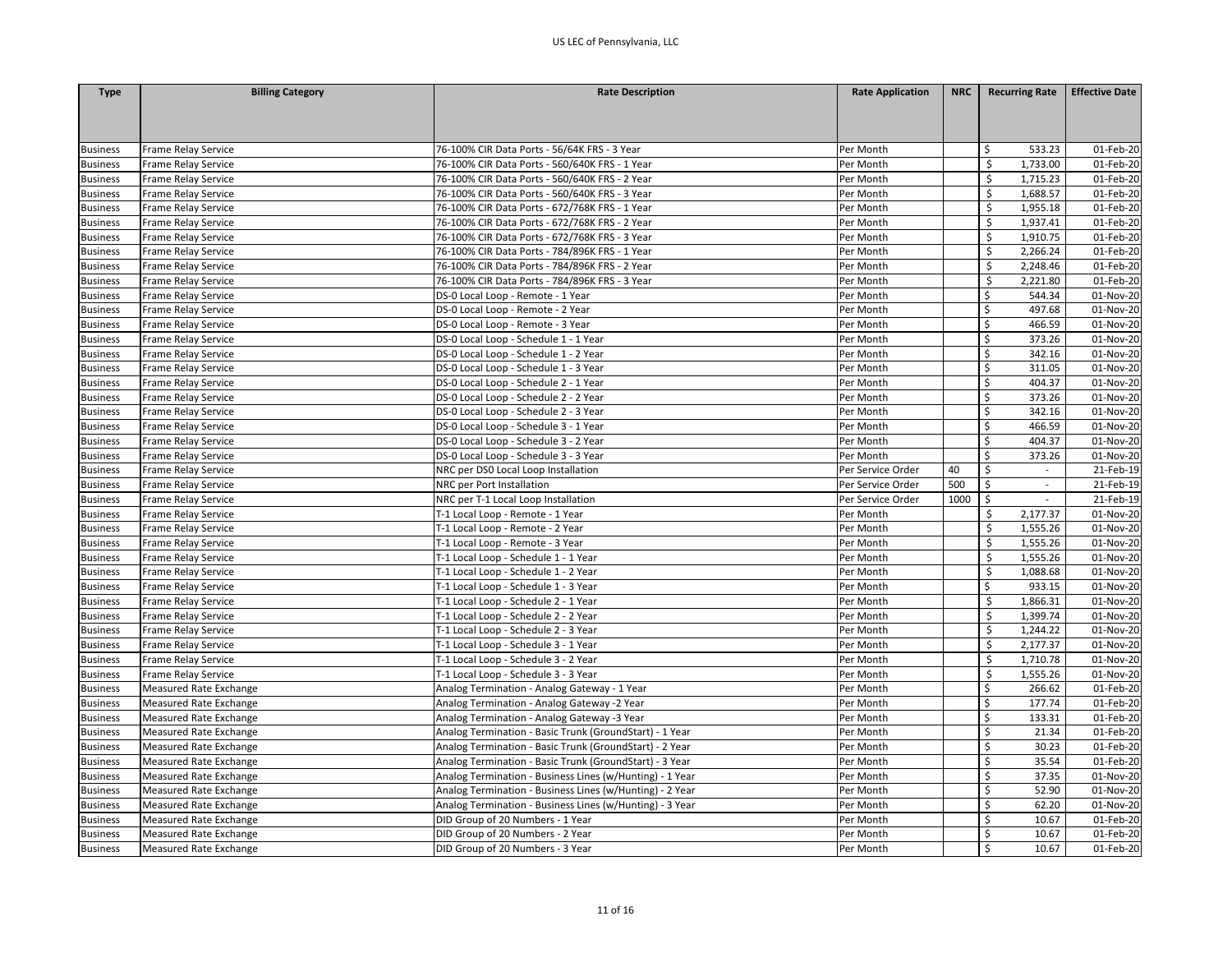| Type                               | <b>Billing Category</b>                                                  | <b>Rate Description</b>                                       | <b>Rate Application</b>  | <b>NRC</b> | <b>Recurring Rate</b>            | <b>Effective Date</b> |
|------------------------------------|--------------------------------------------------------------------------|---------------------------------------------------------------|--------------------------|------------|----------------------------------|-----------------------|
|                                    |                                                                          |                                                               |                          |            |                                  |                       |
|                                    |                                                                          |                                                               |                          |            |                                  |                       |
|                                    |                                                                          |                                                               |                          |            |                                  |                       |
| <b>Business</b>                    | Measured Rate Exchange                                                   | Digital Termination - Basic Trunk (2 way) - 1 Year            | Per Month                |            | \$<br>17.77                      | 01-Feb-20             |
| <b>Business</b>                    | Measured Rate Exchange                                                   | Digital Termination - Basic Trunk (2 way) - 2 Year            | Per Month                |            | \$<br>26.66                      | 01-Feb-20             |
| <b>Business</b>                    | Measured Rate Exchange                                                   | Digital Termination - Basic Trunk (2 way) - 3 Year            | Per Month                |            | \$<br>31.99                      | 01-Feb-20             |
| <b>Business</b>                    | <b>Measured Rate Exchange</b>                                            | Digital Termination - DID Trunks - 1 Year                     | Per Month                |            | \$<br>17.77                      | 01-Feb-20             |
| <b>Business</b>                    | Measured Rate Exchange                                                   | Digital Termination - DID Trunks - 2 Year                     | Per Month                |            | \$<br>17.77                      | 01-Feb-20             |
| <b>Business</b>                    | Measured Rate Exchange                                                   | Digital Termination - DID Trunks - 3 Year                     | Per Month                |            | \$<br>17.77                      | 01-Feb-20             |
| <b>Business</b>                    | Measured Rate Exchange                                                   | Digital Termination - DOD Trunks - 1 Year                     | Per Month                |            | \$<br>17.77                      | 01-Feb-20             |
| <b>Business</b>                    | Measured Rate Exchange                                                   | Digital Termination - DOD Trunks - 2 Year                     | Per Month                |            | \$<br>26.66                      | 01-Feb-20             |
| <b>Business</b>                    | Measured Rate Exchange                                                   | Digital Termination - DOD Trunks - 3 Year                     | Per Month                |            | \$<br>31.99                      | 01-Feb-20             |
| <b>Business</b>                    | Measured Rate Exchange                                                   | Facility Termination per T-1 - 1 Year                         | Per Month                |            | \$<br>13.33                      | 01-Feb-20             |
| <b>Business</b>                    | Measured Rate Exchange                                                   | Facility Termination per T-1 - 2 Year                         | Per Month                |            | \$<br>13.33                      | 01-Feb-20             |
| <b>Business</b>                    | <b>Measured Rate Exchange</b>                                            | Facility Termination per T-1 - 3 Year                         | Per Month                |            | \$<br>13.33                      | 01-Feb-20             |
| <b>Business</b>                    | Measured Rate Exchange                                                   | Mileage Bands 1-6 - 1 Year                                    | Per Minute               |            | $\zeta$<br>0.03                  | 21-Feb-19             |
| <b>Business</b>                    | Measured Rate Exchange                                                   | Mileage Bands 1-6 - 2 Year                                    | Per Minute               |            | \$<br>0.02                       | 21-Feb-19             |
| <b>Business</b>                    | Measured Rate Exchange                                                   | Mileage Bands 1-6 - 3 Year                                    | Per Minute               |            | \$<br>0.02                       | 21-Feb-19             |
| <b>Business</b>                    | <b>Measured Rate Exchange</b>                                            | NRC - Per 20 Number DID Block Initialization                  | Per Number Group         | 20         | \$<br>$\mathbb{Z}^{\times}$      | 21-Feb-19             |
| <b>Business</b>                    | <b>Measured Rate Exchange</b>                                            | NRC - Per Analog Gateway Facility Installation                | Per Service Order        | 250        | \$<br>$\sim$                     | 21-Feb-19             |
| <b>Business</b>                    | <b>Measured Rate Exchange</b>                                            | NRC - Per Later Access Line Connection                        | Per Service Order        | 40         | \$<br>$\sim$                     | 21-Feb-19             |
| <b>Business</b>                    | Measured Rate Exchange                                                   | NRC - Per Premise Visit                                       | Per Visit                | 13         | \$                               | 21-Feb-19             |
| <b>Business</b>                    | Measured Rate Exchange                                                   | NRC - Per T1 Local Loop Installation                          | Per Service Order        | 1000       | \$                               | 21-Feb-19             |
| <b>Business</b>                    | <b>Measured Rate Exchange</b>                                            | T-1 Local Loop - Schedule 1 - 1 Year                          | Per Month                |            | S.<br>1,244.22                   | 01-Nov-20             |
| <b>Business</b>                    | Measured Rate Exchange                                                   | T-1 Local Loop - Schedule 1 - 2 Year                          | Per Month                |            | \$<br>1,088.68                   | 01-Nov-20             |
| <b>Business</b>                    | Measured Rate Exchange                                                   | T-1 Local Loop - Schedule 1 - 3 Year                          | Per Month                |            | \$<br>933.15                     | 01-Nov-20             |
| <b>Business</b>                    | Measured Rate Exchange                                                   | T-1 Local Loop - Schedule 2 - 1 Year                          | Per Month                |            | Ś<br>1,244.22                    | 01-Nov-20             |
| <b>Business</b>                    | Measured Rate Exchange                                                   | T-1 Local Loop - Schedule 2 - 2 Year                          | Per Month                |            | Ś<br>1,088.68                    | 01-Nov-20             |
| <b>Business</b>                    | Measured Rate Exchange                                                   | T-1 Local Loop - Schedule 2 - 3 Year                          | Per Month                |            | \$<br>933.15                     | 01-Nov-20             |
| <b>Business</b>                    | Measured Rate Exchange                                                   | T-1 Local Loop - Schedule 3 - 1 Year                          | Per Month                |            | \$<br>1,244.22                   | 01-Nov-20             |
| <b>Business</b>                    | Measured Rate Exchange                                                   | T-1 Local Loop - Schedule 3 - 2 Year                          | Per Month                |            | \$<br>1,088.68                   | 01-Nov-20             |
| <b>Business</b>                    | Measured Rate Exchange                                                   | T-1 Local Loop - Schedule 3 - 3 Year                          | Per Month                |            | \$<br>933.15                     | 01-Nov-20             |
| <b>Business</b>                    | <b>Opertor Services</b>                                                  | Calling Card - Customer Dial                                  | Per Call                 |            | \$<br>4.99                       | 21-Feb-19             |
| <b>Business</b>                    | <b>Opertor Services</b>                                                  | Calling Card - Operator Dialed                                | Per Call                 |            | $\zeta$<br>5.50                  | 21-Feb-19             |
| <b>Business</b>                    | <b>Opertor Services</b>                                                  | Calling Card -Operator Must Dial                              | Per Call                 |            | \$<br>4.99                       | 21-Feb-19             |
| <b>Business</b>                    | <b>Opertor Services</b>                                                  | <b>Collect Calling</b>                                        | Per Call                 |            | \$<br>6.50                       | 21-Feb-19             |
| <b>Business</b>                    | <b>Opertor Services</b>                                                  | Daytime Measured Rate                                         | Per Minute               |            | \$<br>0.89                       | 21-Feb-19             |
| <b>Business</b>                    | <b>Opertor Services</b>                                                  | Evening/Night/Weekend Measured Rate                           | Per Minute               |            | $\zeta$<br>0.89                  | 21-Feb-19             |
| <b>Business</b>                    | Opertor Services                                                         | General Assistance                                            | Per Call                 |            | \$<br>1.99                       | 21-Feb-19             |
| <b>Business</b>                    | <b>Opertor Services</b>                                                  | Operator Dialed Surcharge                                     | Per Call                 |            | $\zeta$<br>2.15                  | 21-Feb-19             |
| <b>Business</b>                    | <b>Opertor Services</b>                                                  | Person-to-Person                                              | Per Call                 |            | 9.99<br>\$                       | 21-Feb-19             |
| <b>Business</b>                    | Opertor Services                                                         | Sent Paid Non Coin/Station-to-Station                         | Per Call                 |            | \$<br>9.99                       | 21-Feb-19             |
| <b>Business</b>                    | <b>Opertor Services</b>                                                  | Third Party                                                   | Per Call                 |            | \$<br>9.99                       | 21-Feb-19             |
| <b>Business</b>                    | Presubscription Charge Application                                       | Both PIC selections changed simultaneously                    | Per Change               |            | \$<br>5.00                       | 21-Feb-19             |
|                                    |                                                                          |                                                               |                          |            | $\zeta$<br>5.00                  | 21-Feb-19             |
| <b>Business</b><br><b>Business</b> | Presubscription Charge Application<br>Presubscription Charge Application | InterLATA PIC Change<br>IntraLATA PIC Change (When available) | Per Change<br>Per Change |            | Ś<br>5.00                        | 21-Feb-19             |
|                                    |                                                                          |                                                               |                          |            |                                  |                       |
| <b>Business</b>                    | PRI T1 Flat Rate Service                                                 | 20 DID Numbers - 1 Year                                       | Per Month                |            | \$<br>10.67<br>\$                | 01-Feb-20             |
| <b>Business</b>                    | PRI T1 Flat Rate Service                                                 | 20 DID Numbers - 2 Year                                       | Per Month                |            | 10.67                            | 01-Feb-20             |
| <b>Business</b>                    | PRI T1 Flat Rate Service                                                 | 20 DID Numbers - 3 Year                                       | Per Month                |            | \$<br>10.67                      | 01-Feb-20             |
| <b>Business</b>                    | PRI T1 Flat Rate Service                                                 | Band 6 per minute - 1 Year                                    | Per Minute               |            | $\zeta$<br>0.03<br>$\mathsf{\$}$ | 21-Feb-19             |
| <b>Business</b>                    | PRI T1 Flat Rate Service                                                 | Band 6 per minute - 2 Year                                    | Per Minute               |            | 0.02<br>\$                       | 21-Feb-19             |
| <b>Business</b>                    | PRI T1 Flat Rate Service                                                 | Band 6 per minute - 3 Year                                    | Per Minute               |            | 0.02                             | 21-Feb-19             |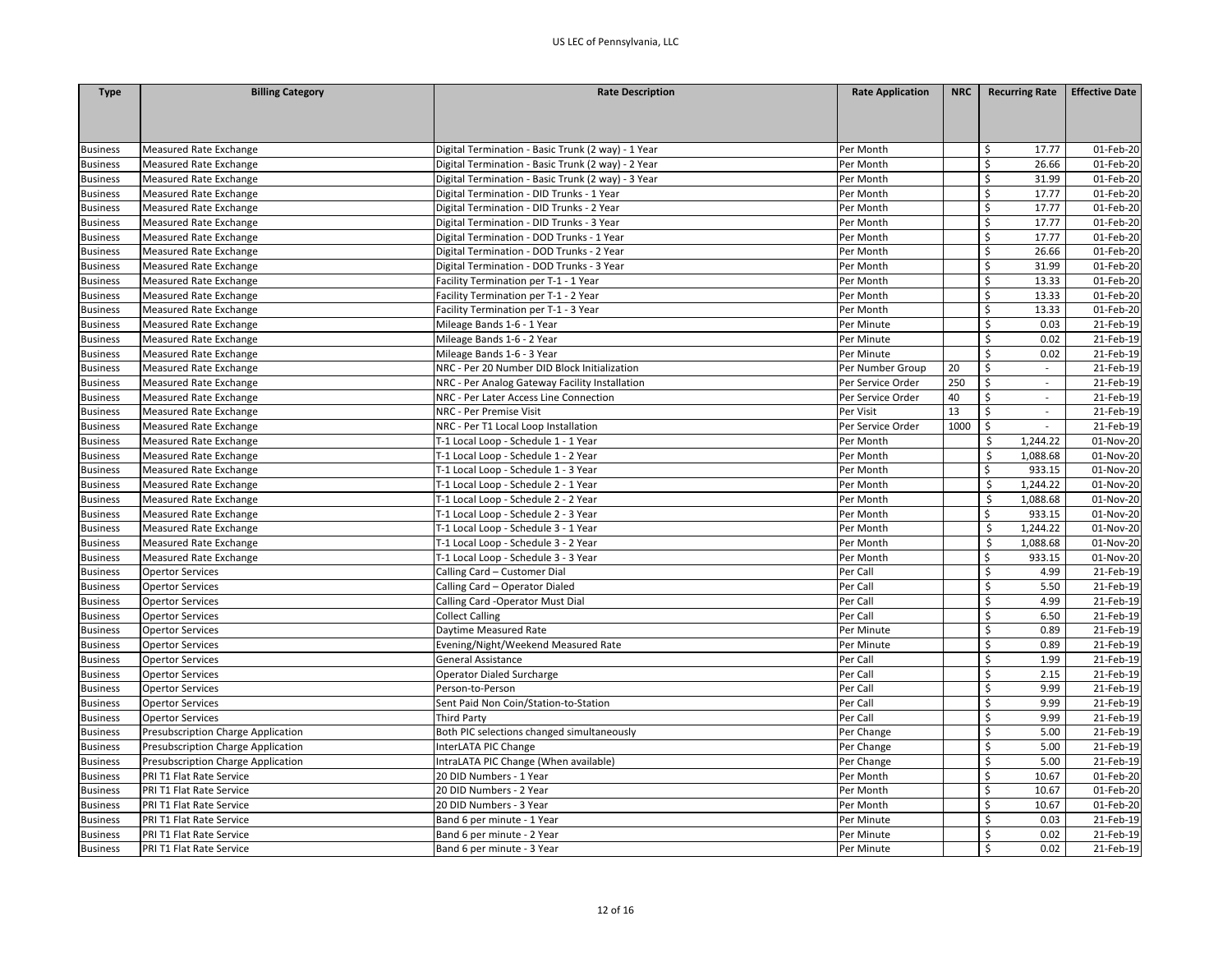| <b>Type</b>     | <b>Billing Category</b>  | <b>Rate Description</b>                               | <b>Rate Application</b> | <b>NRC</b> | <b>Recurring Rate</b>             | <b>Effective Date</b> |
|-----------------|--------------------------|-------------------------------------------------------|-------------------------|------------|-----------------------------------|-----------------------|
|                 |                          |                                                       |                         |            |                                   |                       |
|                 |                          |                                                       |                         |            |                                   |                       |
|                 |                          |                                                       |                         |            |                                   |                       |
| <b>Business</b> | PRI T1 Flat Rate Service | Bands 1-5 per minute - 1 Year                         | Per Minute              |            | \$<br>$\overline{\phantom{a}}$    | 21-Feb-19             |
| <b>Business</b> | PRI T1 Flat Rate Service | Bands 1-5 per minute - 2 Year                         | Per Minute              |            | \$                                | 21-Feb-19             |
| <b>Business</b> | PRI T1 Flat Rate Service | Bands 1-5 per minute - 3 Year                         | Per Minute              |            | \$<br>$\sim$                      | 21-Feb-19             |
| <b>Business</b> | PRI T1 Flat Rate Service | Digital Termination - ANI Delivery - Schedule 1       | Per Month               |            | \$<br>266.62                      | 01-Feb-20             |
| <b>Business</b> | PRI T1 Flat Rate Service | Digital Termination - ANI Delivery - Schedule 2       | Per Month               |            | \$<br>222.18                      | 01-Feb-20             |
| <b>Business</b> | PRI T1 Flat Rate Service | Digital Termination - ANI Delivery - Schedule 3       | Per Month               |            | \$<br>177.74                      | 01-Feb-20             |
| <b>Business</b> | PRI T1 Flat Rate Service | Facility Termination per T-1/PRI - 1 Year             | Per Month               |            | \$<br>13.33                       | 01-Feb-20             |
| <b>Business</b> | PRI T1 Flat Rate Service | Facility Termination per T-1/PRI - 2 Year             | Per Month               |            | Ś<br>13.33                        | 01-Feb-20             |
| <b>Business</b> | PRI T1 Flat Rate Service | Facility Termination per T-1/PRI - 3 Year             | Per Month               |            | \$<br>13.33                       | 01-Feb-20             |
| <b>Business</b> | PRI T1 Flat Rate Service | NRC - Per 20 Number DID Block Initialization          | Per Service Order       | 20         | \$<br>$\sim$                      | 21-Feb-19             |
| <b>Business</b> | PRI T1 Flat Rate Service | NRC - Per Analog Gateway Facility Installation        | Per Service Order       | 250        | \$<br>$\mathcal{L}_{\mathcal{A}}$ | 21-Feb-19             |
| <b>Business</b> | PRI T1 Flat Rate Service | NRC - Per Later Access Line Connection                | Per Service Order       | 40         | \$<br>$\overline{\phantom{a}}$    | 21-Feb-19             |
| <b>Business</b> | PRI T1 Flat Rate Service | NRC - Per Premise Visit                               | Per Service Order       | 13         | \$<br>$\sim$                      | 21-Feb-19             |
| <b>Business</b> | PRI T1 Flat Rate Service | NRC - Per T1 Local Loop Installation                  | Per Service Order       | 1000       | Ŝ.                                | 21-Feb-19             |
| <b>Business</b> | PRI T1 Flat Rate Service | PRI T1 - Schedule 1 - 1 Year                          | Per Month               |            | \$<br>1,599.70                    | 01-Feb-20             |
| <b>Business</b> | PRI T1 Flat Rate Service | PRI T1 - Schedule 1 - 2 Year                          | Per Month               |            | \$<br>1,510.82                    | 01-Feb-20             |
| <b>Business</b> | PRI T1 Flat Rate Service | PRI T1 - Schedule 1 - 3 Year                          | Per Month               |            | Ś<br>1,421.95                     | 01-Feb-20             |
| <b>Business</b> | PRI T1 Flat Rate Service | PRI T1 - Schedule 2 - 1 Year                          | Per Month               |            | 1,777.44<br>\$                    | 01-Feb-20             |
| <b>Business</b> | PRI T1 Flat Rate Service | PRI T1 - Schedule 2 - 2 Year                          | Per Month               |            | 1,688.57<br>\$                    | 01-Feb-20             |
| <b>Business</b> | PRI T1 Flat Rate Service | PRI T1 - Schedule 2 - 3 Year                          | Per Month               |            | Ś<br>1,599.70                     | 01-Feb-20             |
| <b>Business</b> | PRI T1 Flat Rate Service | PRI T1 - Schedule 3 - 1 Year                          | Per Month               |            | 1,955.18<br>Ŝ.                    | 01-Feb-20             |
| <b>Business</b> | PRI T1 Flat Rate Service | PRI T1 - Schedule 3 - 2 Year                          | Per Month               |            | \$<br>1,866.31                    | 01-Feb-20             |
| <b>Business</b> | PRI T1 Flat Rate Service | PRI T1 - Schedule 3 - 3 Year                          | Per Month               |            | \$<br>1,777.44                    | 01-Feb-20             |
| <b>Business</b> | PRI T1 Measured Rate     | Digital Termination - ANI Delivery - Schedule 1       | Per Month               |            | 266.62<br>\$                      | 01-Feb-20             |
| <b>Business</b> | PRI T1 Measured Rate     | Digital Termination - ANI Delivery - Schedule 2       | Per Month               |            | \$<br>177.74                      | 01-Feb-20             |
| <b>Business</b> | PRI T1 Measured Rate     | Digital Termination - ANI Delivery - Schedule 3       | Per Month               |            | Ś<br>133.31                       | 01-Feb-20             |
| <b>Business</b> | PRI T1 Measured Rate     | Digital Termination - B-channels - Schedule 1         | Per Month               |            | \$<br>8.89                        | 01-Feb-20             |
| <b>Business</b> | PRI T1 Measured Rate     | Digital Termination - B-channels - Schedule 2         | Per Month               |            | \$<br>13.33                       | 01-Feb-20             |
| <b>Business</b> | PRI T1 Measured Rate     | Digital Termination - B-channels - Schedule 3         | Per Month               |            | \$<br>17.77                       | 01-Feb-20             |
| <b>Business</b> | PRI T1 Measured Rate     | Digital Termination - DID Only B-channel - Schedule 1 | Per Month               |            | \$<br>8.89                        | 01-Feb-20             |
| <b>Business</b> | PRI T1 Measured Rate     | Digital Termination - DID Only B-channel - Schedule 2 | Per Month               |            | \$<br>13.33                       | 01-Feb-20             |
| <b>Business</b> | PRI T1 Measured Rate     | Digital Termination - DID Only B-channel - Schedule 3 | Per Month               |            | Ś<br>17.77                        | 01-Feb-20             |
| <b>Business</b> | PRI T1 Measured Rate     | Faciilty Termination per T-1 - 1 Year                 | Per Month               |            | \$<br>13.33                       | 01-Feb-20             |
| <b>Business</b> | PRI T1 Measured Rate     | Faciilty Termination per T-1 - 2 Year                 | Per Month               |            | \$<br>13.33                       | 01-Feb-20             |
| <b>Business</b> | PRI T1 Measured Rate     | Faciilty Termination per T-1 -3 Year                  | Per Month               |            | Ŝ.<br>13.33                       | 01-Feb-20             |
| <b>Business</b> | PRI T1 Measured Rate     | Mileage Bands 1-6 - 1 Year                            | Per Minute              |            | \$<br>0.03                        | 21-Feb-19             |
| <b>Business</b> | PRI T1 Measured Rate     | Mileage Bands 1-6 - 2 Year                            | Per Minute              |            | $\zeta$<br>0.02                   | 21-Feb-19             |
| <b>Business</b> | PRI T1 Measured Rate     | Mileage Bands 1-6 - 3 Year                            | Per Minute              |            | $\mathsf{\$}$<br>0.02             | 21-Feb-19             |
| <b>Business</b> | PRI T1 Measured Rate     | NRC - Per 20 Number DID Block Initialization          | Per Number Group        | 20         | \$<br>$\overline{\phantom{a}}$    | 21-Feb-19             |
| <b>Business</b> | PRI T1 Measured Rate     | NRC - Per Analog Gateway Facility Installation        | Per Service Order       | 250        | \$<br>$\sim$                      | 21-Feb-19             |
| <b>Business</b> | PRI T1 Measured Rate     | NRC - Per Later Access Line Connection                | Per Service Order       | 40         | \$<br>$\overline{\phantom{a}}$    | 21-Feb-19             |
| <b>Business</b> | PRI T1 Measured Rate     | NRC - Per Premise Visit                               | Per Visit               | 13         | \$<br>$\sim$                      | 21-Feb-19             |
| <b>Business</b> | PRI T1 Measured Rate     | NRC - Per T1 Local Loop Installation                  | Per Service Order       | 1000       | \$                                | 21-Feb-19             |
| <b>Business</b> | PRI T1 Measured Rate     | PRI T1 - Schedule 1 - 1 Year                          | Per Month               |            | Ŝ<br>710.98                       | 01-Feb-20             |
| <b>Business</b> | PRI T1 Measured Rate     | PRI T1 - Schedule 1 - 2 Year                          | Per Month               |            | \$<br>622.10                      | 01-Feb-20             |
| <b>Business</b> | PRI T1 Measured Rate     | PRI T1 - Schedule 1 - 3 Year                          | Per Month               |            | \$<br>533.23                      | 01-Feb-20             |
| <b>Business</b> | PRI T1 Measured Rate     | PRI T1 - Schedule 2 - 1 Year                          | Per Month               |            | \$<br>710.98                      | 01-Feb-20             |
| <b>Business</b> | PRI T1 Measured Rate     | PRI T1 - Schedule 2 - 2 Year                          | Per Month               |            | \$<br>622.10                      | 01-Feb-20             |
| <b>Business</b> | PRI T1 Measured Rate     | PRI T1 - Schedule 2 - 3 Year                          | Per Month               |            | Ś<br>533.23                       | 01-Feb-20             |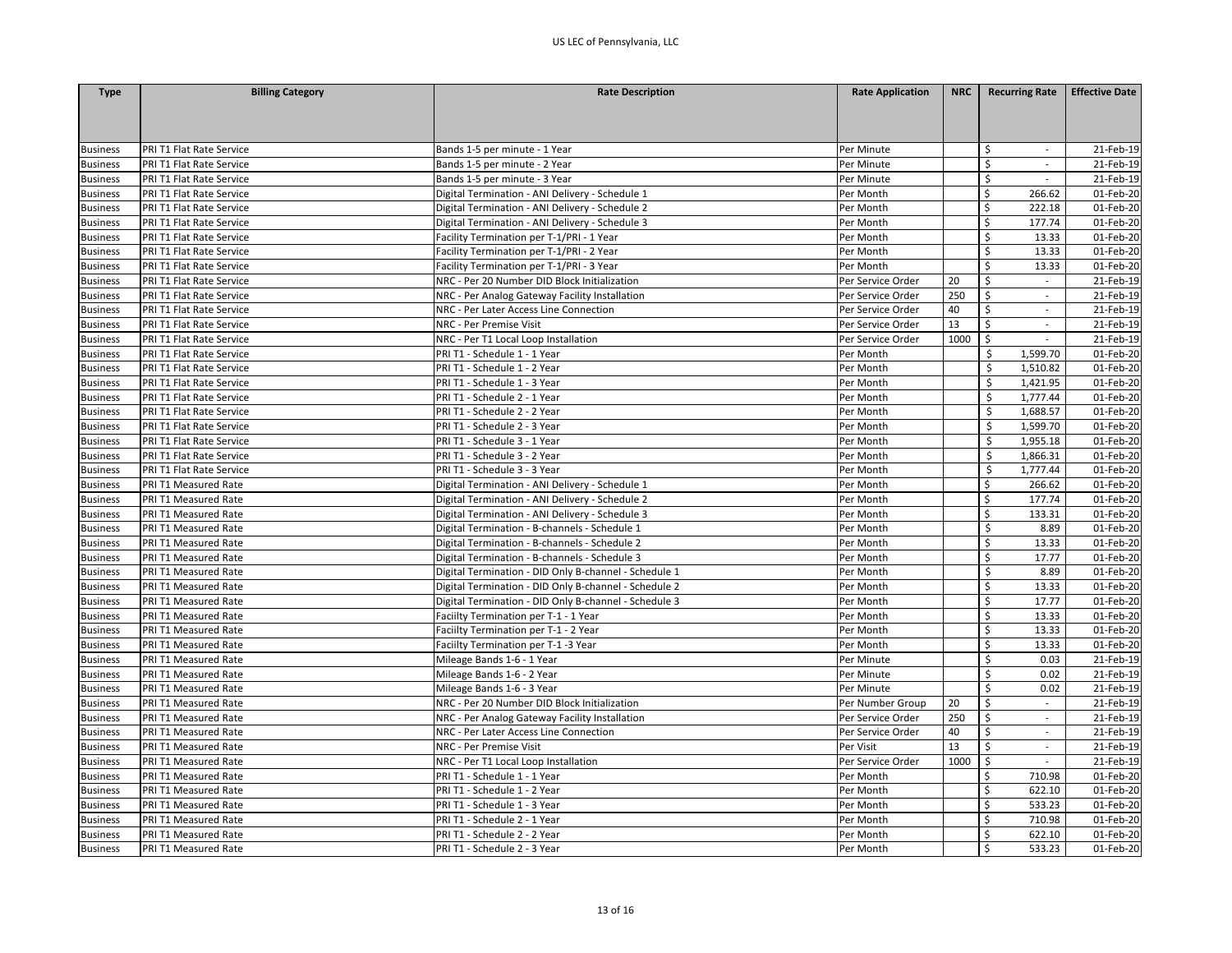| <b>Type</b>     | <b>Billing Category</b>       | <b>Rate Description</b>                            | <b>Rate Application</b> | <b>NRC</b> | <b>Recurring Rate</b>             | <b>Effective Date</b> |
|-----------------|-------------------------------|----------------------------------------------------|-------------------------|------------|-----------------------------------|-----------------------|
|                 |                               |                                                    |                         |            |                                   |                       |
|                 |                               |                                                    |                         |            |                                   |                       |
|                 |                               |                                                    |                         |            |                                   |                       |
| <b>Business</b> | PRI T1 Measured Rate          | PRI T1 - Schedule 3 - 1 Year                       | Per Month               |            | Ś<br>710.98                       | 01-Feb-20             |
| <b>Business</b> | PRI T1 Measured Rate          | PRI T1 - Schedule 3 - 2 Year                       | Per Month               |            | \$<br>622.10                      | 01-Feb-20             |
| <b>Business</b> | PRI T1 Measured Rate          | PRI T1 - Schedule 3 - 3 Year                       | Per Month               |            | \$<br>533.23                      | 01-Feb-20             |
| <b>Business</b> | Remote Call Forwarding On-Net | Remote Call Forwarding On-Net                      | Per Number              | 100        | \$<br>44.44                       | 01-Feb-20             |
| <b>Business</b> | <b>Restoration of Service</b> | Restoration of Service - Per Occasion              | Per Service Order       |            | \$<br>100.00                      | 21-Feb-19             |
| <b>Business</b> | <b>Restoration of Service</b> | Unpaid Balance \$0 - \$50                          | Per Service Order       |            | $\zeta$<br>10.00                  | 01-Nov-19             |
| <b>Business</b> | <b>Restoration of Service</b> | Unpaid Balance \$1000.01 - \$3000                  | Per Service Order       |            | Ś<br>30.00                        | 01-Nov-19             |
| <b>Business</b> | <b>Restoration of Service</b> | Unpaid Balance \$150.01 - \$350                    | Per Service Order       |            | \$<br>15.00                       | 01-Nov-19             |
| <b>Business</b> | <b>Restoration of Service</b> | Unpaid Balance \$3000.01 - \$5000                  | Per Service Order       |            | \$<br>40.00                       | 01-Nov-19             |
| <b>Business</b> | <b>Restoration of Service</b> | Unpaid Balance \$350.01 - \$500                    | Per Service Order       |            | \$<br>20.00                       | 01-Nov-19             |
| <b>Business</b> | <b>Restoration of Service</b> | Unpaid Balance \$50.01 - \$150                     | Per Service Order       |            | \$<br>12.50                       | 01-Nov-19             |
| <b>Business</b> | <b>Restoration of Service</b> | Unpaid Balance \$500.01 - \$1000                   | Per Service Order       |            | \$<br>25.00                       | 01-Nov-19             |
| <b>Business</b> | <b>Restoration of Service</b> | Unpaid Balance Over \$5000                         | Per Service Order       |            | \$<br>55.00                       | 01-Nov-19             |
| <b>Business</b> | Service Implementation        | Service Implementation - Per Service Order         | Per Service Order       |            | \$<br>50.00                       | 21-Feb-19             |
| <b>Business</b> | <b>Technician Dispatch</b>    | Monday to Friday 8-5 - For each additional hour    | Per Time Period         |            | \$<br>75.00                       | 21-Feb-19             |
| <b>Business</b> | <b>Technician Dispatch</b>    | Monday to Friday 8-5 - For first 30 minutes        | Per Time Period         |            | \$<br>50.00                       | 21-Feb-19             |
| <b>Business</b> | <b>Technician Dispatch</b>    | Weekends and after 5:00 - For each additional hour | Per Time Period         |            | \$<br>95.00                       | 21-Feb-19             |
| <b>Business</b> | Technician Dispatch           | Weekends and after 5:00 - For first 30 minutes     | Per Time Period         |            | \$<br>75.00                       | 21-Feb-19             |
| <b>Business</b> | TechPath T-1 Service          | Basic Monthly Service - 12 Month Term              | Per Month               |            | Ś<br>177.74                       | 01-Feb-20             |
| <b>Business</b> | TechPath T-1 Service          | Basic Monthly Service - 24 Month Term              | Per Month               |            | \$<br>88.87                       | 01-Feb-20             |
| <b>Business</b> | TechPath T-1 Service          | Basic Monthly Service - 36 Month Term              | Per Month               |            | $\sf S$<br>0.01                   | 01-Feb-20             |
| <b>Business</b> | TechPath T-1 Service          | Extra Monthly Service - 12 Month Term              | Per Month               |            | \$<br>444.36                      | 01-Feb-20             |
| <b>Business</b> | TechPath T-1 Service          | Extra Monthly Service - 24 Month Term              | Per Month               |            | \$<br>266.62                      | 01-Feb-20             |
| <b>Business</b> | TechPath T-1 Service          | Extra Monthly Service - 36 Month Term              | Per Month               |            | \$<br>133.31                      | 01-Feb-20             |
| <b>Business</b> | TechPath T-1 Service          | Facility Termination per T-1/PRI - 3 Year          | Per Month               |            | \$<br>13.33                       | 01-Feb-20             |
| <b>Business</b> | TechPath T-1 Service          | NRC - Analog Gateway                               | Per Service Order       | 250        | \$<br>$\mathcal{L}_{\mathcal{A}}$ | 21-Feb-19             |
| <b>Business</b> | TechPath T-1 Service          | NRC - T-1 Installation                             | Per Service Order       | 1000       | $\ddot{\mathsf{S}}$<br>$\sim$     | 21-Feb-19             |
| <b>Business</b> | TechPath T-1 Service          | <b>NRC Premise Visit</b>                           | Per Service Order       | 13         | \$<br>$\blacksquare$              | 21-Feb-19             |
| <b>Business</b> | TechPath T-1 Service          | Plus Monthly Service - 12 Month Term               | Per Month               |            | \$<br>488.80                      | 01-Feb-20             |
| <b>Business</b> | TechPath T-1 Service          | Plus Monthly Service - 24 Month Term               | Per Month               |            | \$<br>311.05                      | 01-Feb-20             |
| <b>Business</b> | TechPath T-1 Service          | Plus Monthly Service - 36 Month Term               | Per Month               |            | Ś<br>177.74                       | 01-Feb-20             |
| <b>Business</b> | TechPath T-1 Service          | Pro Monthly Service - 12 Month Term                | Per Month               |            | \$<br>577.67                      | 01-Feb-20             |
| <b>Business</b> | TechPath T-1 Service          | Pro Monthly Service - 24 Month Term                | Per Month               |            | Ś<br>355.49                       | 01-Feb-20             |
| <b>Business</b> | TechPath T-1 Service          | Pro Monthly Service - 36 Month Term                | Per Month               |            | \$<br>222.18                      | 01-Feb-20             |
| <b>Business</b> | TechPath T-1 Service          | T-1 Access at 1.54 Mbps - Schedule 1 - 3 Year      | Per Month               |            | \$<br>2,132.93                    | 01-Feb-20             |
| <b>Business</b> | TechPath T-1 Service          | T-1 Access at 1.54 Mbps - Schedule 2 - 3 Year      | Per Month               |            | Ś<br>2,488.42                     | 01-Feb-20             |
| <b>Business</b> | TechPath T-1 Service          | T-1 Access at 960 Kbps - Schedule 1 - 3 Year       | Per Month               |            | Ś<br>1,599.70                     | 01-Feb-20             |
| <b>Business</b> | TechPath T-1 Service          | T-1 Access at 960 Kbps - Schedule 2 - 3 Year       | Per Month               |            | \$<br>1,955.18                    | 01-Feb-20             |
| <b>Business</b> | TecPath II                    | Analog Gateway - All schedules - 1 Year            | Per Month               |            | \$<br>266.62                      | 01-Feb-20             |
| <b>Business</b> | TecPath II                    | Analog Gateway - All schedules - 2 Year            | Per Month               |            | \$<br>177.74                      | 01-Feb-20             |
| <b>Business</b> | TecPath II                    | Analog Gateway - All schedules - 3 Year            | Per Month               |            | \$<br>133.31                      | 01-Feb-20             |
| <b>Business</b> | TecPath II                    | Data Gateway - All schedules - 1 Year              | Per Month               |            | \$<br>133.31                      | 01-Feb-20             |
| <b>Business</b> | TecPath II                    | Data Gateway - All schedules - 2 Year              | Per Month               |            | Ś<br>88.87                        | 01-Feb-20             |
| <b>Business</b> | TecPath II                    | Data Gateway - All schedules - 3 Year              | Per Month               |            | \$<br>44.44                       | 01-Feb-20             |
| <b>Business</b> | TecPath II                    | Gold Web Hosting - 1 Year                          | Per Month               |            | \$<br>71.10                       | 01-Feb-20             |
| <b>Business</b> | TecPath II                    | Gold Web Hosting - 2 Year                          | Per Month               |            | \$<br>71.10                       | 01-Feb-20             |
| <b>Business</b> | TecPath II                    | Gold Web Hosting - 3 Year                          | Per Month               |            | \$<br>71.10                       | 01-Feb-20             |
| <b>Business</b> | TecPath II                    | Internet Gateway - All schedules - 1 Year          | Per Month               |            | Ś<br>177.74                       | 01-Feb-20             |
| <b>Business</b> | <b>TecPath II</b>             | Internet Gateway - All schedules - 2 Year          | Per Month               |            | Ś<br>133.31                       | 01-Feb-20             |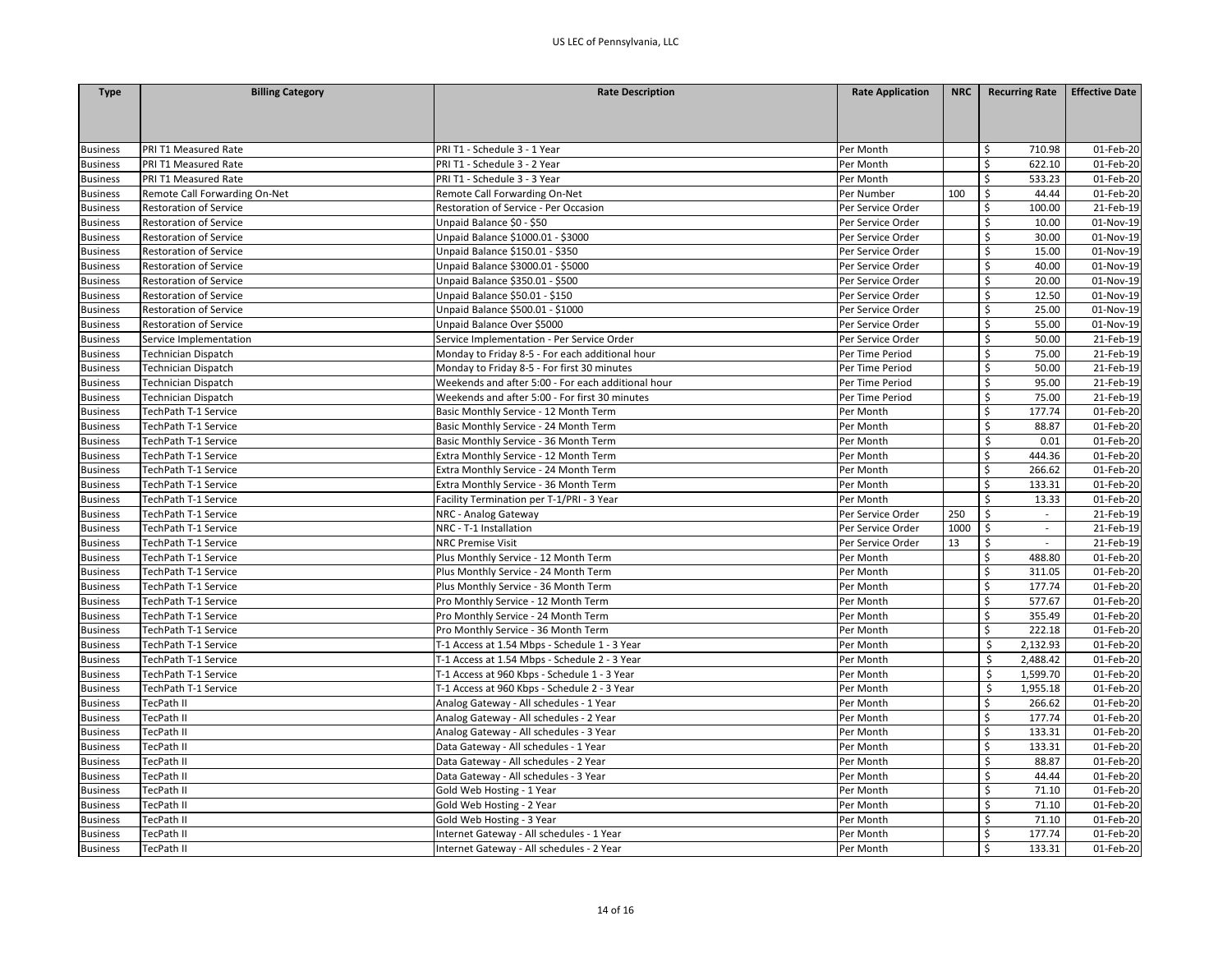| <b>Type</b>     | <b>Billing Category</b>                                  | <b>Rate Description</b>                          | <b>Rate Application</b> | <b>NRC</b> | <b>Recurring Rate</b>                             | <b>Effective Date</b> |
|-----------------|----------------------------------------------------------|--------------------------------------------------|-------------------------|------------|---------------------------------------------------|-----------------------|
|                 |                                                          |                                                  |                         |            |                                                   |                       |
|                 |                                                          |                                                  |                         |            |                                                   |                       |
|                 |                                                          |                                                  |                         |            |                                                   |                       |
| <b>Business</b> | TecPath II                                               | Internet Gateway - All schedules - 3 Year        | Per Month               |            | Ś<br>88.87                                        | 01-Feb-20             |
| <b>Business</b> | TecPath II                                               | Minimum Monthly Charge                           | Per Month               |            | $\mathsf{\$}$<br>575.00                           | 21-Feb-19             |
| <b>Business</b> | TecPath II                                               | NRC - Gateway Installation                       | Per Service Order       | 250        | Ŝ.<br>$\sim$                                      | 21-Feb-19             |
| <b>Business</b> | TecPath II                                               | NRC - T-1 Installation                           | Per Service Order       | 1000       | $\zeta$<br>$\sim$                                 | 21-Feb-19             |
| <b>Business</b> | TecPath II                                               | Per 64 Kbps channel -Schedule 1                  | Per Month               |            | -\$<br>71.10                                      | 01-Feb-20             |
| <b>Business</b> | TecPath II                                               | Per 64 Kbps channel -Schedule 2                  | Per Month               |            | $\zeta$<br>88.87                                  | 01-Feb-20             |
| <b>Business</b> | TecPath II                                               | Per 64 Kbps channel -Schedule 3                  | Per Month               |            | Ś<br>106.64                                       | 01-Feb-20             |
| <b>Business</b> | TecPath II                                               | Platinum Plus Web Hosting - 1 Year               | Per Month               |            | $\mathsf{\$}$<br>399.92                           | 01-Feb-20             |
| <b>Business</b> | TecPath II                                               | Platinum Plus Web Hosting - 2 Year               | Per Month               |            | $\mathsf{\$}$<br>399.92                           | 01-Feb-20             |
| <b>Business</b> | TecPath II                                               | Platinum Plus Web Hosting - 3 Year               | Per Month               |            | $\zeta$<br>399.92                                 | 01-Feb-20             |
| <b>Business</b> | TecPath II                                               | Platinum Web Hosting - 1 Year                    | Per Month               |            | $\zeta$<br>151.08                                 | 01-Feb-20             |
| <b>Business</b> | TecPath II                                               | Platinum Web Hosting - 2 Year                    | Per Month               |            | \$<br>151.08                                      | 01-Feb-20             |
| <b>Business</b> | TecPath II                                               | Platinum Web Hosting - 3 Year                    | Per Month               |            | \$<br>151.08                                      | 01-Feb-20             |
| <b>Business</b> | TecPath II                                               | Power Pak Max Service - 1 Year                   | Per Month               |            | \$<br>933.16                                      | 01-Feb-20             |
| <b>Business</b> | TecPath II                                               | Power Pak Max Service - 2 Year                   | Per Month               |            | $\zeta$<br>577.67                                 | 01-Feb-20             |
| <b>Business</b> | TecPath II                                               | Power Pak Max Service - 3 Year                   | Per Month               |            | \$<br>355.49                                      | 01-Feb-20             |
| <b>Business</b> | TecPath II                                               | Power Pak Plus Service - 1 Year                  | Per Month               |            | \$<br>577.67                                      | 01-Feb-20             |
| <b>Business</b> | TecPath II                                               | Power Pak Plus Service - 2 Year                  | Per Month               |            | \$<br>355.49                                      | 01-Feb-20             |
| <b>Business</b> | TecPath II                                               | Power Pak Plus Service - 3 Year                  | Per Month               |            | Ś<br>222.18                                       | 01-Feb-20             |
| <b>Business</b> | TecPath II                                               | Power Pak Securi-T Service - 1 Year              | Per Month               |            | \$<br>1,333.08                                    | 01-Feb-20             |
| <b>Business</b> | TecPath II                                               | Power Pak Securi-T Service - 2 Year              | Per Month               |            | \$<br>995.36                                      | 01-Feb-20             |
| <b>Business</b> | TecPath II                                               | Power Pak Securi-T Service - 3 Year              | Per Month               |            | \$<br>799.85                                      | 01-Feb-20             |
| <b>Business</b> | TecPath II                                               | Power Pak Service - 1 Year                       | Per Month               |            | \$<br>222.18                                      | 01-Feb-20             |
| <b>Business</b> | TecPath II                                               | Power Pak Service - 2 Year                       | Per Month               |            | $\zeta$<br>133.31                                 | 01-Feb-20             |
| <b>Business</b> | TecPath II                                               | Power Pak Service - 3 Year                       | Per Month               |            | $\mathsf{\mathsf{S}}$<br>88.87                    | 01-Feb-20             |
| <b>Business</b> | TecPath II                                               | Power Pak Ultra Service - 1 Year                 | Per Month               |            | \$<br>933.16                                      | 01-Feb-20             |
| <b>Business</b> | TecPath II                                               | Power Pak Ultra Service - 2 Year                 | Per Month               |            | $\zeta$<br>577.67                                 | 01-Feb-20             |
| <b>Business</b> | TecPath II                                               | Power Pak Ultra Service - 3 Year                 | Per Month               |            | \$<br>355.49                                      | 01-Feb-20             |
| <b>Business</b> | TecPath II                                               | Silver Web Hosting - 1 Year                      | Per Month               |            | \$<br>26.66                                       | 01-Feb-20             |
|                 |                                                          |                                                  |                         |            | $\zeta$<br>26.66                                  | 01-Feb-20             |
| <b>Business</b> | TecPath II<br>TecPath II                                 | Silver Web Hosting - 2 Year                      | Per Month               |            | Ś<br>26.66                                        |                       |
| <b>Business</b> |                                                          | Silver Web Hosting - 3 Year                      | Per Month               |            |                                                   | 01-Feb-20             |
| <b>Business</b> | Telecommunications Relay Service (TRS                    | Per residence access line, per month             | Per Month               |            | $\zeta$<br>0.14<br>$\mathsf{\mathsf{S}}$<br>22.22 | 01-Nov-20             |
| <b>Business</b> | <b>US LEC Secure</b>                                     | US LEC Secure Package                            | Per Mile                |            | \$                                                | 21-Feb-19             |
| <b>Business</b> | US LEC Secure                                            | US LEC Secure Package                            | Per Month               |            | 133.31                                            | 01-Feb-20             |
| Residential     | <b>Billing and Collection</b>                            | Late Payment Charge                              | Per Service Order       | 12         | \$<br>$\sim$                                      | 21-Feb-19             |
| Residential     | <b>Billing and Collection</b>                            | <b>Returned Check</b>                            | Per Service Order       | 20         | \$                                                | 21-Feb-19             |
| Residential     | Busy Line Verify and Line Interrupt Service              | Busy Line Verify and Busy Line Interrupt Service | Per Call                |            | $\zeta$<br>9.99                                   | 21-Feb-19             |
| Residential     | Busy Line Verify and Line Interrupt Service              | <b>Busy Line Verify Service</b>                  | Per Call                |            | $\zeta$<br>9.99                                   | 21-Feb-19             |
| Residential     | Call Completion Service for Directory Assistance (CCS-DA | Call Completion Service for Directory Assistance | Per Call                |            | $\zeta$<br>1.99                                   | 21-Feb-19             |
| Residential     | <b>Calling Cards</b>                                     | Payphone Compensation Surcharges                 | Per Call                |            | Ś<br>3.00                                         | 21-Feb-19             |
| Residential     | <b>Calling Cards</b>                                     | Rate Per Minute                                  | Per Minute              |            | $\zeta$<br>0.89                                   | 21-Feb-19             |
| Residential     | Directory Assistance                                     | Directory Assistance - Per Number Requested      | Per Call                |            | \$<br>1.99                                        | 21-Feb-19             |
| Residential     | <b>Directory Listings</b>                                | <b>Each Additional Listing</b>                   | Per Month               | 6.3        | Ś<br>6.67                                         | 21-Feb-19             |
| Residential     | <b>Opertor Services</b>                                  | Calling Card - Customer Dial                     | Per Call                |            | \$<br>4.99                                        | 21-Feb-19             |
| Residential     | <b>Opertor Services</b>                                  | Calling Card - Operator Dialed                   | Per Call                |            | \$<br>5.50                                        | 21-Feb-19             |
| Residential     | <b>Opertor Services</b>                                  | Calling Card -Operator Must Dial                 | Per Call                |            | \$<br>4.99                                        | 21-Feb-19             |
| Residential     | <b>Opertor Services</b>                                  | <b>Collect Calling</b>                           | Per Call                |            | $\zeta$<br>6.50                                   | 21-Feb-19             |
| Residential     | <b>Opertor Services</b>                                  | Daytime Measured Rate                            | Per Minute              |            | Ś<br>0.89                                         | 21-Feb-19             |
| Residential     | <b>Opertor Services</b>                                  | Evening/Night/Weekend Measured Rate              | Per Minute              |            | $\zeta$<br>0.89                                   | 21-Feb-19             |